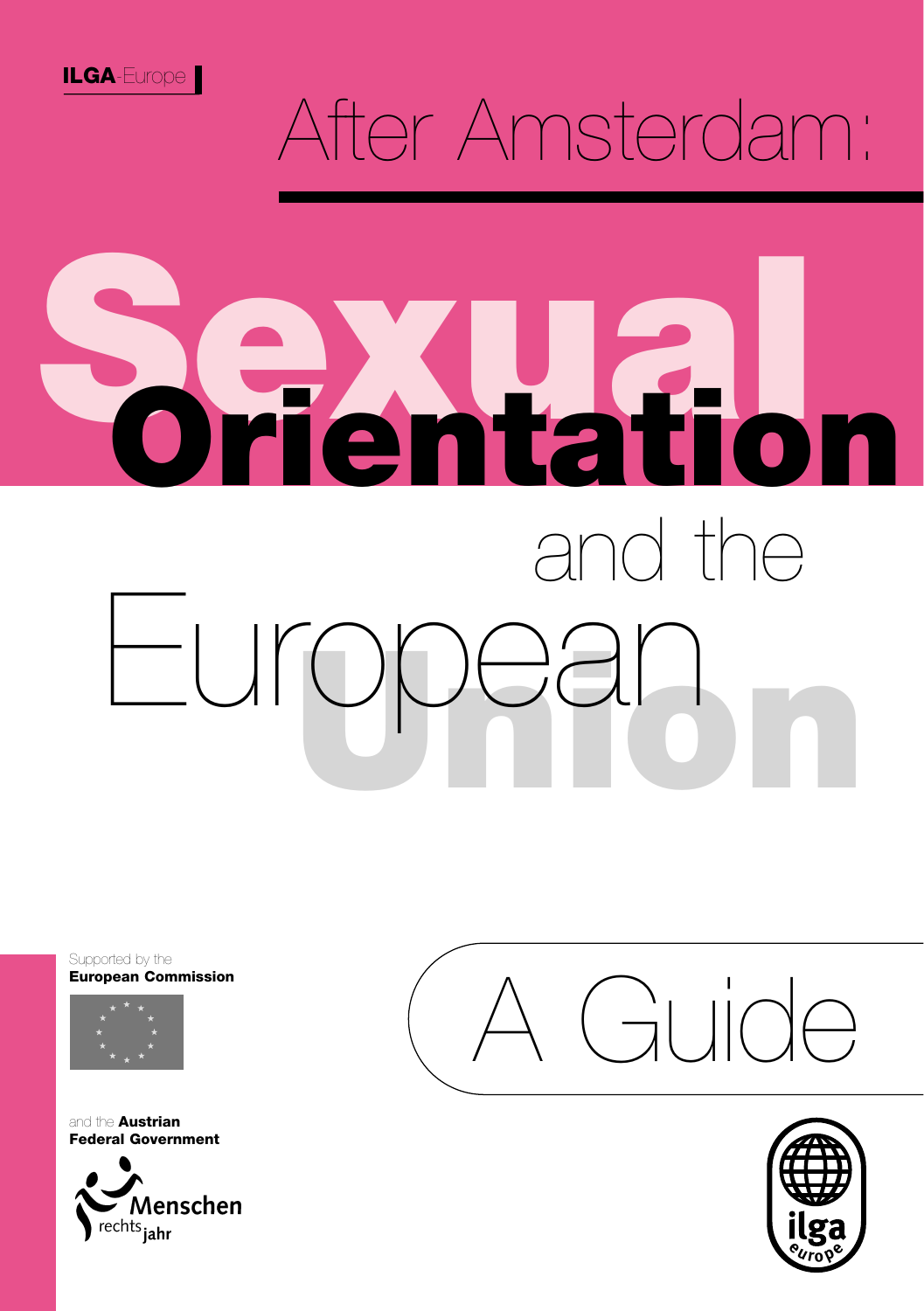This guide is published by

#### ILGA-EUROPE,

the European Region of the International Lesbian and Gay Association

rue du Marché-au-charbon/Kolenmarkt 81 B-1000 Brussels

Phone/fax: +32-2-502.24.71 E-mail: ieboard@egroups.com http://www.steff.suite.dk/ilgaeur.htm

ILGA-Europe enjoys consultative status with the Council of Europe and is a member of the Platform of European Social NGOs

#### **Project co-ordinator:** Kurt Krickler

#### **Design:**

#### Friedl Nussbaumer

The publisher can provide upon request a version of this guide on diskette.

This report is also available in French, German and Spanish and can be found in all four languages at ILGA-Europe's web-site.

© Authors/ILGA-Europe, Brussels 1999 Readers are encouraged to copy and disseminate this document widely provided that appropriate reference is made to the source.

> Printed in Austria by Melzer Druck Ges.m.b.H., Vienna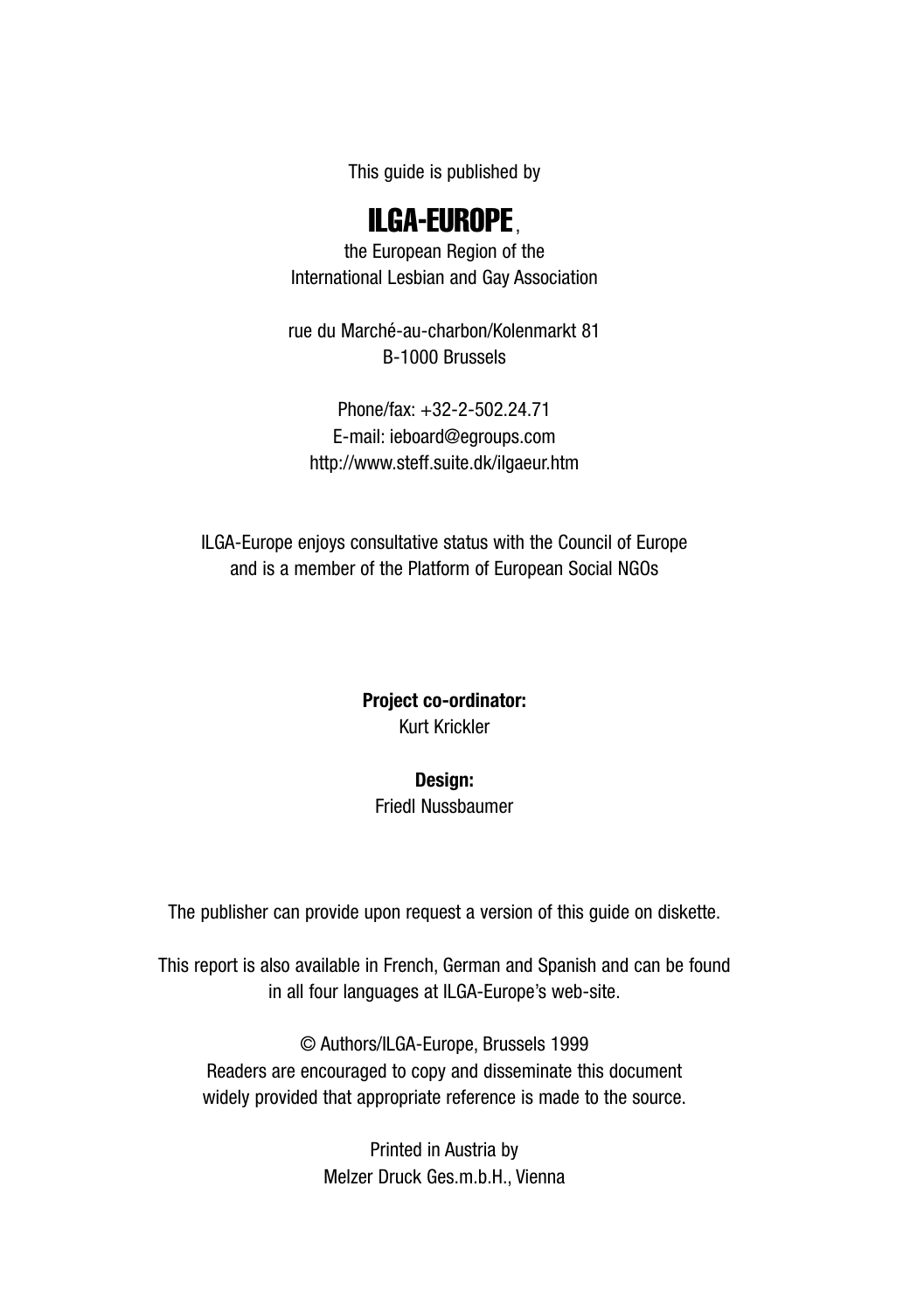## After Amsterdam:

# **Sexual** and the **Orientation Union** European





September 1999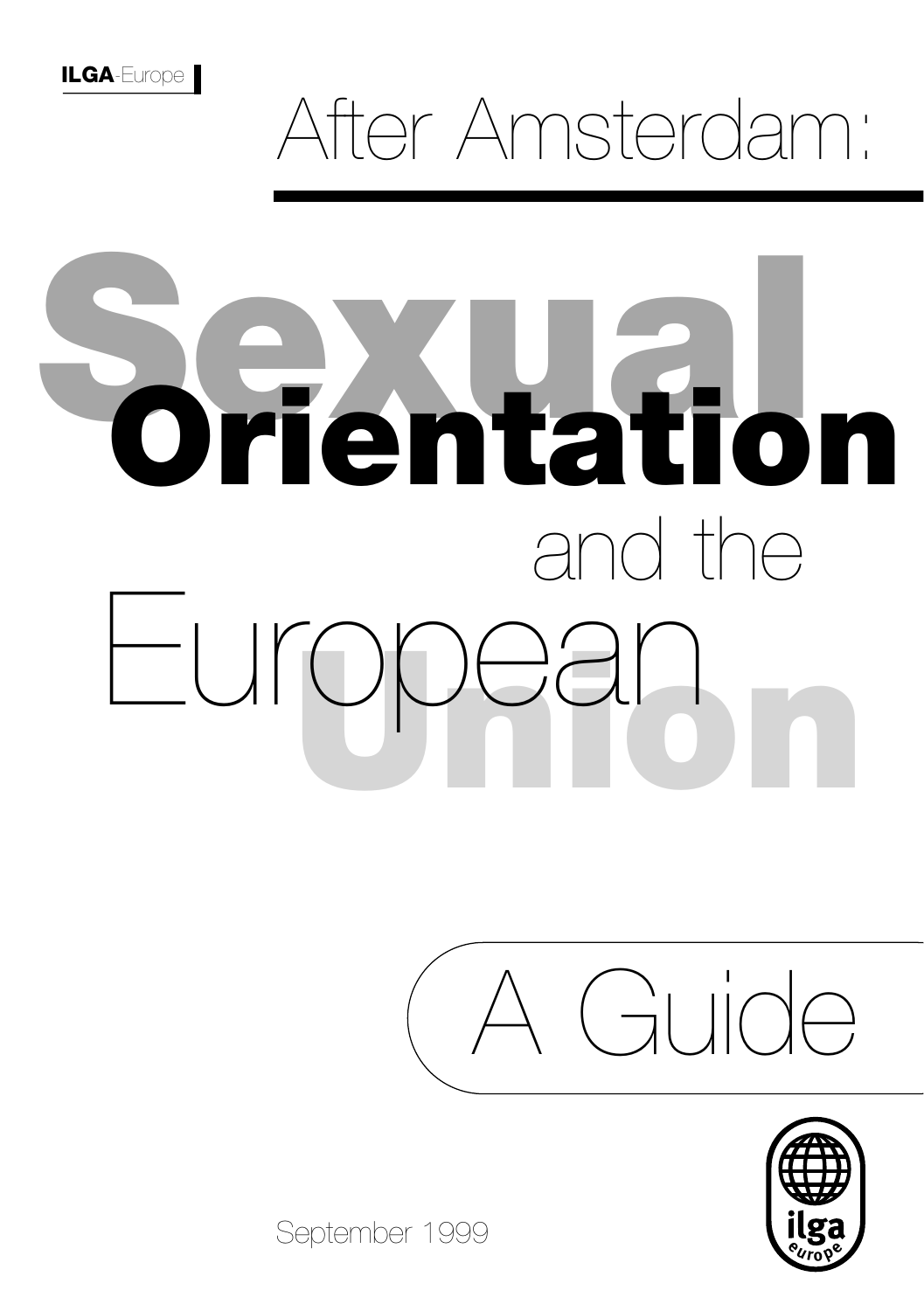## TABLE OF CONTENTS

| <b>PREFACE</b>                                                           |  |
|--------------------------------------------------------------------------|--|
|                                                                          |  |
|                                                                          |  |
|                                                                          |  |
| B. Fundamental rights, discrimination and citizenship  10                |  |
|                                                                          |  |
|                                                                          |  |
|                                                                          |  |
|                                                                          |  |
|                                                                          |  |
|                                                                          |  |
|                                                                          |  |
|                                                                          |  |
|                                                                          |  |
|                                                                          |  |
|                                                                          |  |
| C. What types of action may be taken under the new article?  19          |  |
|                                                                          |  |
|                                                                          |  |
|                                                                          |  |
|                                                                          |  |
| 3. The future protection of fundamental rights in the EU:                |  |
|                                                                          |  |
|                                                                          |  |
|                                                                          |  |
|                                                                          |  |
|                                                                          |  |
|                                                                          |  |
|                                                                          |  |
|                                                                          |  |
|                                                                          |  |
|                                                                          |  |
|                                                                          |  |
|                                                                          |  |
|                                                                          |  |
| EU anti-discrimination law and sexual orientation $-$ a summary $\ldots$ |  |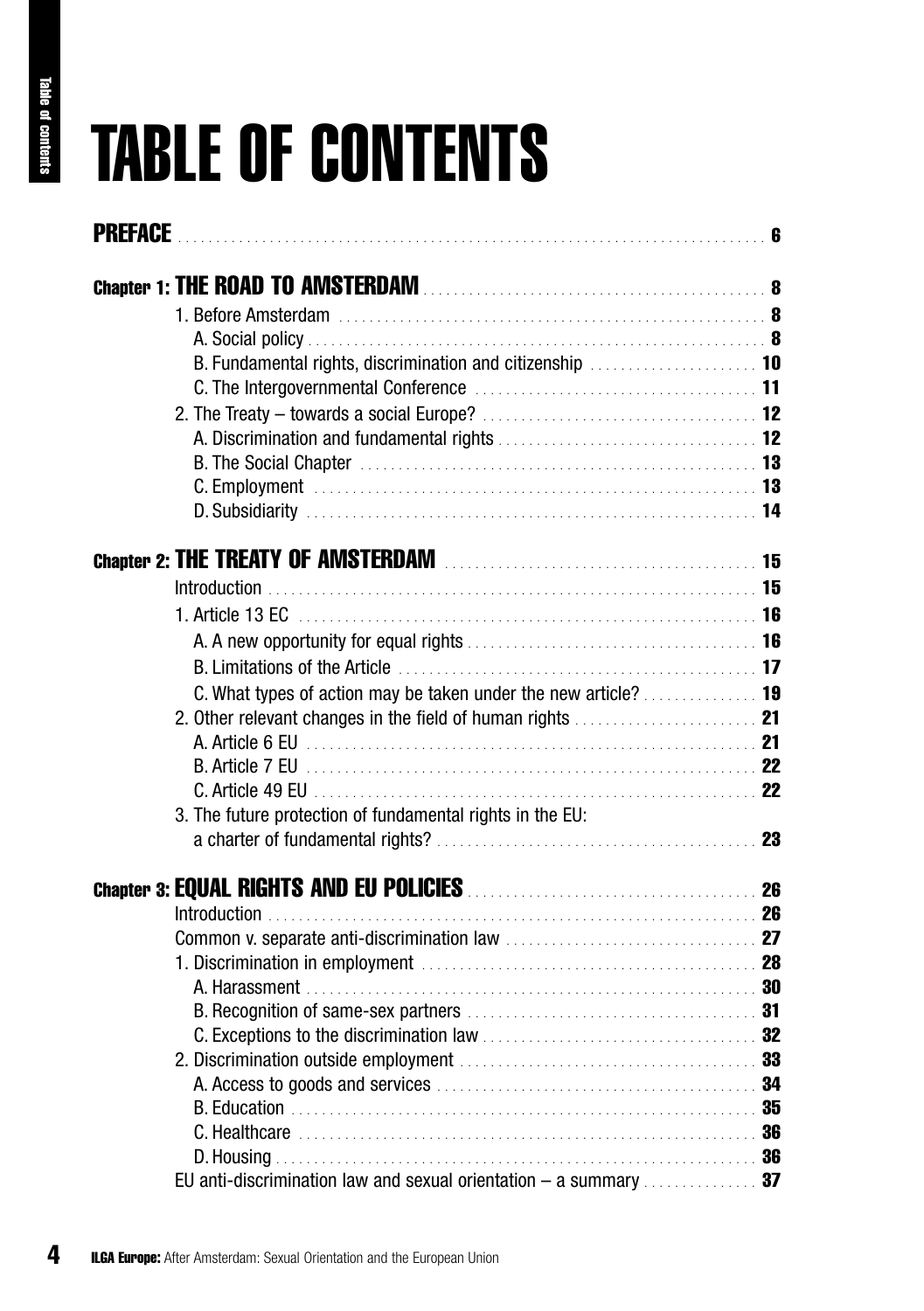| <b>Chapter 4: TOWARDS EQUALITY IN THE FREEDOM</b><br>OF MOVEMENT OF PERSONS MARKET AND THE MOVEMENT OF PERSONS |  |
|----------------------------------------------------------------------------------------------------------------|--|
| Introduction                                                                                                   |  |
|                                                                                                                |  |
|                                                                                                                |  |
|                                                                                                                |  |
|                                                                                                                |  |
| <b>Chapter 5: LOBBYING THE EUROPEAN UNION IN PRACTICE:</b>                                                     |  |
| <b>PUBLIC ACCESS TO DOCUMENTS MANUAL CONTRACT SO</b>                                                           |  |
|                                                                                                                |  |
|                                                                                                                |  |
|                                                                                                                |  |
|                                                                                                                |  |
|                                                                                                                |  |
|                                                                                                                |  |
|                                                                                                                |  |
|                                                                                                                |  |
|                                                                                                                |  |
|                                                                                                                |  |
| Appendix: MORE INFORMATIONS ABOUT THE EU <b>CONSTRUSS ASSESSED</b>                                             |  |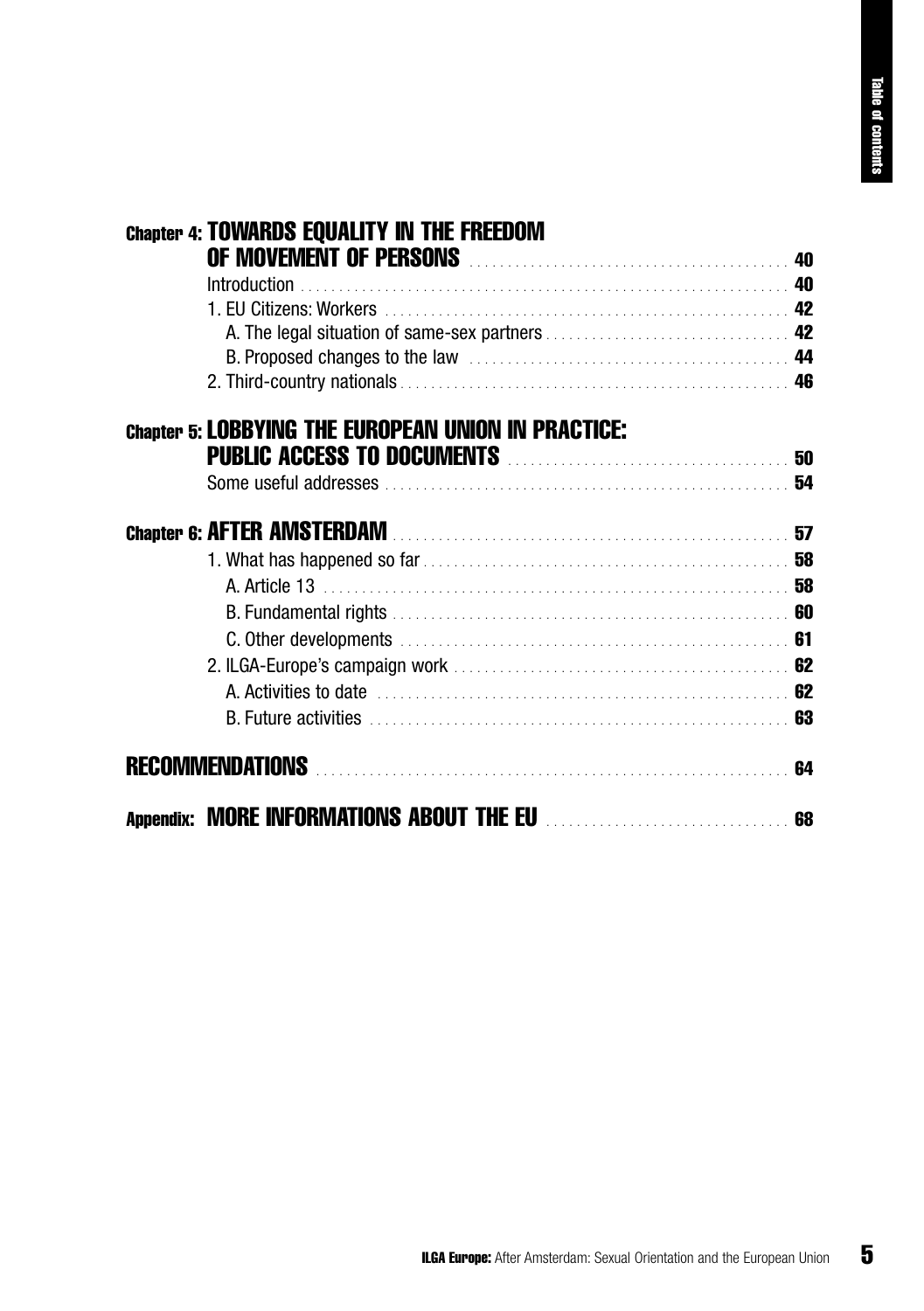## PREFACE

The Treaty of Amsterdam, which came into force on 1 May 1999, marks a significant milestone for lesbians and gay men in the European Union.

The changes introduced by the Treaty include a new clause, Article 13, which covers discrimination on the grounds of sexual orientation, together with sex, racial or ethnic origin, religion, belief, disability and age. This is the first time that any express reference to discrimination on grounds other than sex or nationality has appeared in the Treaties. It follows extensive campaigning by non-governmental organisations, including ILGA-Europe.

Article 13 ends any doubt about whether the Community has the legal competence to adopt legislation and policies to address discrimination on the grounds listed within it. The debate is now about what action can and should be taken. But what does Article 13 mean? What are the implications of the new Treaty? What opportunities does it offer for concrete action on discrimination?

ILGA-Europe has produced this guide as a contribution to that debate and to promoting wider participation in it. The guide focuses on the implications of the Amsterdam Treaty in relation to sexual orientation discrimination. It is not possible within the scope of this guide to provide a detailed examination of the implications of the Treaty in relation to the other grounds of discrimination listed in Article 13, although they are all of direct relevance to lesbians and gay men.

## ACKNOWLEDGEMENTS

The ILGA-Europe Executive Board gratefully acknowledges the contributions which made this guide possible:

This guide was produced as part of a project supported by the European Commission (DG X) under the Information Programme for European Citizens (P.R.I.N.C.E.) – "Building Europe Together", the Austrian Federal Chancellery, the Austrian Federal Ministry for Labour, Health and Social Affairs and the Austrian Federal Minister for Women's Affairs and Consumer Protection. Besides the publication of this guide in English, French, German and Spanish, the project includes a seminar "The Treaty of Amsterdam – New Opportunities for Protection from Sexual Orientation Discrimination Under Article 13" taking place in Vienna, 2-3 October 1999, to which participants from all 15 Member States and eleven candidate countries have been invited.

Financial support, especially for the seminar, was also received from ILGA-Europe's project partners:

- *Homosexuelle Initiative (HOSI) Wien*, Austria's First Lesbian and Gay Association
- *Pan-Fonden,* Denmark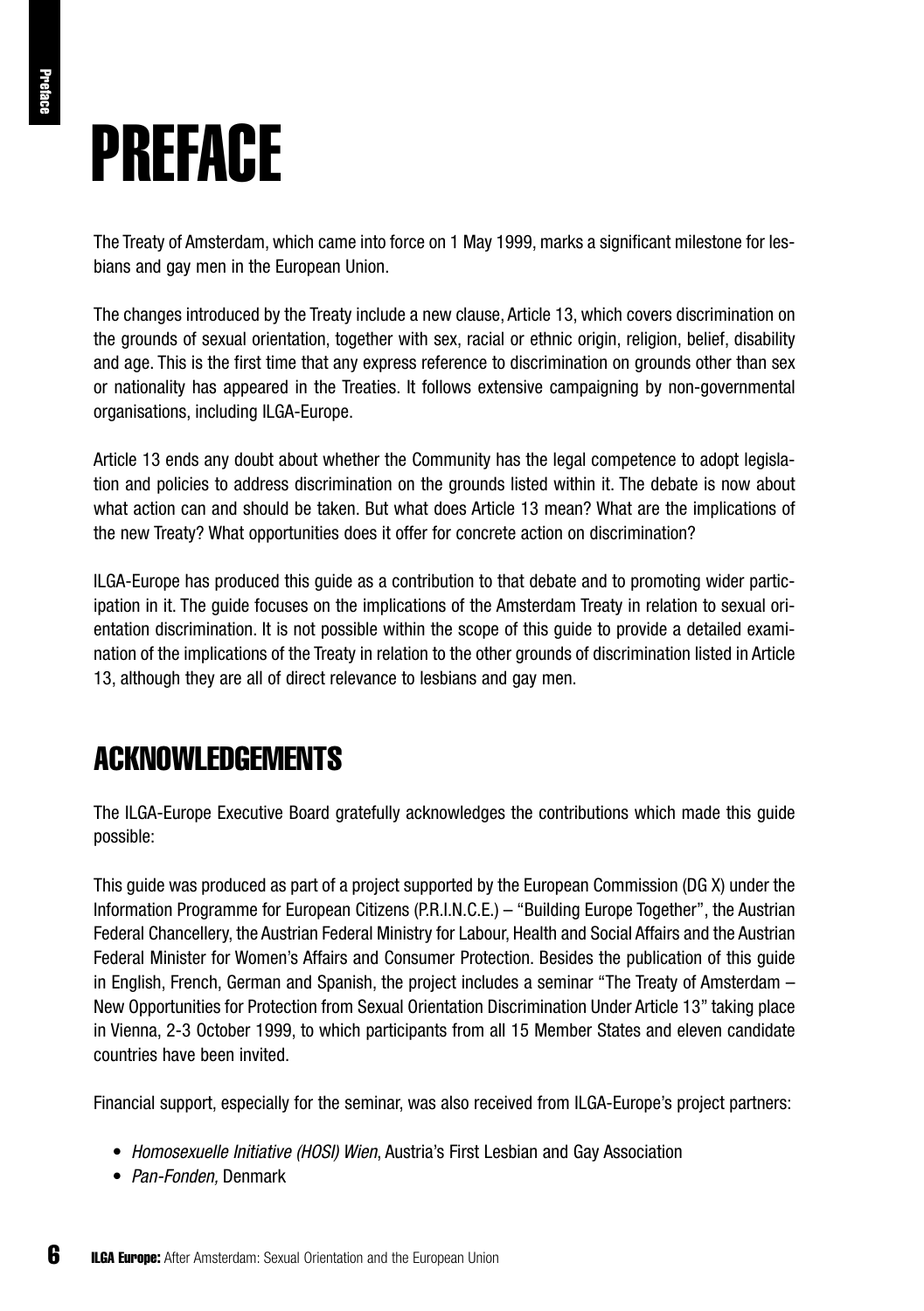- *Landsforeningen for bøsser og lesbiske (LBL),* the Danish National Association for Gays and Lesbians
- *ÉGALITÉ Equality for Gays and Lesbians in the European Institutions*
- *Seksuaalinen Tasavertaisuus (SETA),* the Finnish Association for Sexual Equality
- *Lesben- und Schwulenverband in Deutschland (LSVD),* the Lesbian and Gay Association of Germany
- *Fundación Triángulo por la Igualdad Social de Gais y Lesbianas,* Triangle Foundation for Social Equality of Gays & Lesbians, Spain
- *Riksförbundet för sexuellt likaberättigande (RFSL),* the Swedish Federation for Lesbian and Gay **Rights**
- *Stonewall,* United Kingdom
- *UNISON,* the public sector trade union in the United Kingdom.

We would like to thank Seial Parmar, Mark Bell, Kees Waaldijk and Madeleine de Leeuw for contributing specific chapters to this guide, and Jackie Lewis, Alberto Volpato and Kurt Krickler for writing the other chapters and editing the original English version of this guide. We also want to express our gratitude to Pierre Noël, César Lestón and Kurt Krickler for translating the guide into French, Spanish and German, and to Friedl Nussbaumer for doing the layout, and finally again to Kurt Krickler for supervising the production process and proof-reading all four versions.

#### USING THIS GUIDE

The guide contains a number of chapters. Chapter 1 provides information on the background to the Amsterdam Treaty and introduces some of the key changes it makes. Chapter 2 explores the scope and limitations of the anti-discrimination clause, Article 13, and the other new provisions relating more generally to human rights, while Chapters 3 and 4 examine the potential for measures to address sexual orientation discrimination in various EU policy areas.

Other chapters provide information on obtaining documents to assist in lobbying, outline developments since Amsterdam, and set out ILGA-Europe's recommendations for action under the current Treaty framework. As preparations for the next Treaty revision negotiations are already being made, the guide also includes proposals for further changes to promote equality and human rights.

The Amsterdam Treaty has changed the numbering of articles in the Treaty on the European Community and the Treaty on European Union. The guide uses the new numbering as contained in the consolidated versions of the Treaties.

Some background information on the EU and its institutions is provided in an appendix which also contains useful addresses for further queries.

#### *The Executive Board of ILGA-Europe*

Brussels, September 1999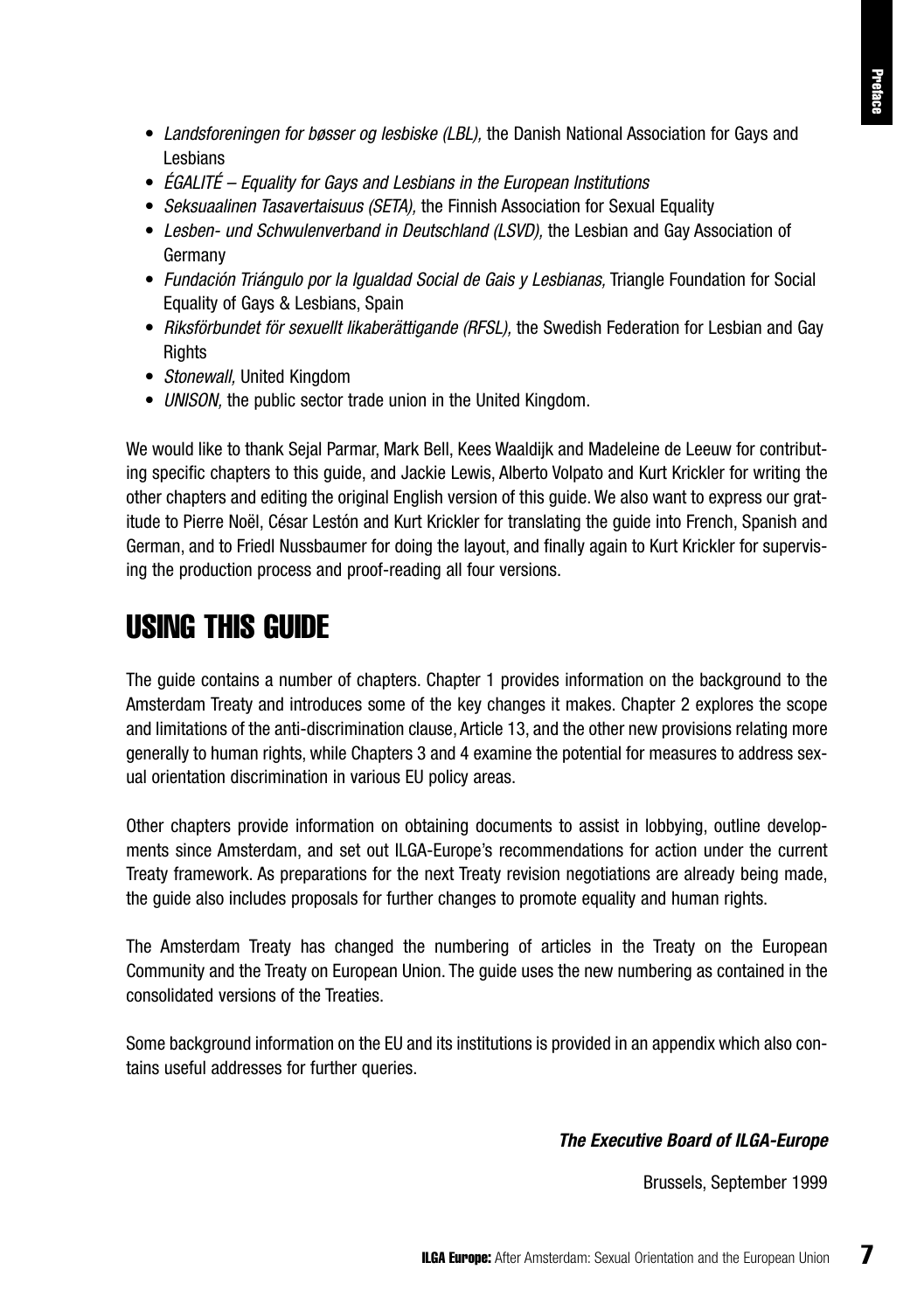## Chapter 1:

## *by Jackie Lewis* The Road to Amsterdam

#### *Europe will be a Europe for all, or it will be nothing at all.1*

This chapter will introduce the Amsterdam Treaty, while following chapters look at the details of its provisions and explore the possibilities for action in different areas of Community activity to address discrimination. In order to provide a context for the changes agreed in Amsterdam and the subsequent analysis, this chapter first provides background information on the historical development of the social dimension and the growing debates around issues of discrimination and fundamental rights.

### BEFORE AMSTERDAM

#### A. SOCIAL POLICY

The 1958 Treaty of Rome contained only a few scattered provisions on social policy, including on the European Social Fund. However, Community social policy only began to seriously emerge with the adoption of the 1974 Social Action Programme, focussed mainly on measures in the field of labour law. Even then, implementation of the programme was very slow, with many proposals blocked due to the requirement for unanimous agreement in the Council.

The development of social policy was given a new impetus in the mid-1980s by moves towards establishing the single internal market, in which there would be freedom of movement of workers, services, goods and capital. By this time, the membership of the Community had grown to 12, and there were considerable pressures for the Community to concern itself with the social impact of the single market programme. The 1986 Single European Act contained a specific reference to the social dimension and stated that one of the aims of the Community was to improve the economic and social situation by extending common policies and pursuing new objectives.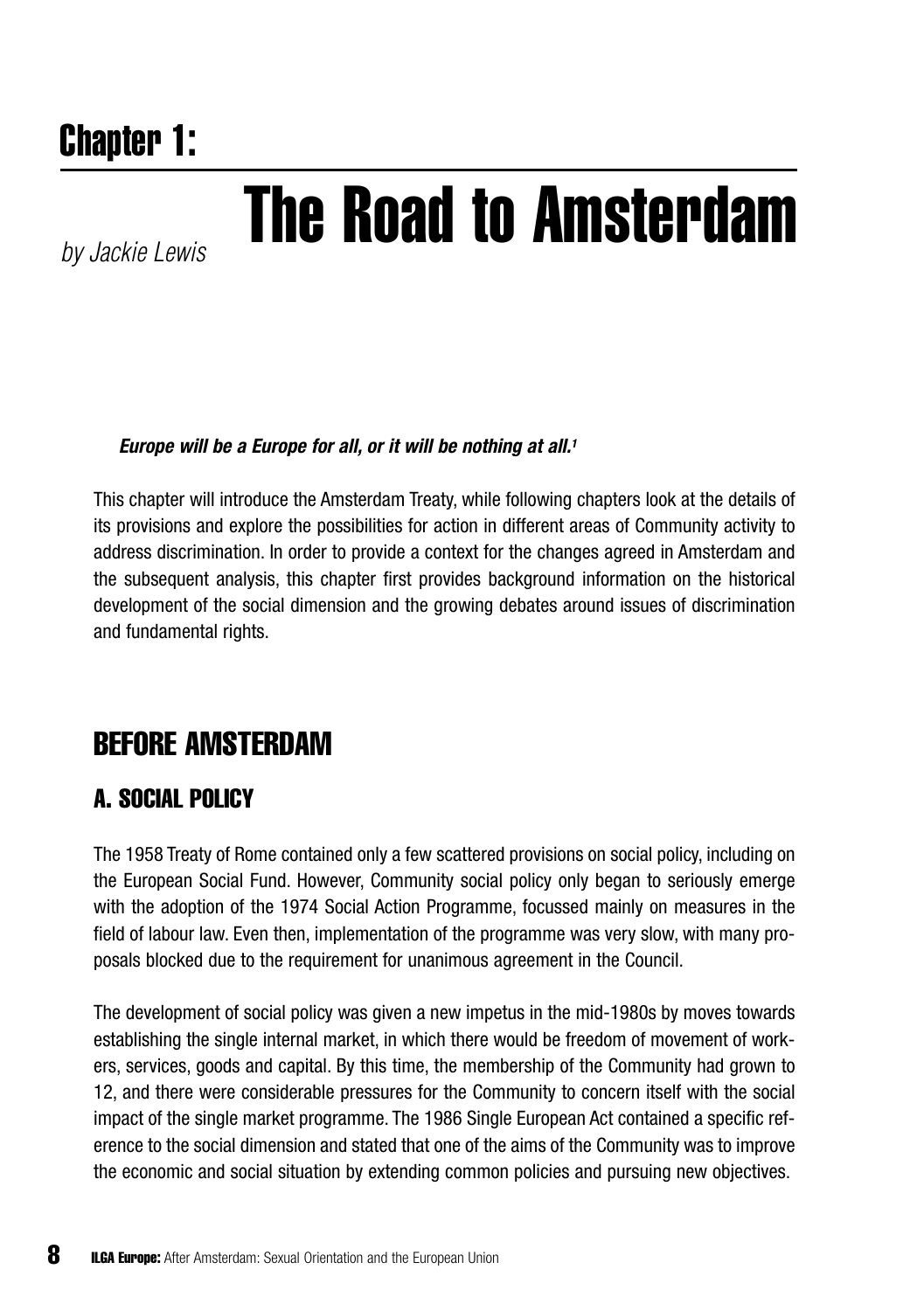An attempt to set down guiding principles on the social areas referred to in the Act eventually found expression in the "Community Charter for the Fundamental Social Rights of Workers", formally endorsed in 1989 by all the Member States except the UK. The preamble to the Charter states "Whereas, in order to ensure equal treatment, it is important to combat every form of discrimination, including discrimination on grounds of sex, colour, race, opinions and belief, and whereas, in a spirit of solidarity, it is important to combat social exclusion (...)." Although the Charter had no legal base, it was a significant step in the recognition of work related social issues and it also includes references to social protection for young people, older people, disabled people and the unemployed. The Charter provided the basis for the Commission's second Social Action Programme.

The pressures for increasing the role of the Community in the social sphere continued into the negotiations leading up to the Maastricht Treaty on European Union, which laid down a specific procedure and timetable for Economic and Monetary Union (EMU) and a single currency. The EU was given the objective of promoting economic and social progress that is balanced and sustainable. The Treaty strengthened provisions on economic and social cohesion, and gave the Community a new but limited role in education and public health.

However, proposals for the Community to be given greater powers in the field of social policy were opposed by the UK. The remaining Member States (11 at the time, subsequently 14) adopted the Protocol and Agreement on Social Policy, which was attached to the Maastricht Treaty. This allowed the 14 to take further steps to develop a Community social policy, and adopt Community legislation in a much broader area, binding on all Member States except UK. It also gave a formal legislative and consultative role in social policy areas to the social partners, with the possibility for agreements concluded between them at Community level to be adopted by the Council as legislation.

With the continuing process of increasing economic integration, there has been a growing recognition of the need for more common policies in social and economic fields. There has also been a growing acceptance that divergence of national approaches and standards in the broader social field create barriers to trade in the single market. Continuing high levels of unemployment, and the growth of poverty and social exclusion, have contributed to an increased recognition that the EU should address socio-economic problems with programmes of its own. In addition, nongovernmental organisations (NGOs) active in the areas of social and human rights have become increasingly active in lobbying for action at the European level. In September 1995, a number of these organisations formed the Platform of European Social NGOs with the overall aim of establishing a continuing civil dialogue between the NGO sector and the institutions of the EU on social policy issues.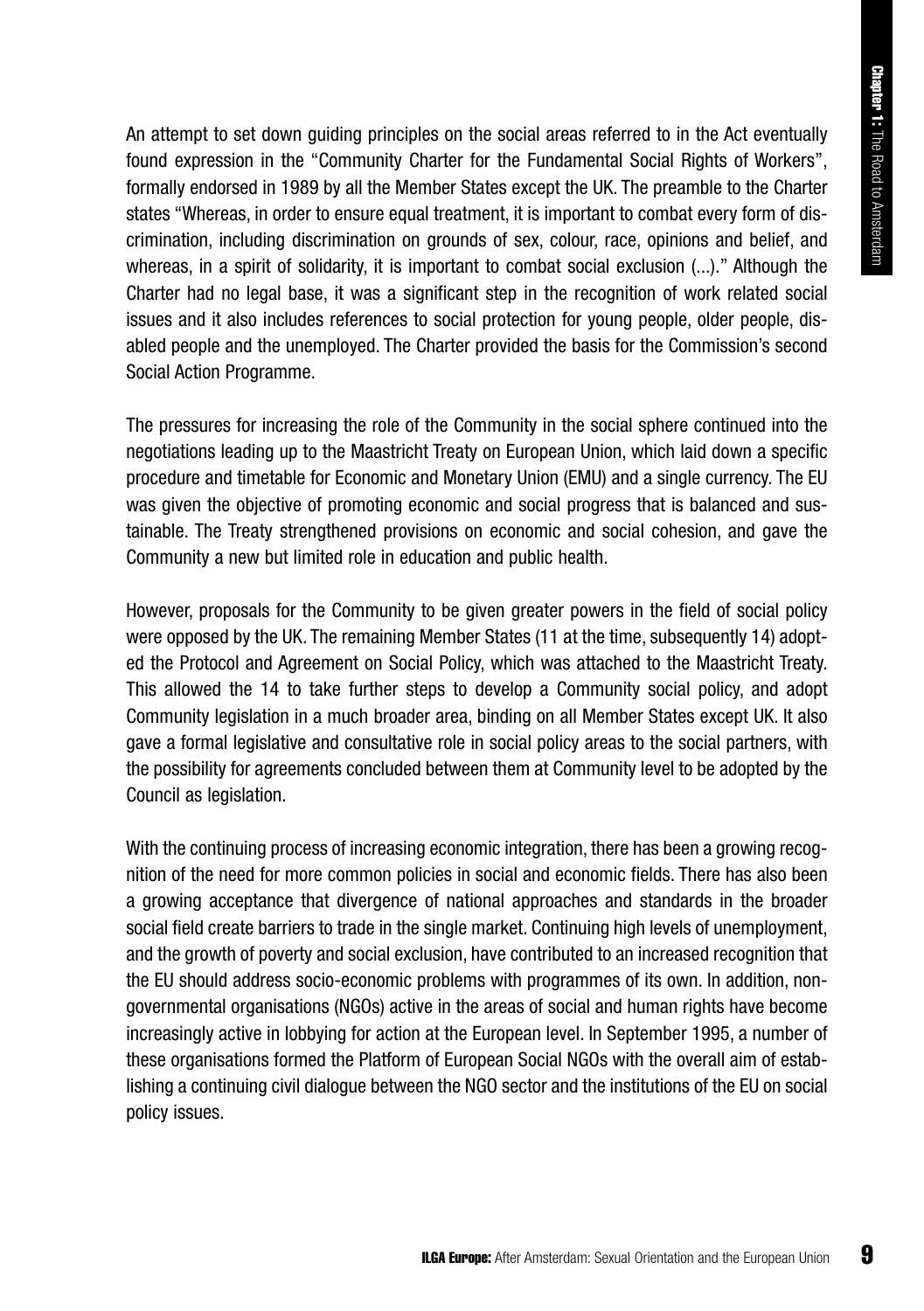The Social Action Programme 1995-1997 announced the setting up of a committee of experts, the *Comité des Sages*, to examine what might become of the 1989 Community Charter in connection with the forthcoming review of the Treaties. The Committee presented its report, "For a Europe of Civic and Social Rights", in March 1996. This strongly advocated the construction of a "social Europe", with an interrelated social and economic agenda, and stressed the need to strengthen the sense of democracy and citizenship in the Union by treating social and civil rights as indivisible. The report proposed that the first step should be the inclusion in the Treaties of a minimum core of rights, including a ban on any form of discrimination, followed by a process of wide-ranging consultation to complete the full list of civil, social, and political rights. The report's recommendations were strongly supported at the 1st European Social Policy Forum, organised by the Commission, in June 1996, and at follow-up conferences in the Member States.

#### B. FUNDAMENTAL RIGHTS, DISCRIMINATION AND CITIZENSHIP

The first Community treaty to contain an explicit reference to fundamental rights was the Single European Act, adopted in 1986. When the Community was founded, it was not perceived that there was a fundamental rights aspect to the primarily economic objectives and activities of the Community. The founding member states had, together with others, established the separate framework of the Council of Europe and the protection of human rights was seen as being guaranteed by the European Convention on the Protection of Fundamental Rights and Freedoms, adopted in 1950, and the European Court of Human Rights.

Over the years, the principles of fundamental human rights have increasingly been recognised as forming an integral part of Community law. Initially, fundamental human rights gained recognition through the judgments of the European Court of Justice (ECJ), which held in several cases that they were part of the general principles of law which it is the Court's duty to apply.

The European Parliament has played a significant role in pushing issues of discrimination and human rights onto the political agenda. It has adopted comprehensive resolutions highlighting the effect and extent of various forms of discrimination, including sexual orientation, and demanded action to combat it. Although some important steps have been taken, the absence of a specific legal base in the Treaties has been a significant obstacle to the adoption of substantive measures.

Recently, there has been growing acceptance that measures taken to implement the internal market, such as freedom of movement, could not achieve their objective without addressing disparities in the level of protection against any form of discrimination. This was reflected in the Commission's White Paper on Social Policy in 1994, which stated that the Union must act to provide a guarantee for people against the fear of discrimination if it is to make a reality of free movement.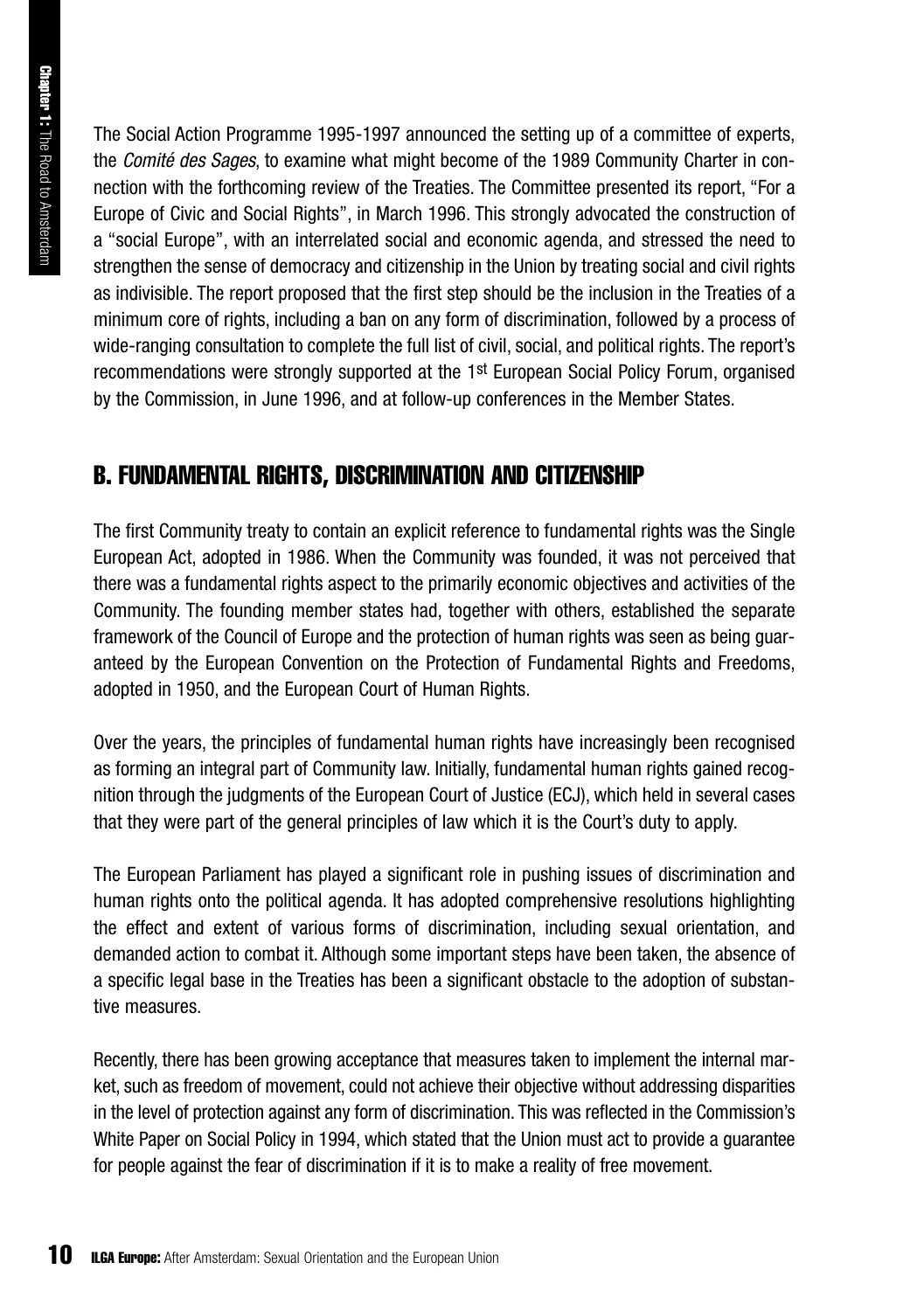These issues have become interlinked with debates about citizenship. The Maastricht Treaty established EU citizenship, with every national of an EU Member State becoming a citizen of the Union. This was of greater symbolic than real significance, as Union citizens would only have the limited civil and political rights defined in the Treaty. These included the right to live and work anywhere in the EU, and the right to vote and stand as candidates in European Parliament and local elections (both subject to certain limitations). There have been growing demands for a broader concept of citizenship, and for guaranteed rights for all the people of the EU, not just those who are nationals of its member states.

#### C. THE INTERGOVERNMENTAL CONFERENCE

There were a number of reasons for convening an Intergovernmental Conference (ICG) in 1996. The Maastricht Treaty had built in requirements to hold reviews of certain specified areas by the end of 1996. There were also pressing practical reasons for a review of the workings of the EU and its institutions, particularly in the context of the forthcoming enlargement of the Union.

In addition, there were strong political pressures for a review of the Treaties. The Maastricht Treaty had failed to carry popular support among the peoples of the EU it created. It was recognised by the governments of the Member States that there was a need to address the decline in public support for European integration, and to respond to the widespread concerns about its direction and impact, which were repeatedly reflected in opinion polls.

There were, therefore, considerable political pressures to strengthen the social dimension and to bring Europe closer to its citizens. In May 1995, the Parliament adopted a resolution calling for the forthcoming IGC to adopt "a treaty for the citizens of the Union", which provided more rights for EU citizens and improved protection of the fundamental rights of all EU residents. There were political demands from a variety of sources for the construction of a "social Europe" through revisions to the Treaty to expand social provisions, strengthen Community policies in areas such as employment and the environment, prohibit discrimination and embody fundamental civil and social rights.

Before the IGC was opened, a "Reflection Group", composed of representatives from each Member State, the Commission and the Parliament, was given the task of identifying the key issues and preparing the groundwork. Its report suggested that the results of the IGC must lead to progress towards three main objectives: making the EU more relevant to its citizens; enabling it to work better and preparing it for enlargement; and giving it a greater capacity for external action. The report included a recommendation for a new general clause on discrimination.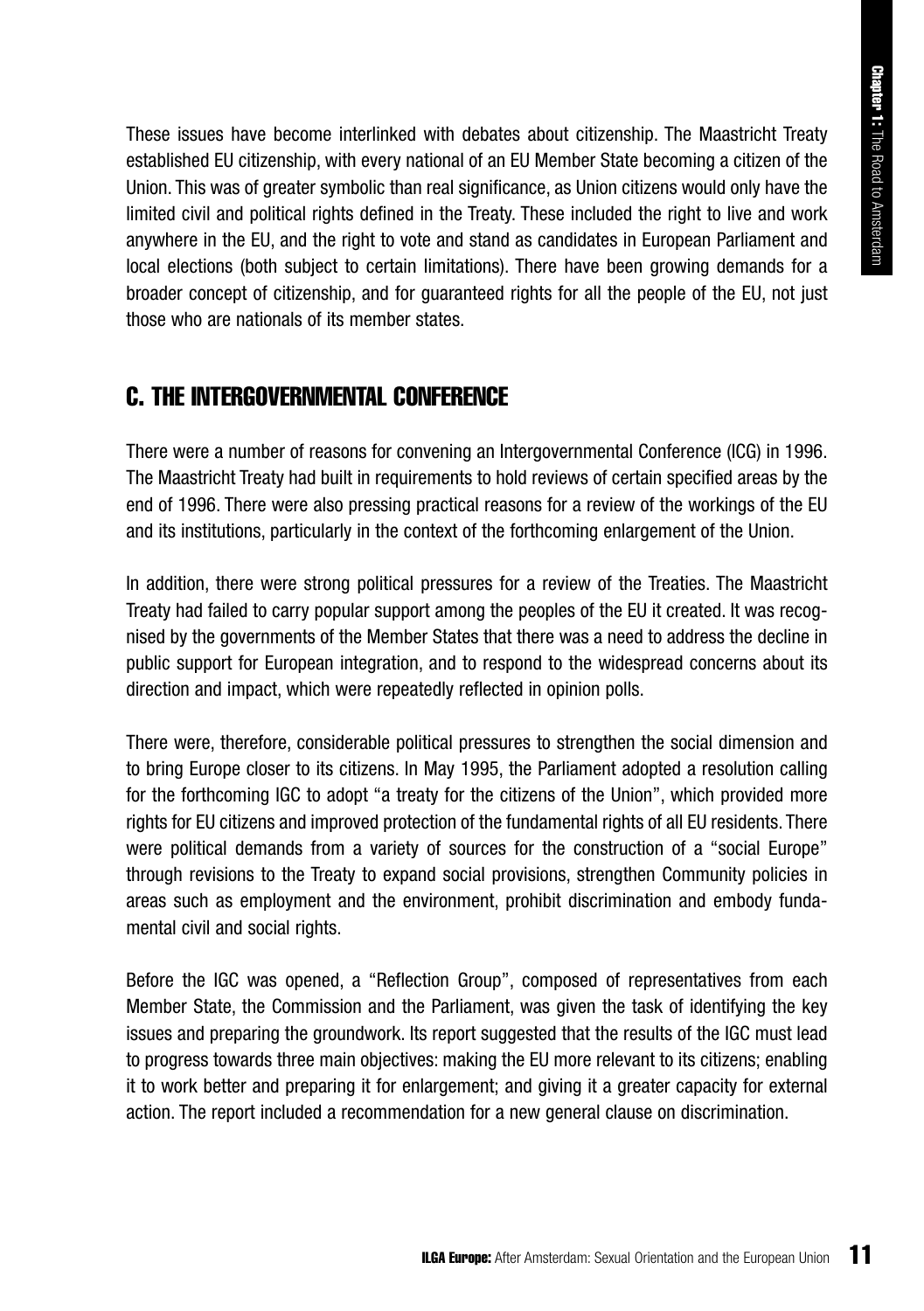## 2. THE TREATY – TOWARDS A SOCIAL EUROPE?

The IGC opened in March 1996 and concluded with the adoption of the Treaty of Amsterdam at the European Council Meeting in Amsterdam in June 1997.

#### A. DISCRIMINATION AND FUNDAMENTAL RIGHTS

The introduction of the new clause on discrimination  $-$  Article 13  $-$  which covers sexual orientation, is clearly of particular significance. Although there had been general agreement on the need for a clause on discrimination, there was considerable debate during the IGC about what form this should take and what grounds of discrimination should be explicitly mentioned. The inclusion of sexual orientation in the final version of Article 13 can be seen as being a result, at least in part, of increasingly effective campaigning by lesbian and gay organisations and growing alliances between organisations working for equality and human rights. The meaning and limitations of Article 13, and its potential effects in particular areas of Community policy are examined in subsequent chapters.

The promotion of equality and the elimination of discrimination between women and men has become one of the aims of the Treaty, and is no longer confined to employment-related matters but is to be integrated into all Community policies.

The revised article on nationality discrimination, Article 12, reiterates the prohibition on discrimination on the basis of nationality and empowers the Council to adopt, on the basis of qualified majority vote, rules designed to prohibit such discrimination.

The Amsterdam Treaty made a number of changes that assert more strongly the EU's commitment to fundamental rights, but did not introduce new specific rights as had been called for by the Comité des Sages report. The preamble to the EU Treaty has been amended to state the EU's intention to respect the rights set out in the Council of Europe's European Social Charter of 1961, and the 1989 Community Charter. Changes to Article 6 of the EU Treaty, which state more clearly the principles on which the EU is founded, are examined in Chapter 2, together with the changes relating to violations of human rights by Member States and to requirements on applicant states.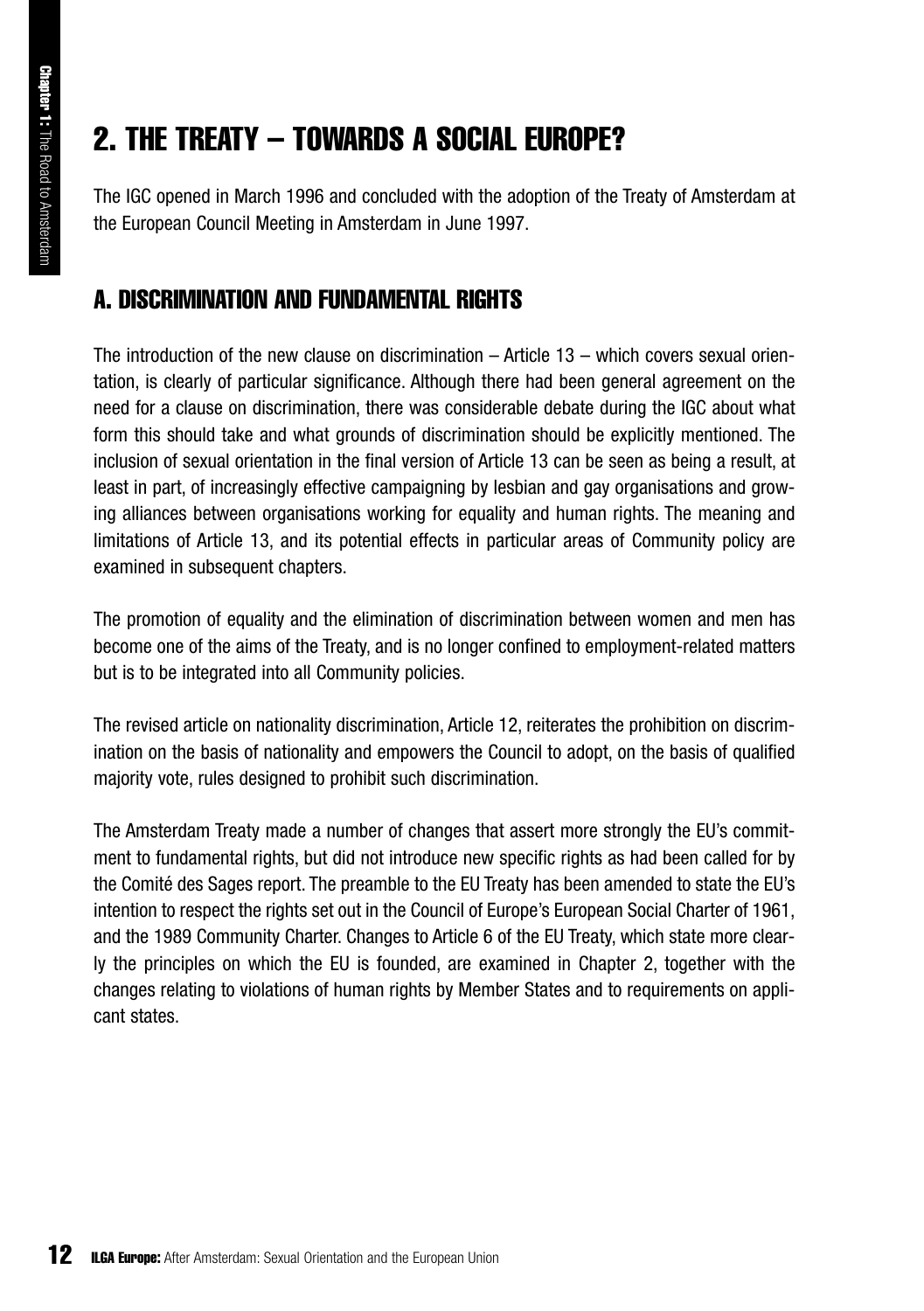#### B. THE SOCIAL CHAPTER

A single framework for social policy has been re-established through the incorporation of the Maastricht Agreement on Social Policy into the EC Treaty. The objectives of the social chapter, as defined in Article 136, are:

**the promotion of employment, improved living and working conditions, so as to make possible their harmonisation while the improvement is being maintained, proper social protection, dialogue between management and labour, the development of human resources with a view to lasting high employment and the combating of exclusion.**

The Council can also, under Article 137(2), adopt measures aimed at combating social exclusion. It will be important for lesbian and gay organisations to lobby at national and EU level to ensure that sexual orientation discrimination is addressed within programmes to combat social exclusion.

It should also be noted that the Amsterdam Treaty strengthens the role of the European level social partners – the European Trade Union Confederation (ETUC) for the trade unions, UNICE and CEEP for the employers – in developing social legislation. The Commission must now consult the social partners before it makes proposals in the social policy field. The provision for agreements reached between the social partners to lead to Community legislation has now been incorporated into the Treaty. It is therefore vital that the principle of equality and the combating of all forms of discrimination is fully addressed within the social dialogue. The close co-operation which is developing between the ETUC and the Platform of European Social NGOs will be particularly significant in this respect. ILGA-Europe is a member of the Platform.

#### C. EMPLOYMENT

With around 18 million people unemployed in the European Union, there was extensive pressure from governments and from trade unions for employment to be added to the agenda for the IGC. The Amsterdam Treaty has created an entirely new title on employment. While the main responsibility for employment policy remains with the Member States, they are now required to regard promoting employment as a matter of common concern, and to co-ordinate their employment policies.

Each year, the Council will adopt Employment Guidelines which Member States have to incorporate into national action plans on employment. Governments should consult with social partners and NGOs at national level on these plans. Lesbian and gay organisations will need to ensure that national plans address the particular issues affecting lesbians and gay men in the area of employment.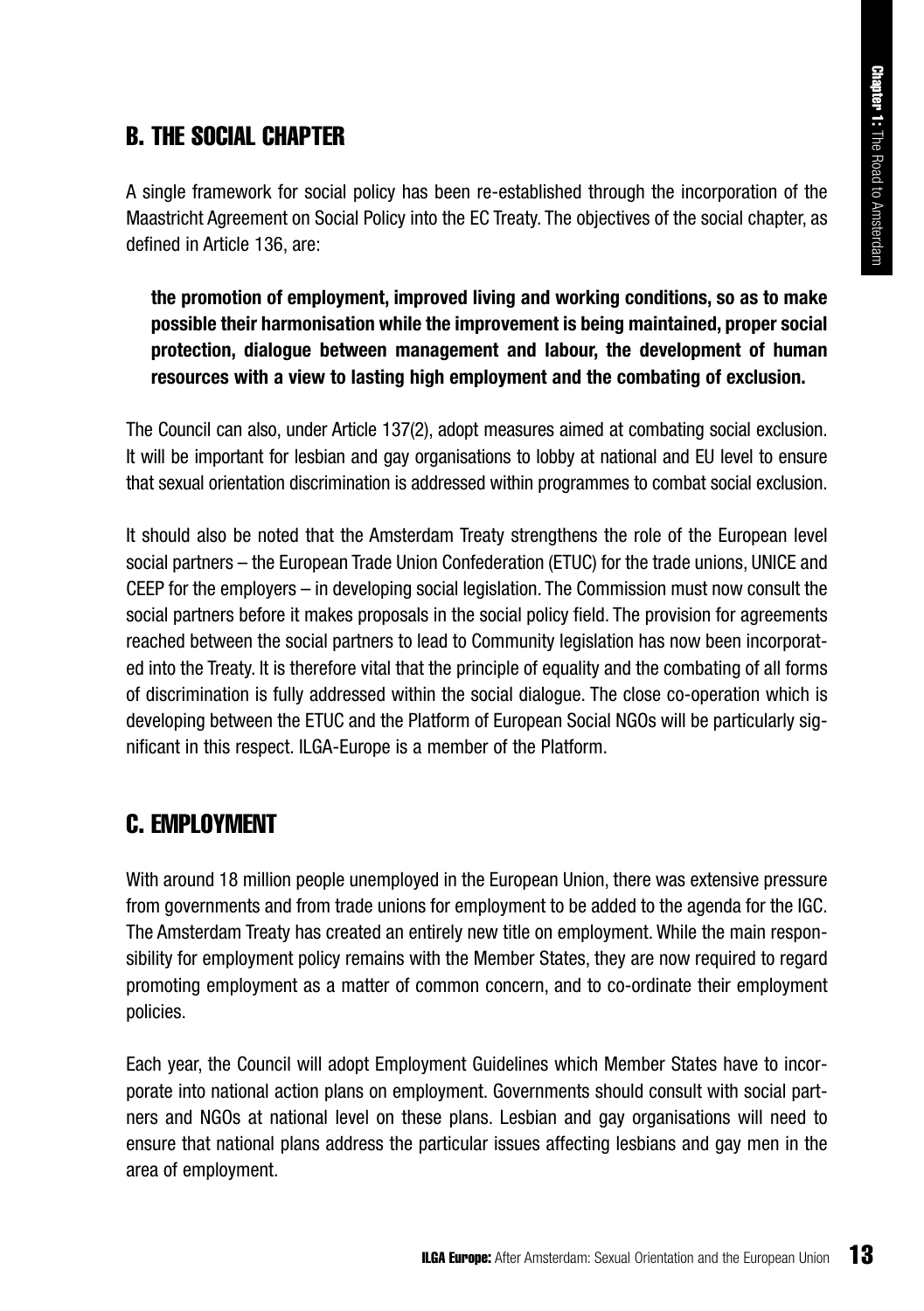#### D. SUBSIDIARITY

There are only a few areas (e. g., monetary union) where the Community has exclusive competence. In many areas, competences are shared between the Community and the Member States.

The principle of subsidiarity is based on the idea that, where competences are shared, it is the Member States that should act wherever possible. The Community should only act where the objectives of the proposed action can be better achieved by the Community "by reason of the scale or effects of the proposed action" and the member states cannot achieve them by acting alone.

Although the Treaty article on subsidiarity (Article 5 EC) has not been changed, the Member States adopted a Protocol on the Application of the Principles of Subsidiarity and Proportionality which is binding and part of the Treaty. The principle of proportionality is that action by the Community shall not go beyond what is necessary to achieve the objectives of the Treaty.

The protocol requires the Commission to "consult widely before proposing legislation and, wherever appropriate, publish consultation documents". It seems feasible to argue that consulting "widely" on proposals on discrimination, for example, should include consultation with non-governmental organisations representative of the people who will be directly affected by those proposals.

**Jackie Lewis**

is co-chair of ILGA-Europe's executive board

1 European Commission (1996): "For A Europe of Civic and Social Rights. Report of the Comité des Sages". Luxembourg: Office for Official Publications of the European Communities (OOPEC).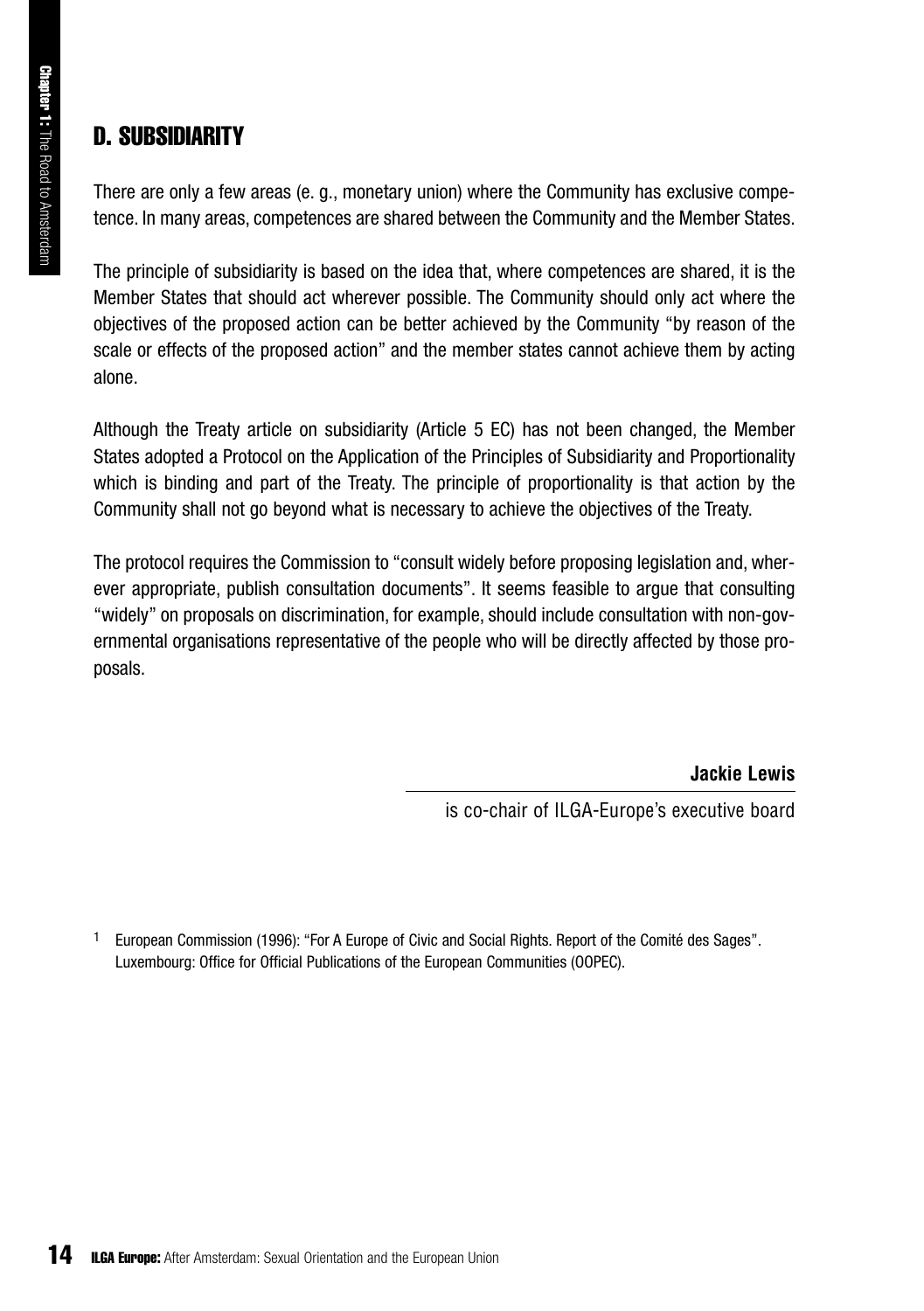## Chapter 2:

## *by Sejal Parmar*The Treaty of Amsterdam

### **INTRODUCTION**

The Treaty of Amsterdam, which revised the Treaties on which the EU is founded, was the outcome of the negotiations of the Intergovernmental Conference (IGC) that took place from March 1996 to June 1997. It came into effect on the 1<sup>st</sup> of May 1999 after all fifteen Member States had ratified the Treaty into their own legal orders. One of the most notable successes of the Treaty of Amsterdam was a revitalised interest in fundamental rights.

The negotiations during the IGC were undoubtedly influenced strongly by the accumulation of pressure from a number of sources urging clearer and stronger EU powers in the domain of fundamental rights. A non-discrimination article was always on the agenda mainly because of a series of reports and recommendations initiated by the various EU institutions, especially the European Parliament. Not to be underestimated also is the overwhelming pressure put on the institutions by the range of non-governmental organisations that vigorously campaigned for the entrenchment of a non-discrimination provision.

The objective of this chapter is to outline the principle legislative provisions introduced by the amendments of the Treaty of Amsterdam that improve the legal situation of lesbians and gay men. Although the new provisions have their limits, there has at least been a marked shift in acknowledging the need for equal treatment. By focusing on the potential advantages and limitations of the new Article 13 EC on non-discrimination, this chapter will assess the extent to which this provision facilitates the protection of the rights of gay men and lesbians. The progress made in the human rights field more generally will also be examined.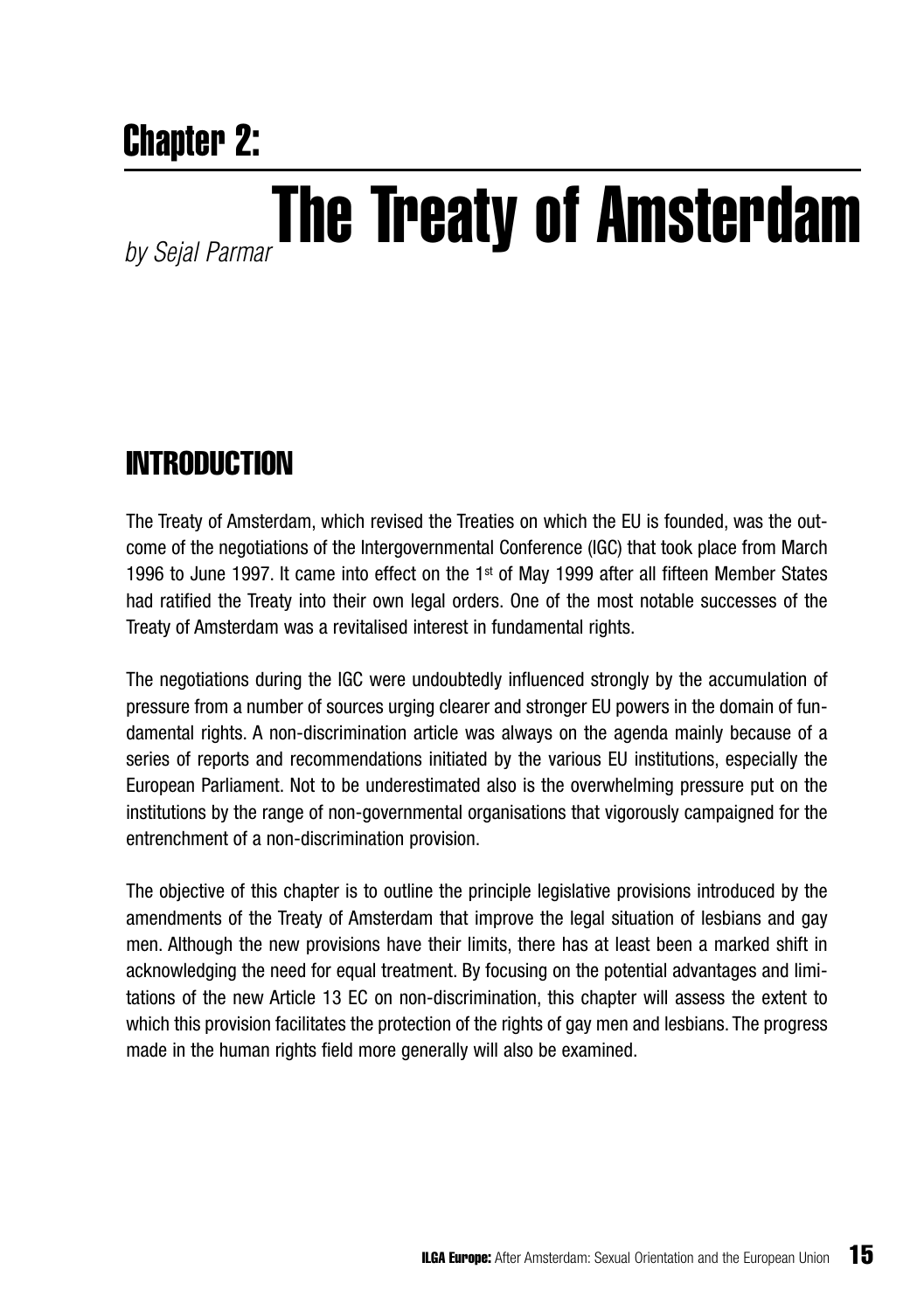## **1. ARTICLE 13 FC**

In February 1998, the Court of Justice of the European Communities held that EU law did not prohibit employment discrimination on the basis of sexual orientation in *Grant v. South West Trains.*<sup>1</sup> The case, which attracted much media attention, dealt a blow for gay and lesbian rights under EU law. There was a glimmer of hope, however, at the end of the Court's ruling indicating that in future a similar case might be decided differently as a result of measures taken under the new Article 13 of the Treaty establishing the European Community. This article allows the possibility of upholding the principle of equal treatment in a wider range of scenarios and includes, within the protected grounds, the first explicit mention of sexual orientation in any international treaty.

#### A. A NEW OPPORTUNITY FOR EQUAL RIGHTS

Article 13 EC states:

**Without prejudice to the other provisions of this Treaty and within the limits of the powers conferred by it upon the Community, the Council, acting unanimously on a proposal from the Commission and after consulting the European Parliament, may take appropriate action to combat discrimination based on sex, racial or ethnic origin, religion or belief, disability, age or sexual orientation.**

The basic significance of Article 13 is that it is the first time on which grounds for discrimination, besides sex and nationality, have been referred to in the Treaty.

Article 13 is to be found within that part of the EC Treaty that is entitled "Principles" underlying its **foundational importance** to the full scope of EC law. At the same time, Article 13 allows for the concept of equal treatment in a very wide range of areas.

It may be argued that the use of the word "combat" in the article may reflect a more **pro-active** vision of guaranteeing the human right to non-discrimination, that looks further than the securing of equality on formal and legal levels only. This is also recognition that certain discriminatory practices may be difficult to isolate and then fit into a definition of discrimination that is constrained by the type of discriminatory act.

At the very least there is the **recognition that discrimination on the ground of sexual orientation exists, combined with an implication that such discrimination may be a grounds for EU action**. Another certainty is that Article 13 allows action beyond the field of employment, to areas such as education and healthcare, which shall be discussed in Chapter 3.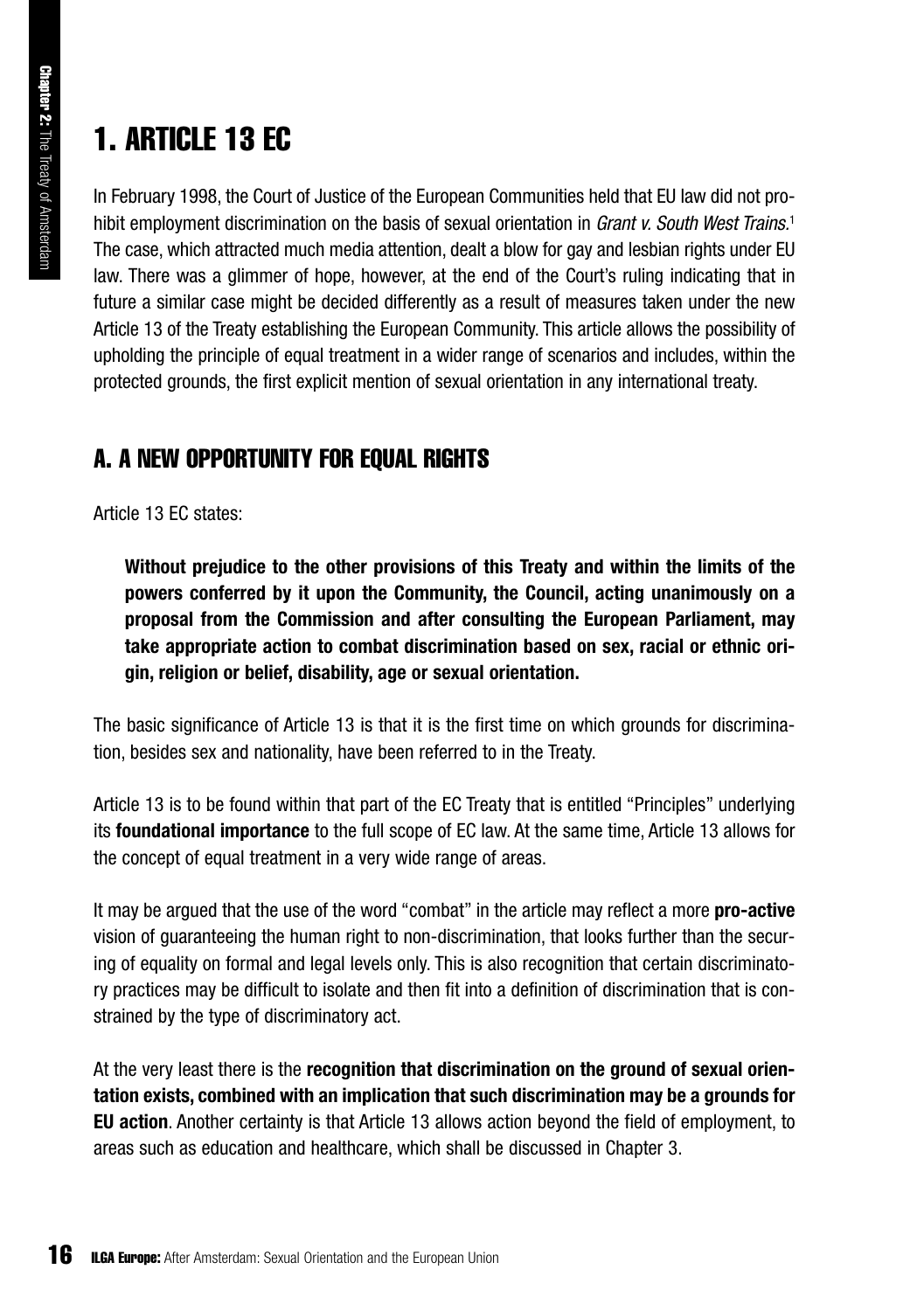#### **B. LIMITATIONS OF THE ARTICLE**

#### **(i) Not a free-standing equality clause**

Article 13 is not a free-standing equality principle that entails a positive obligation to act on the part of the legislator, but a **general principle of law that invites the EU to enact legislation if it so chooses**.

As a consequence, Article 13 has **no direct effect**, which means that it cannot be relied upon in the courts of Member States in the same way as Article 12 EC2 forbidding nationality discrimination, and Article 141 EC<sup>3</sup> forbidding discrimination in pay between women and men. Contrary to the hopes of campaigners for a general non-discrimination article, there was no support for direct applicability amongst the Member States at the drafting of the Treaty. Therefore, an individual cannot rely on its provisions to challenge discrimination by either national governments or by employers, providers of services, etc. Legally binding measures that are taken *under* Article 13 *may* though provide rights to non-discrimination which individuals can enforce against such individuals or institutions.

#### **(ii) Initiation of policy measures**

#### **• Unanimity at the Council of Ministers**

The adoption of measures under Article 13 involves first overcoming the procedural hurdle of obtaining a unanimous decision in the Council following consultation with the European Parliament. Political will is critical in determining whether any action will be taken at all and the scope of that action. When the Council considers measures against sexual orientation discrimination, the unanimity requirement may be especially challenging since it remains controversial in some Member States. There are seven Member States that still have not enacted anti-discrimination legislation in this field: Austria, Belgium, Germany, Greece, Italy, Portugal, and United Kingdom.4

The future looks brighter in the aftermath of the conclusions of the Cologne European Council in June 1999. It was agreed that high on the agenda at the next IGC in 2000 should be the "institutional issues left open in Amsterdam that need to be settled before enlargement".5 These include a possible extension of qualified majority voting in the Council, a move that would ease the passage of legislation if applied to Article 13.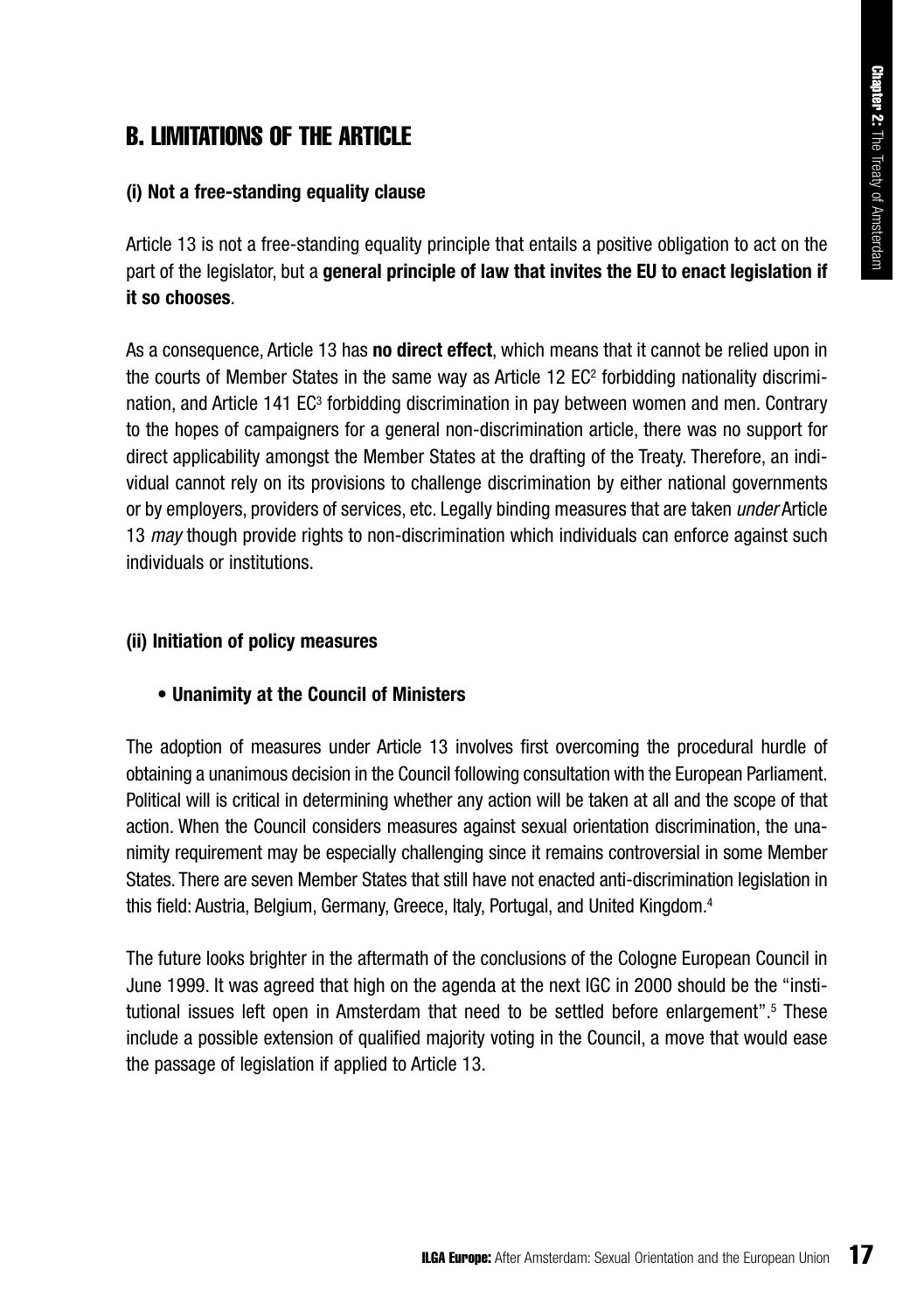#### **• Role of the European Parliament**

Under the present construction of Article 13, the most progressive institution in the field of sexual orientation discrimination, the Parliament, has only been granted the minimum role of consultation in decisions taken to implement policy.<sup>6</sup> This contrasts with the general shift of the Treaty towards a more extended role for the most representative institution in the decision-making process. The Court of Justice has argued that even the role of consultation is crucial to the "institutional balance" of the EU stating that the "due consultation … constitutes an essential formal requirement breach of which renders the measure concerned void".7 Consultation entails more than a procedural commitment on the part of the Council to ask the Parliament for its opinion. If after the consultation procedure the final text adopted "differs in essence from the text on which [it] has already been consulted",<sup>8</sup> the Parliament must be re-consulted.

Looking to the future, it should be noted that the IGC in 2000 may also lead to an extension of the Parliament's role under Article 13 to one of co-decision that would allow it to veto legislation<sup>9</sup>

#### **(iii) The Treaty context**

Article 13 opens with the phrase: "**Without prejudice to the other provisions of the Treaty**". This seems to indicate that other parts of the Treaty are not to be constrained by the new article. Such wording seems to undermine the general impact of the article as a foundational principle.

The phraseology used also contrasts with Article 12 EC on nationality discrimination, which is restricted to "…the scope of the application of the Treaty" instead of the expression used in Article 13: "…**within the limits of the powers conferred by [the Treaty]**". This indicates that the field of application of the two articles was intended to be different. The word "powers" in Article 13 has the potential of allowing a wide scope of action only if it is interpreted broadly. It seems more likely that, however, the term "powers" will be interpreted to mean "competence", on the basis that non-English versions of the article use the latter term.10 The Court of Justice has distinguished "scope" of the Treaty as having a broader meaning than "competence" of the Community.11

Article 13 can therefore **only provide a legal basis for measures to combat discrimination in areas in which the European Community already has competence**.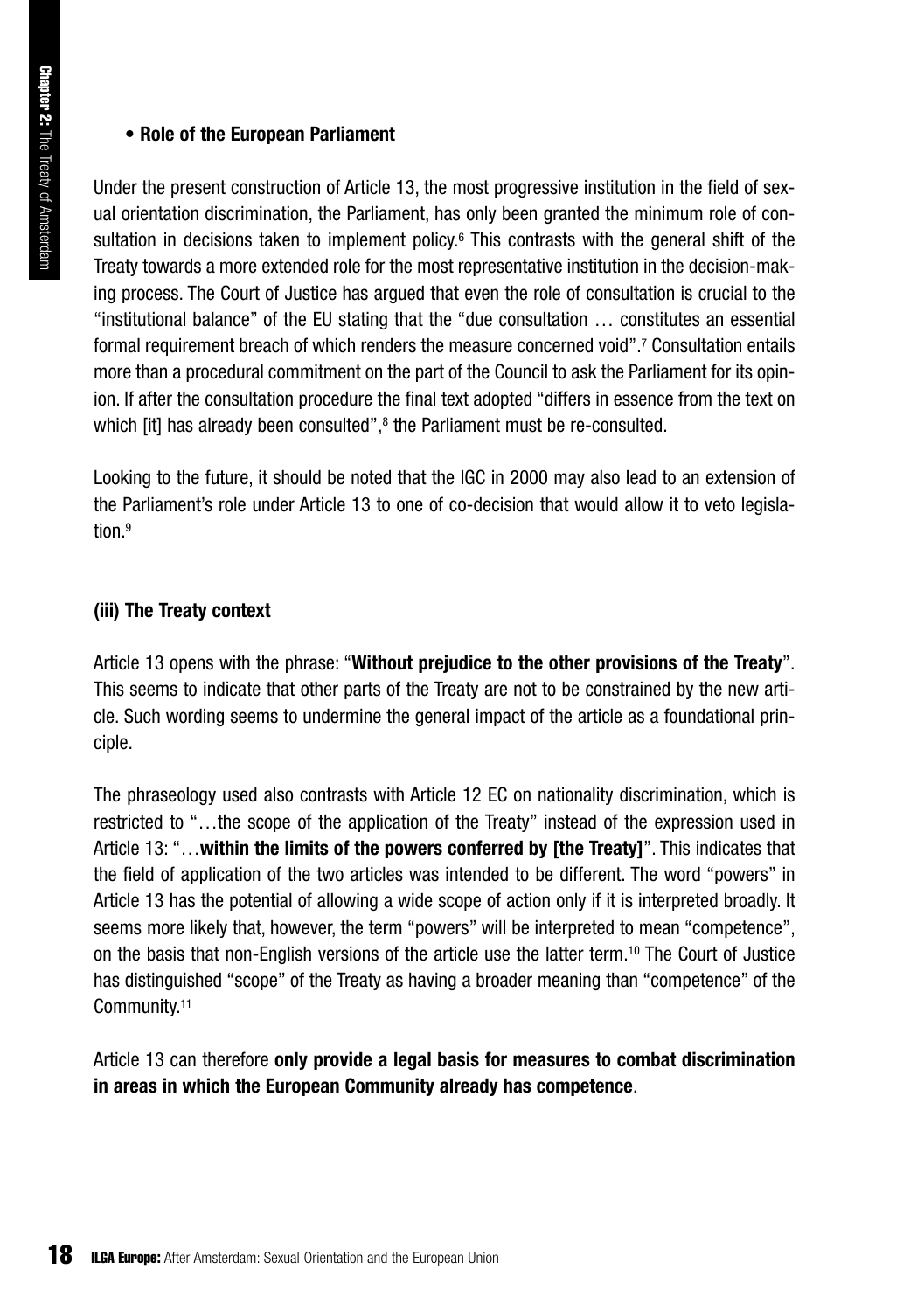#### C. WHAT TYPES OF ACTION MAY RE TAKEN UNDER THE NEW ARTICLE?

The provision embodying the general principle of equality will only become significant if further measures are adopted under Article 13. The meaning of "**appropriate action**" that might be taken to combat discrimination is however unclear. A broad range of measures emanating from the article does seem implicit. This includes binding legislation, such as regulations (which apply directly throughout the EU) and directives (which require implementation by each state in national law). There is also the possibility for non-binding instruments, such as action programmes (frameworks for providing EU financial support for projects and initiatives) and codes of practice (recommended practice statements, for example, procedures for combating harassment in the workplace). It may be assumed that Article 13 allows for the adoption of all the types of legal instruments explicitly provided for in the EC Treaty (regulations, directives, decisions, recommendations, opinions),<sup>12</sup> as well as the more general instruments that are not mentioned in the Treaty, but commonly relied upon by the institutions – notably conclusions and resolutions. Naturally, these do not form binding EU law, but may be give an indication of the view of the Member States.<sup>13</sup>

#### **(i) A directive**

The most immediate prospect for the legislative use of Article 13 lies in the form of an anti-discrimination *directive.*

Article 249 EC states "a directive shall be binding, as to the result to be achieved, upon each Member State to which it is addressed, but shall leave to the national authorities the choice of form and methods".

In other words, whilst Member States are obliged to implement directives in national law, they are normally framed in such a way that the state retains some discretion over the precise means by which it attains the objective laid down in the directive. For instance, an anti-discrimination directive could require all Member States to create institutions to assist individuals in the enforcement of their rights to non-discrimination. However, it would remain a choice of each state as to what type of institution they created, such as whether it was in the model of an agency or an ombudsperson.

As shall be discussed further in Chapter 3, the Commission has already indicated its intention to submit two proposals for directives based on Article 13. One would be a directive forbidding employment discrimination on all Article 13 grounds, and the other would forbid discrimination in a wider range of fields, but confined to the discrimination on grounds of racial or ethnic origin.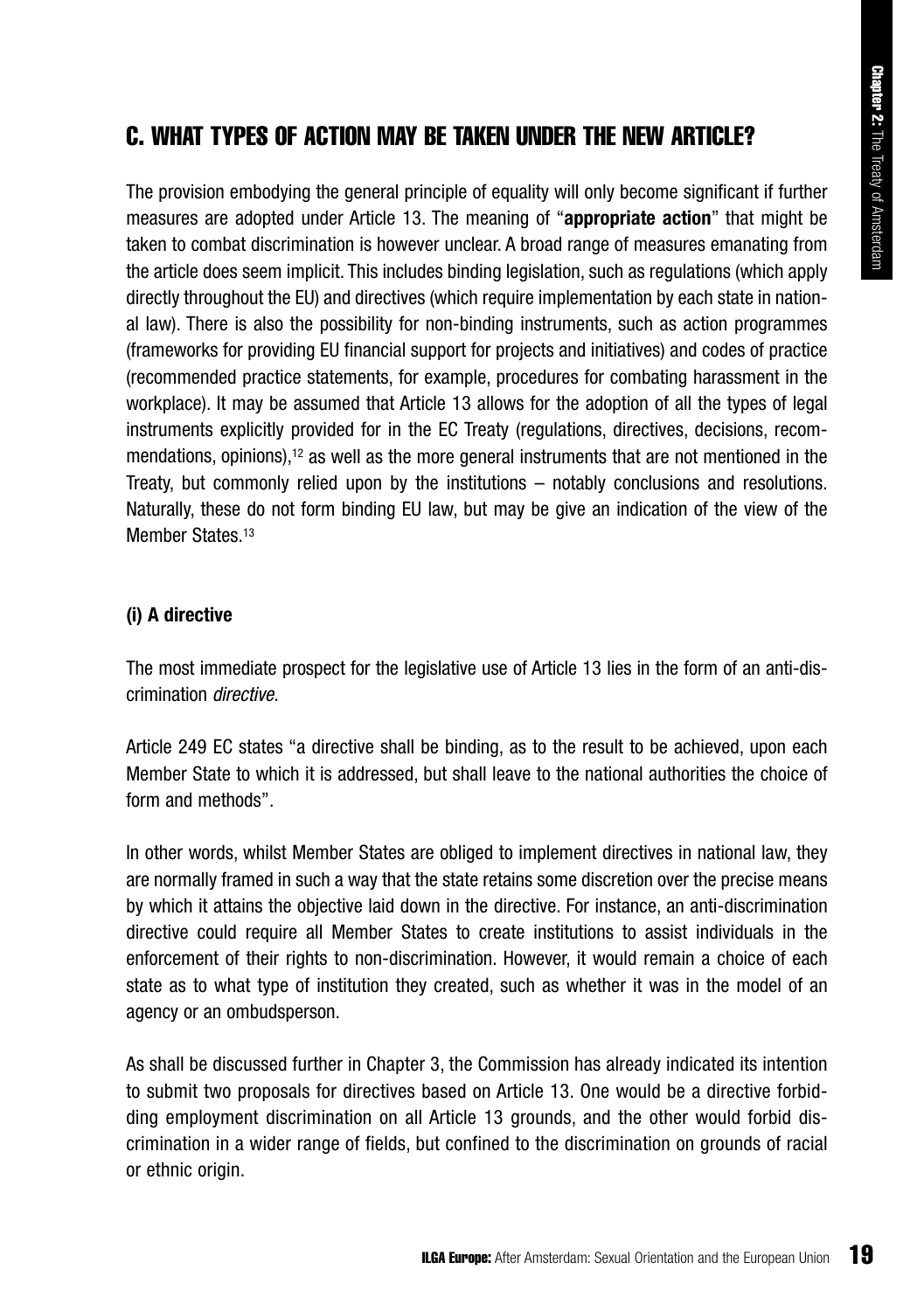The Commission's commitment to these directives shows that binding legislation is certainly regarded as a form of "appropriate action" pursuant to Article 13.14 At the same time, EU policy against racial discrimination has also included soft law (non-binding) measures such as the "Action Plan Against Racism"15 issued in 1998, which followed the European Year Against Racism and Xenophobia initiative in 1997. The plan outlined the Commission's intentions for steps taken under Article 13 in the field of racial discrimination, but may be used as a source of inspiration for progress in the fight against other forms of discrimination. The suggested approaches included mainstreaming anti-discrimination across EU policies by developing new exchange models and strengthening information and communication actions.

#### **(ii) Indirect effect on EU legislation**

It is significant that the non-discriminatory essence of Article 13 seems likely to infiltrate into other proposals for EU legislation. The Commission already expressed its intention to include non-discrimination clauses where appropriate in other legislative proposals.16 The provision's indirect legislative impact has already been felt in the field of the free movement of workers. The proposed amendment to Council Regulation 1612/68, on the free movement of workers, is modelled on Article 13, and thereby includes explicit mention of sexual orientation as grounds of discrimination prohibited within the scope of the regulation.<sup>17</sup> Even if the proposal is rejected, a pressure to include anti-discriminatory clauses in other pieces of EU legislation in the longer term will have at least been generated.

#### **(iii) Mainstreaming policies**

Mainstreaming involves the weaving of policies furthering equal treatment into the substance of decision-making and policies. In relation to sexual equality law, the Commission has defined this as:

"the systematic consideration of the differences between the conditions, situations and needs of women and men in all Community policies, at the point of planning, implementing and evaluation".18

This principle can clearly be extended to the other grounds mentioned in Article 13. For example, in relation to sexual orientation discrimination it can mean the reconsideration of references to "spouse" in EU legislation, as this excludes same-sex (and opposite-sex) unmarried partnerships. One of the advantages of encouraging a policy of mainstreaming is also that such a strategy is not limited to governmental organisations and it fosters a more pro-active approach.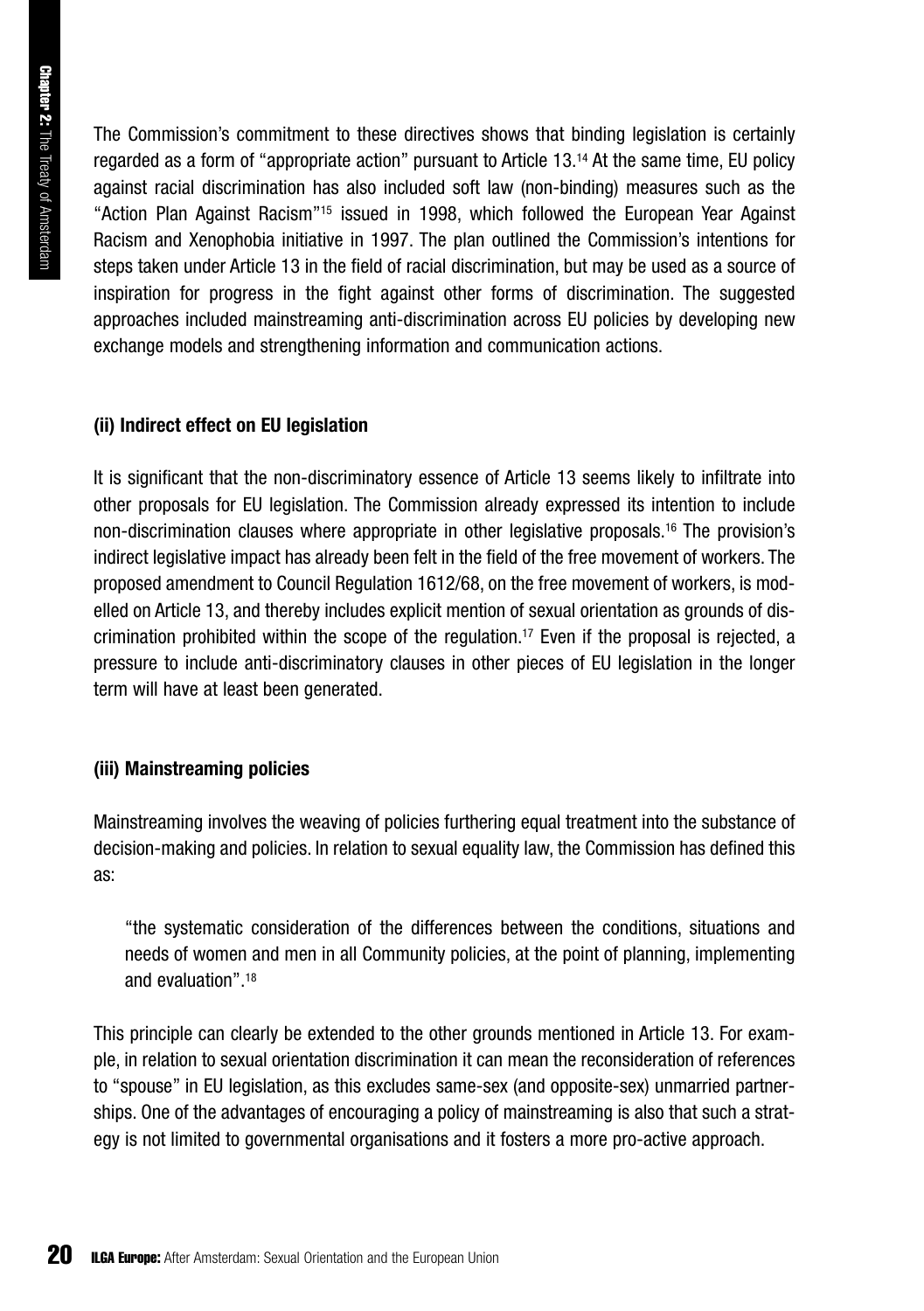Overall, it can be said that although the application of Article 13 is constrained by the areas in which the EU has competence, there is the potential for a wide range of effective measures and an indirect influence on the rest of EU law. The types of action that may be taken by the EU in the fight against homophobic prejudice and unequal treatment will be examined in further detail in Chapter 3.

### 2. OTHER RELEVANT CHANGES IN THE FIELD OF HUMAN RIGHTS

The next section examines the other provisions of the Amsterdam Treaty that further the EU's role as a protector of fundamental human rights. The right to equal treatment is the most fundamental of human rights as demonstrated by Article 1 of the Universal Declaration of Human Rights 1948 which expresses that:

#### **All human beings are born free and equal in dignity and rights.**

If it is considered that fundamental human rights have been given a higher status than ever before in the new Treaties, it follows that EU decision makers should attach greater priority to respect for human rights, including the principle of equal treatment, in future policy-formulation.

#### **A. ARTICI F & FIL**

Article 6 of the Treaty on the European Union states:

- **1. The Union is founded on principles of liberty, democracy, respect for human rights and fundamental freedoms, and the rule of law, principles which are common to the Member States.**
- **2. The Union shall respect fundamental freedoms, as guaranteed by the European Convention for the Protection of Human Rights and Fundamental Freedoms signed in Rome on 4 November 1950 and as they result from the constitutional traditions common to the Member States, as general principles of Community law.**
- **3. The Union shall respect the national identities of its Member States.**
- **4. The Union shall provide itself with the means necessary to attain these objectives and policies.**

The importance of Article 6 EU is that since the Treaty of Amsterdam, the Court of Justice may expressly take these principles into account when considering the validity of EU law. This should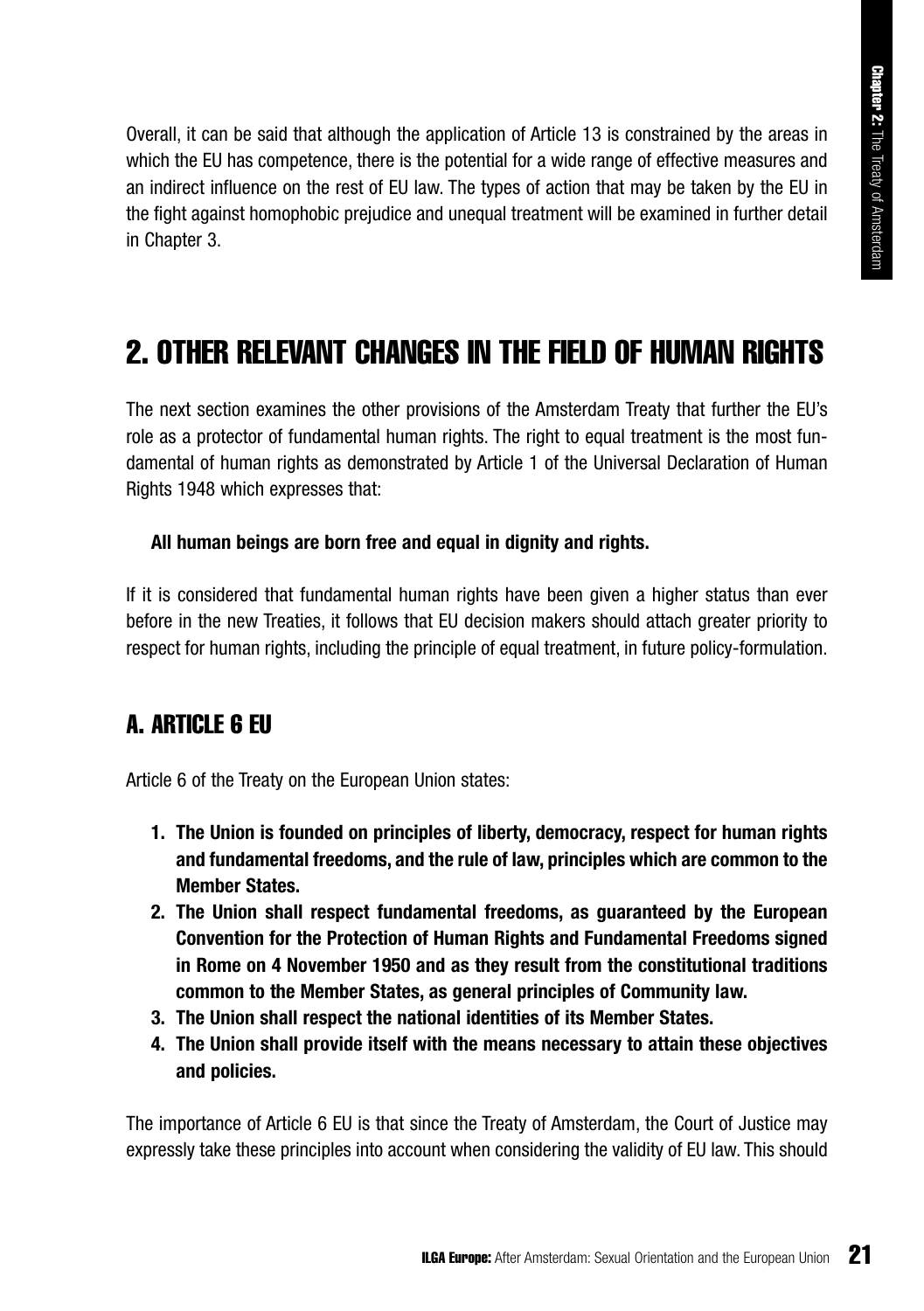help reinforce the pre-existing position of the Court that a condition of the legality of EU law is respect for fundamental rights. Moreover, when Article 6 EU is combined with Article 13 there is a strong foundation for the argument that fundamental rights include non-discrimination.

#### B. ARTICLE 7 EU

- **1. The Council, meeting in the composition of the Heads of State or Government and acting by unanimity on a proposal by one third of the Member States or by the Commission and after obtaining the assent of the European Parliament, may determine the existence of a serious and persistent breach by a Member State of principles mentioned in Article 6(1), after inviting the government of the Member State in question to submit its observations.**
- **2. Where such a determination has been made, the Council, acting by a qualified majority, may decide to suspend certain of the rights deriving from the application of this Treaty to the Member State in question, including the voting rights of the representative of the government of that Member State in the Council. In doing so, the Council shall take into account the possible consequences of such a suspension on the rights and obligations of natural and legal persons. The obligations of the Member State in question under this Treaty shall in any case**

**continue to be binding on that State. (…)**

This new article creates the possibility of suspending the rights of a Member State in the case of a "serious and persistent breach" of the principles in Article 6 EU. Naturally, this is an extreme sanction, indeed a weapon of last resort only likely to be used in most unusual circumstances. Nonetheless, it demonstrates symbolically that respect for human rights is a condition of continuing membership of the EU, and provides a foundation for the Parliament (amongst others) to scrutinise the record of the Member States on human rights, in order to identify and prevent any state slipping into a "serious and persistent" abuse of human rights.

#### C. ARTICI F 49 FII

With regard to the expansion of the Union through the future accession of states, Article 49 EU states, in its first paragraph:

**Any European State which respects the principles set out in Article 6(1) may apply to become a member of the Union. It shall address its application to the Council, which shall act unanimously after consulting the Commission and after receiving the assent**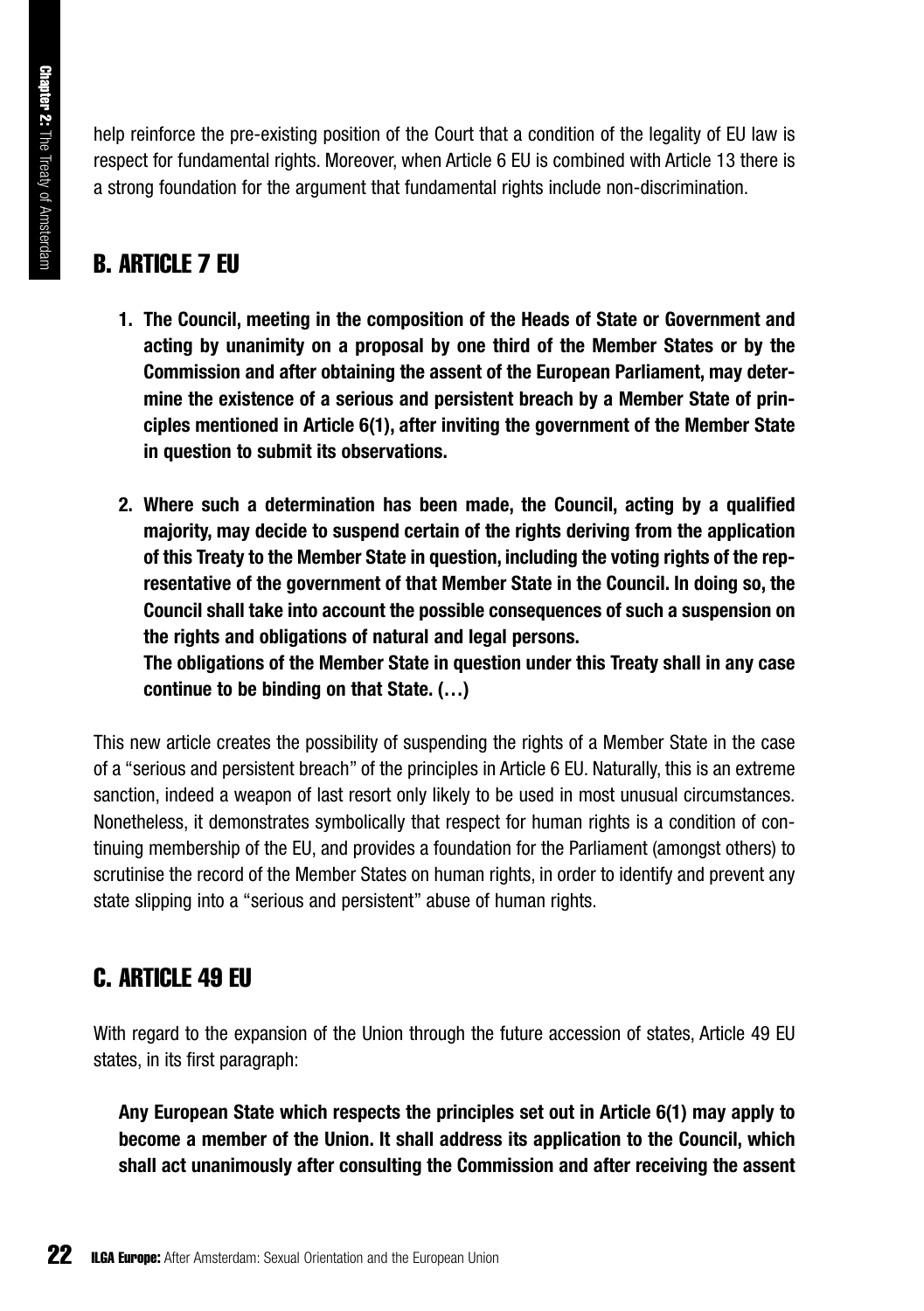#### **of the European Parliament, which shall act by an absolute majority of its component members.**

In referring to Article 6(1), the EU is declaring that one of the conditions for accession is the respect for fundamental human rights. It may be argued that any applicant state that shows a clear and persistent violation of human rights ought not to be allowed to accede to the EU. This complements the provisions in Article 7 EU requiring ongoing respect for human rights after accession. Again, only a serious breach of human rights is likely to block accession, but it does require the human rights situation in the applicant states to be scrutinised, and this includes the treatment of lesbians and gay men.<sup>19</sup>

### 3. THE FUTURE PROTECTION OF FUNDAMENTAL RIGHTS IN THE EU: A CHARTER OF FUNDAMENTAL RIGHTS?

Since the late 1960s the Court of Justice has said that it had a duty to protect "the fundamental human rights enshrined in the general principles of Community law…".20 The Court very quickly began to develop fundamental rights as a ground for the annulment of EC law as was shown in *Internationale Handelsgesellschaft.21* It also went on to state in *Hauer 22,* referring to the decision in *Nold 23,* that:

"Fundamental rights form an integral part of the general principles of the law, the observance of which it ensures; that in safeguarding those rights, the Court is bound to draw inspiration from the constitutional traditions common to Member States … international treaties for the protection of human rights on which the Member States have collaborated or of which they are signatories…".24

One of the most important sources of "inspiration" is the European Convention on Human Rights (ECHR), which is seen as part of the general principles of EU law.25 The exact scope of EU powers in the area of fundamental rights however remains uncertain and it has also been argued that the EU should establish its own catalogue of fundamental human rights to make the situation more clear.26 This was most recently argued in a report to the Commission by an expert panel on fundamental rights.<sup>27</sup>

The situation may become clearer after the decision of the Cologne European Council to establish a Charter of fundamental rights and freedoms. This will constitute a distinct set of human rights norms for the EU that will contain the civil and political rights guaranteed by the ECHR, certain socio-economic rights, as well as fundamental rights that pertain to the citizens of the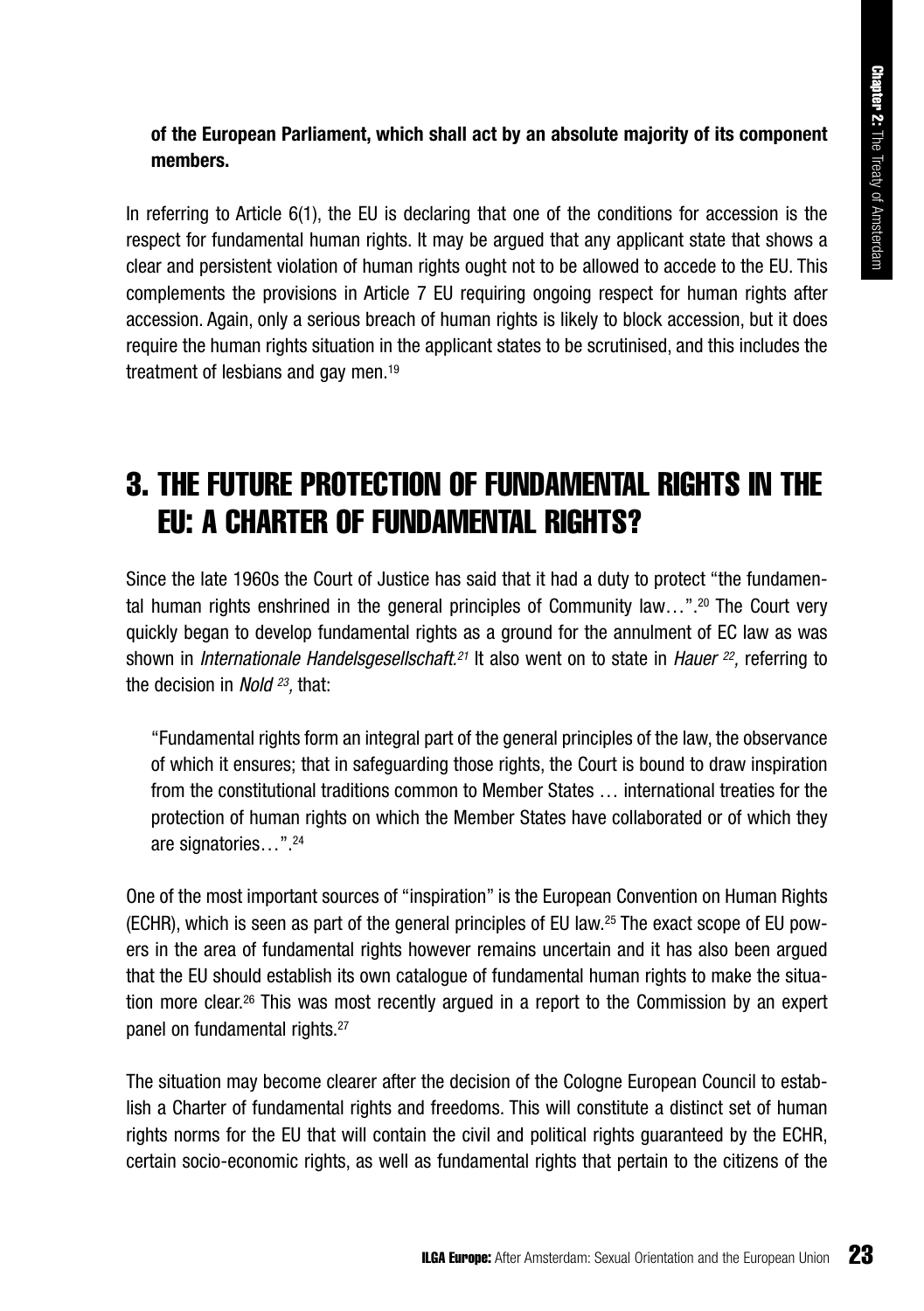European Union (such as the right to free movement within the Union). Although the existence of the Charter has been agreed upon, the substance of the document may involve more debate. A draft document is to be prepared in advance of the European Council in December 2000 where it will be "considered whether and, if so, how the Charter could be integrated into the treaties".28 Such a Charter would necessarily contain an equality clause that needs to be wider than the present Article 13, ensuring that discrimination on the grounds of sexual orientation would be regarded as a violation of human rights. The development of such a Charter should therefore be one focus for future lobbying in the fight against discrimination on the grounds of sexual orientation.

#### **Sejal Parmar**

is a Ph.D. researcher in the department of law of the European University Institute, Florence. Her principal research interest is equality and EU law.

- 1 Case C-249/96, [1998] ECR I-621. Also in [1998] IRLR; judgment delivered 17 February 1998 at para. 48. The case concerned a lesbian who was refused travel concessions for her female partner, where such concessions had been granted to the female unmarried partner of her male predecessor in the same position.
- 2 Article 12 states:

Within the scope of application of this Treaty, and without prejudice to any special provisions contained therein, any discrimination on grounds of nationality shall be prohibited.

The Council, acting in accordance with the procedure referred to in Article 251, may adopt rules designed to prohibit such discrimination.

3 Article 141 states:

1. Each Member State shall ensure that the principle of equal pay for male and female workers for equal work or work of equal value is applied. (…)

- Appendix to Waaldiik, K.: "What Legal Recognition of Same-Sex Partnerships Can Be Expected in EC Law and When? Lessons from Comparative Law" for the conference *Legal Recognition of Same-Sex Partnerships,* King's College, University of London, 1 to 3 July 1999.
- 5 See Presidency Conclusions, Cologne European Council, 3-4 June 1999, para. 52.
- 6 See further Bell, M. (1998): "Sexual orientation and anti-discrimination policy: the European Community" in Carver, T. & Mottier, V. (eds.): *The politics of sexuality – identity, gender, citizenship*, London: Routledge/ECPR Studies in European political science.
- 7 Case C-392/95, *European Parliament v. Council of the European Union,* ECR I-3213, Judgment of 10.6.1997, para. 14.
- 8 *Ibid.*, para. 15.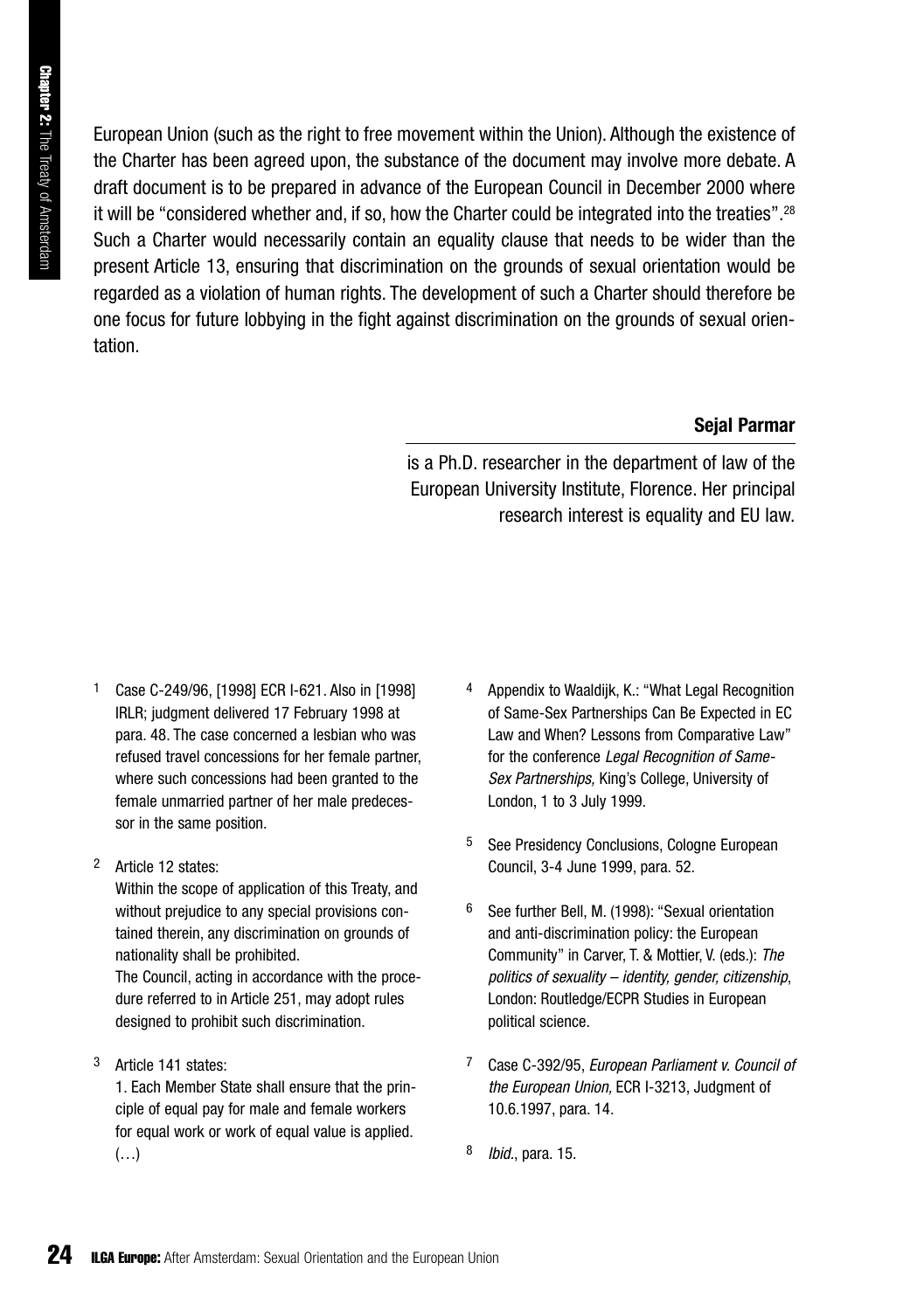- 9 See Presidency Conclusions at note 5.
- 10 See further Bell, M. (1999): "The New Article 13 EC Treaty: A Sound Basis for European Anti-Discrimination Law?", Maastricht Journal of European and Comparative Law, Vol. 6 (1), pp. 5- 28.
- 11 Case C-152/82, *Forcheri v. Belgium* [1983] ECR 2323.
- 12 Article 249 EC.
- 13 See further Waddington, L. (1999): "Testing the limits of the EC Treaty article on non-discrimination", Industrial Law Journal, Vol. 28, pp. 133- 151.
- 14 Flynn, P. (1999): "Vienna a new start for the fight against discrimination" in Europaforum Wien: *Article 13 – anti-discrimination: the way forward*, Vienna: Europaforum Wien, pp. 60-63.
- 15 COM(98) 183 final of 25 March 1998.
- 16 *Ibid.*
- 17 Proposal from the European Parliament and Council amending Council Regulation (EEC) No. 1612/68 on freedom of movement of workers within the Community, OJ [1998] C 344/9.
- 18 Commission (1997): "Annual Report from the Commission: Equal Opportunities for Women and Men in the European Union 1996" COM(96) 650, 12.2.97, p. 2.
- 19 For example, see Commission (1997): "Commission Opinion on Romania's application for membership of the European Union" COM(97) 2003, 15.7.97.
- 20 Case 29/69, *Stauder v. City of Ulm* [1969] ECR 419, [1970] CMLR 112, para. 7.
- 21 Case 11/70, *Internationale Handelsgesellschaft mbH v. Einfuhr- und Vorratsstelle für Getreide und Futtermittel* [1970] ECR 1125, [1972] CMLR 255.
- 22 Case 44/79, *Hauer v. Land Rheinland-Pfalz* [1979] ECR 3727, [1980] 3 CMLR 42.
- 23 Case 4/73, *Nold v. Commission* [1974] ECR 491, [1974] 2 CMLR 338.
- 24 Para. 15 of the judgment.
- 25 Case 155/79, *AM. & S. Europe Ltd v. Commission* [1982] ECR 1575, [1982] 2 CMLR 264.
- 26 See among others:

Andrew Clapham: "A Human Rights Policy for the European Community" (1990) YBEL 309; J. Coppel and A. O'Neill: "The European Court of Justice: Taking Rights Seriously", (1992) 12 Legal Studies 227; J. H. H. Weiler and N. Lockhart: "'Taking Rights Seriously': The European Court and its Fundamental Rights Jurisprudence" (1995) 32

Common Market Law Review 51, 579; Gráinne de Búrca: "Fundamental Human Rights and the Reach of EC Law" (1993) 13 Oxford Journal of Legal Studies 28.

- 27 European Commission/Employment & Social Affairs (1999): "Affirming fundamental rights in the European Union – time to act", Report of the expert group on fundamental rights. Luxembourg: OOPEC.
- 28 See Presidency Conclusions at above note 5, here: Annex IV: European Council decision on the drawing up of a charter of fundamental rights of the European Union.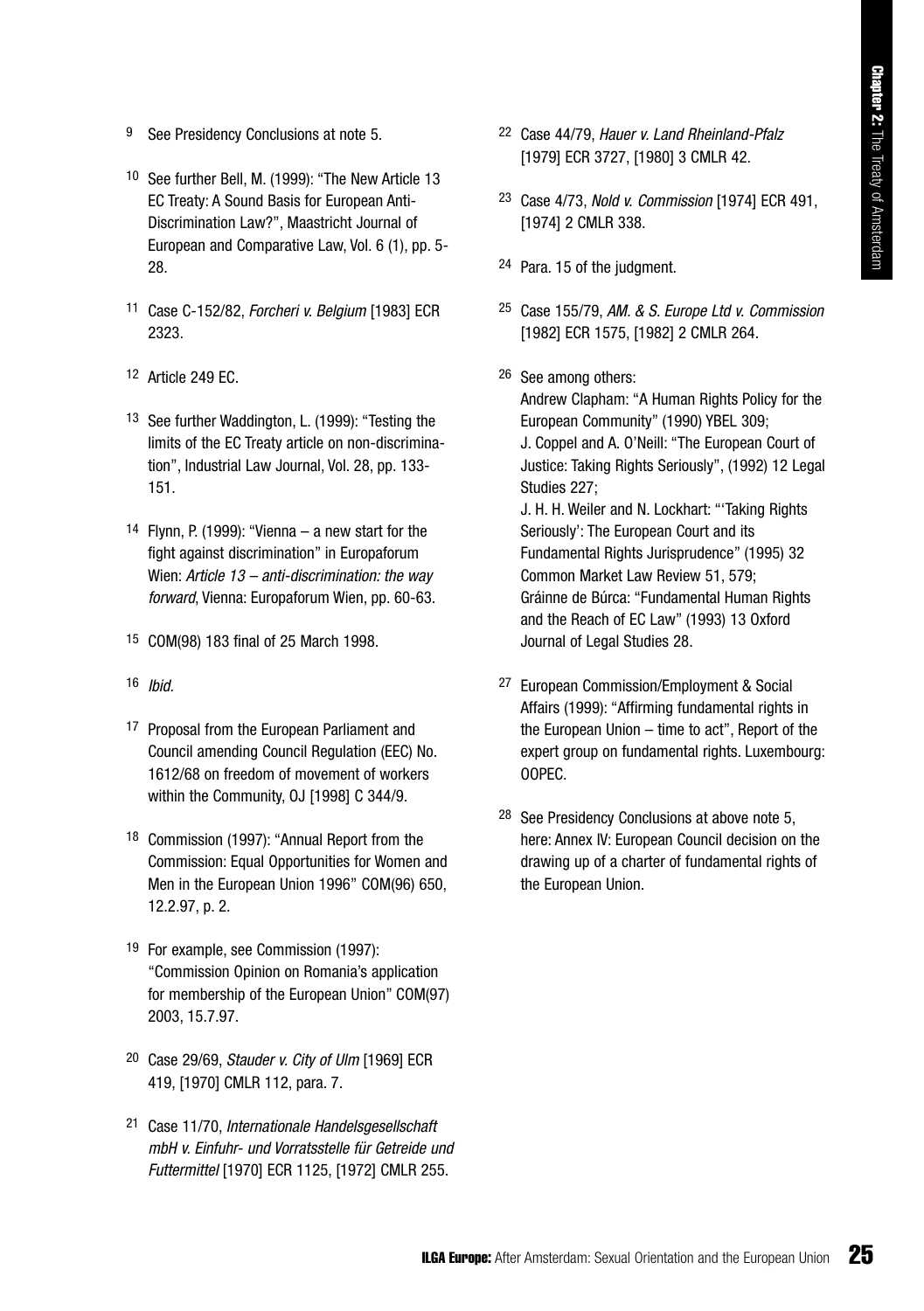## Chapter 3:

## Equal rights and EU policies

*by Mark Bell*

### **INTRODUCTION**

Whilst Article 13 EC has only been in force since 1 May 1999, the two year gap between the negotiation of the Treaty of Amsterdam and its eventual ratification has allowed a lively and constructive debate to develop on how the European Union should start to implement these new powers. Article 13 sets no time limits for its implementation. Nonetheless, the keen anticipation of the EU institutions, together with civil society, ensures that the provision will not become a "dead letter". Indeed, such has been the determination to make swift progress on improving EU anti-discrimination law that both the Commission and the European Parliament have already indicated their views on the first steps for Article 13.

The former Social Affairs Commissioner, Pádraig Flynn, first set out the European Commission's attitude in December 1998, and this was reiterated in a discussion paper circulated by the Social Affairs Directorate-General in May 1999.1 As it stands, the Commission is intending to propose a three-strand package of measures:

- ➣ a **directive on employment discrimination** to forbid unequal treatment in the workplace based on racial or ethnic origin, religion or belief, age, disability or sexual orientation;
- ➣ a **directive forbidding discrimination in employment, education, social security, sport and access to goods and services.** This will apply only to discrimination based on an individual's racial or ethnic origin;
- ➣ an **action programme** to strengthen co-operation with Member States and civil society. This would focus on promoting exchange of experience and networking between institutions and organisations working against discrimination across the European Union.2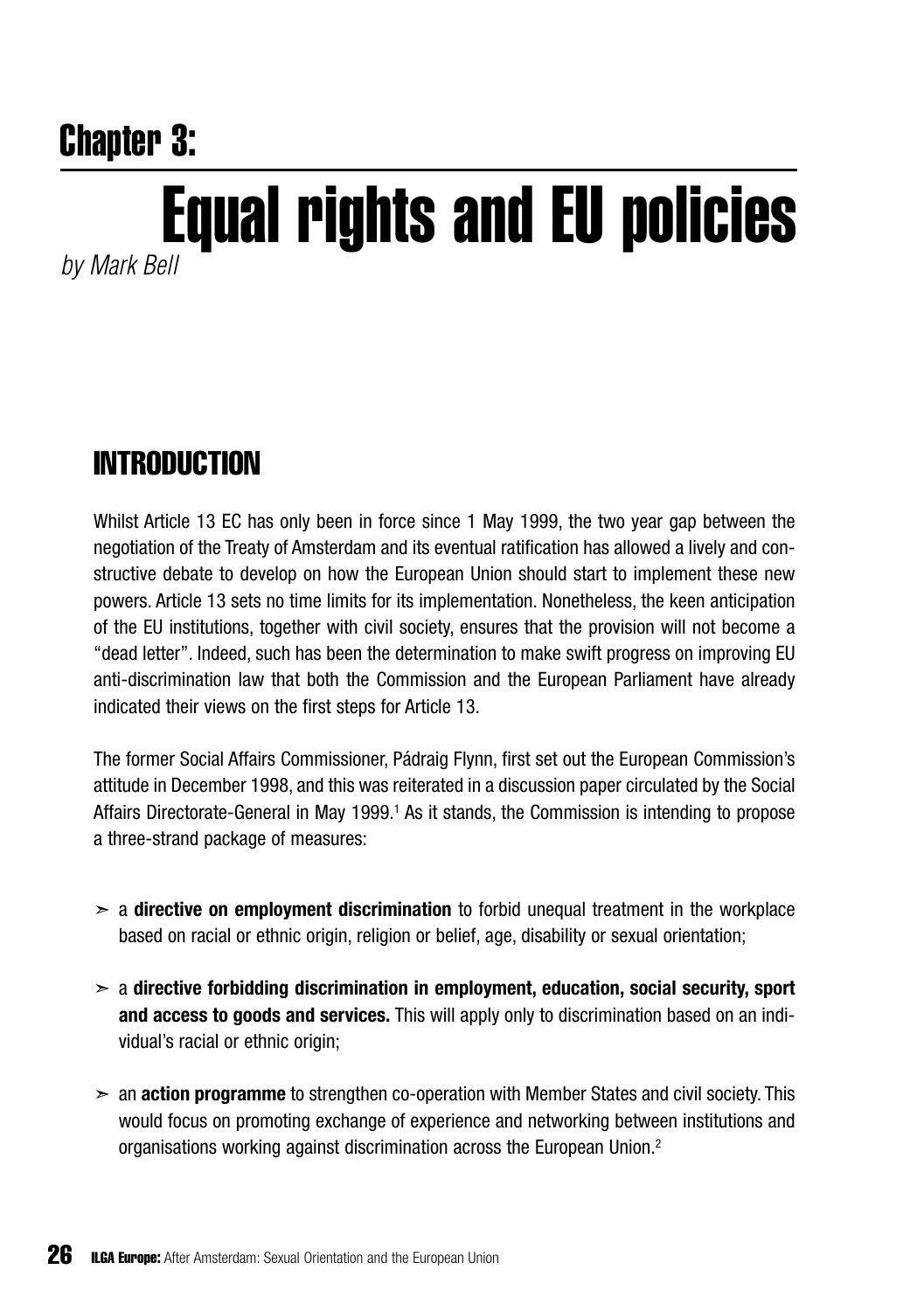The **European Parliament** has been a long-standing supporter of stronger anti-discrimination law at the EU level. Nonetheless, it is only recently that it has gone beyond general statements of principle and has engaged in specific discussion as to how anti-discrimination law should be structured. The clearest expression of the Parliament's perspective emerges from its December 1998 resolution on the Commission action plan against racism.

This expressed the view that given "the fundamental differences in the reasons for discrimination as well as the specific nature of discrimination in the different areas of life", the Commission should "give preference … to specific rules which precisely cover specific forms of discrimination, rather than general provisions".3 The report of the rapporteur is perhaps more explicit. It called for "special anti-discrimination directives for the different areas", as this might "make it easier to achieve a speedier agreement in Council on specific measures".<sup>4</sup>

At a more general level, a working document by the Employment and Social Affairs Committee<sup>5</sup> suggested establishing a monitoring mechanism, whereby all Member States would be obliged to submit periodic reports on the action taken to combat discrimination on all of the grounds mentioned in Article 13. This would ensure ongoing attention at the national level to promoting equal treatment, as well as facilitating exchange of experience and the identification of best practice. Alongside this reporting obligation, the working document also stressed the need for the adoption of additional legislation at the EU level. In particular, it called for "horizontal and group specific measures to embed the principles of non-discrimination in all EU policies and programmes; these measures should include a general horizontal framework directive and action plans addressing particular problems faced by the specific groups covered by Article 13".

#### COMMON V. SEPARATE ANTI-DISCRIMINATION LAW

One of the most striking aspects of both the Parliament and Commission opinions is the support for a diversified approach to anti-discrimination law. More precisely, this implies a combination of directives dealing with specific **grounds**, such as racial or ethnic origin, alongside directives dealing with specific **areas**, such as employment. The former are sometimes referred to as "vertical" directives, and the latter "horizontal" directives.

Considering that Article 13 is a reflection of the fundamental principle of equality, one would assume that the Commission would adopt a combined or co-ordinated approach based on the need for measures to combat discrimination on all grounds mentioned in it – not just in employment but in all other areas. Such an approach would avoid undermining the principle of equality itself through introducing different levels of protection for different essential aspects of the same human being and thus promoting a hierarchy in the fight against discrimination.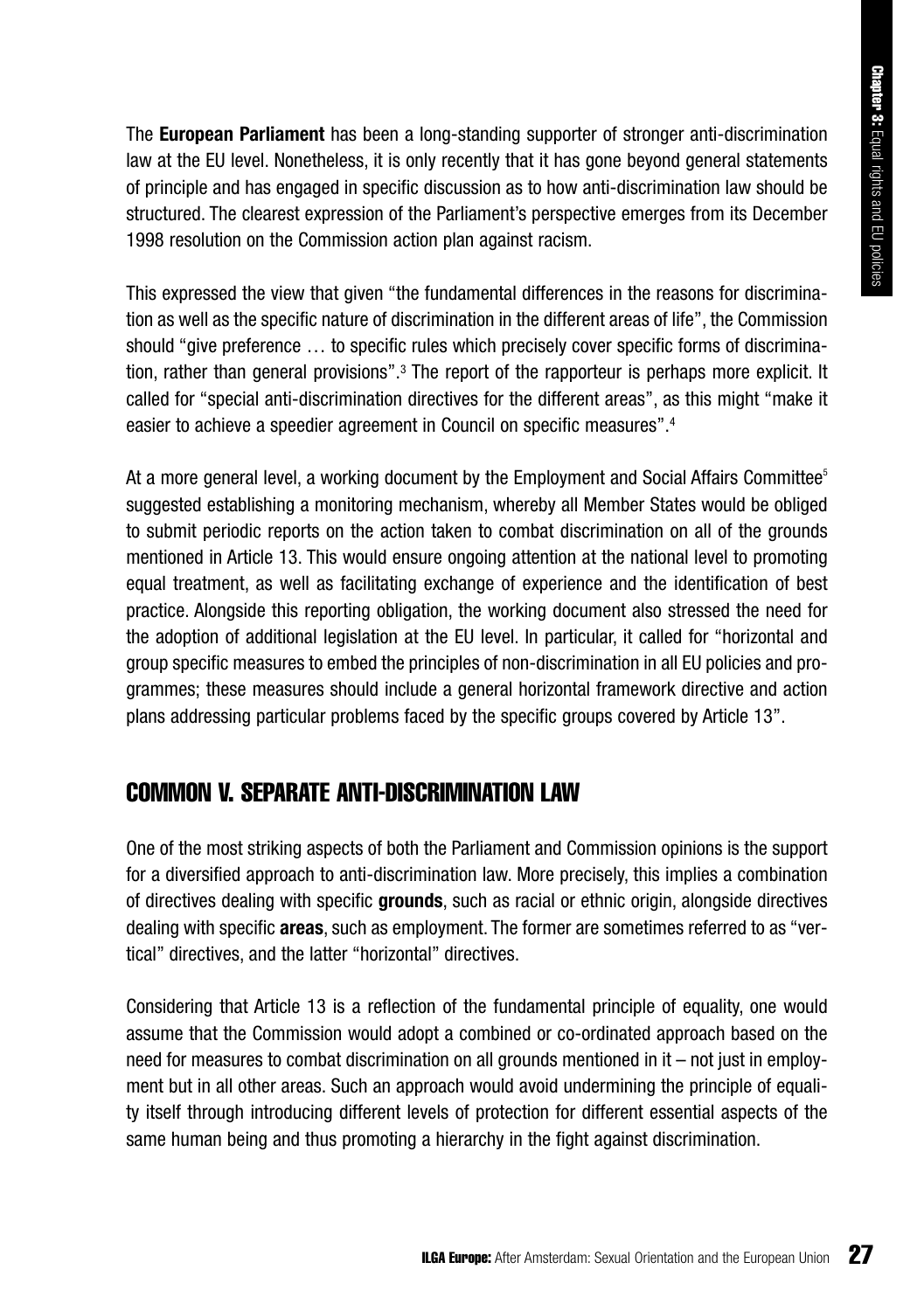The logic behind the proposed vertical, one ground approach in areas other than employment seems to be based on an assumption that it will be easier to reach a consensus in the Council of Ministers on a directive against racism in these areas. Therefore, it would be preferable to proceed with this first and to gradually seek the extension of similar rules to other grounds, such as sexual orientation. The basic flaw of this reasoning is that it would make legislation implementing a fundamental principle dependent on the changing political wind instead of on the principle itself. It is also possible that the Council will feel little pressure to agree further discrimination legislation, especially since the Commission package does not propose any further such action to implement Article 13.

A more effective mechanism for dealing with the true complexity of discrimination is to focus on the adoption of "horizontal" measures – those which deal with specific subjects, such as employment, education, etc. – but which apply across all grounds mentioned in Article 13. A potential model for this may be found in draft legislation currently before the Irish Parliament. The Equal Status Bill 1999 proposes to forbid discrimination in, *inter alia*, access to goods and services, housing and education. Discrimination will be forbidden on nine grounds: gender, marital status, family status, sexual orientation, religious belief, age, disability, race, and membership of the travelling community.<sup> $6$ </sup> Reference should be made to the experience in the Netherlands, where the 1994 Equal Treatment Act prohibits discrimination in employment and access to goods and services in respect of eight different grounds: religion, belief, political opinion, race, sex, nationality, heterosexual or homosexual orientation, and civil status.

The rest of this chapter explores a variety of EU policy fields, and the types of action that can now be taken by the EU to help the fight against a wide range of discriminations. This will be divided into two sections:

- 1. *discrimination in employment*
- 2. *discrimination outside employment.*

## 1. DISCRIMINATION IN EMPLOYMENT

The European Union has a rich experience in combating discrimination in the workplace. Existing EU law forbids discrimination in employment on two grounds: gender and EU nationality.

In respect of **gender discrimination**, Article 141 EC requires "equal pay for male and female workers for equal work or work of equal value". In addition, the 1976 "equal treatment direc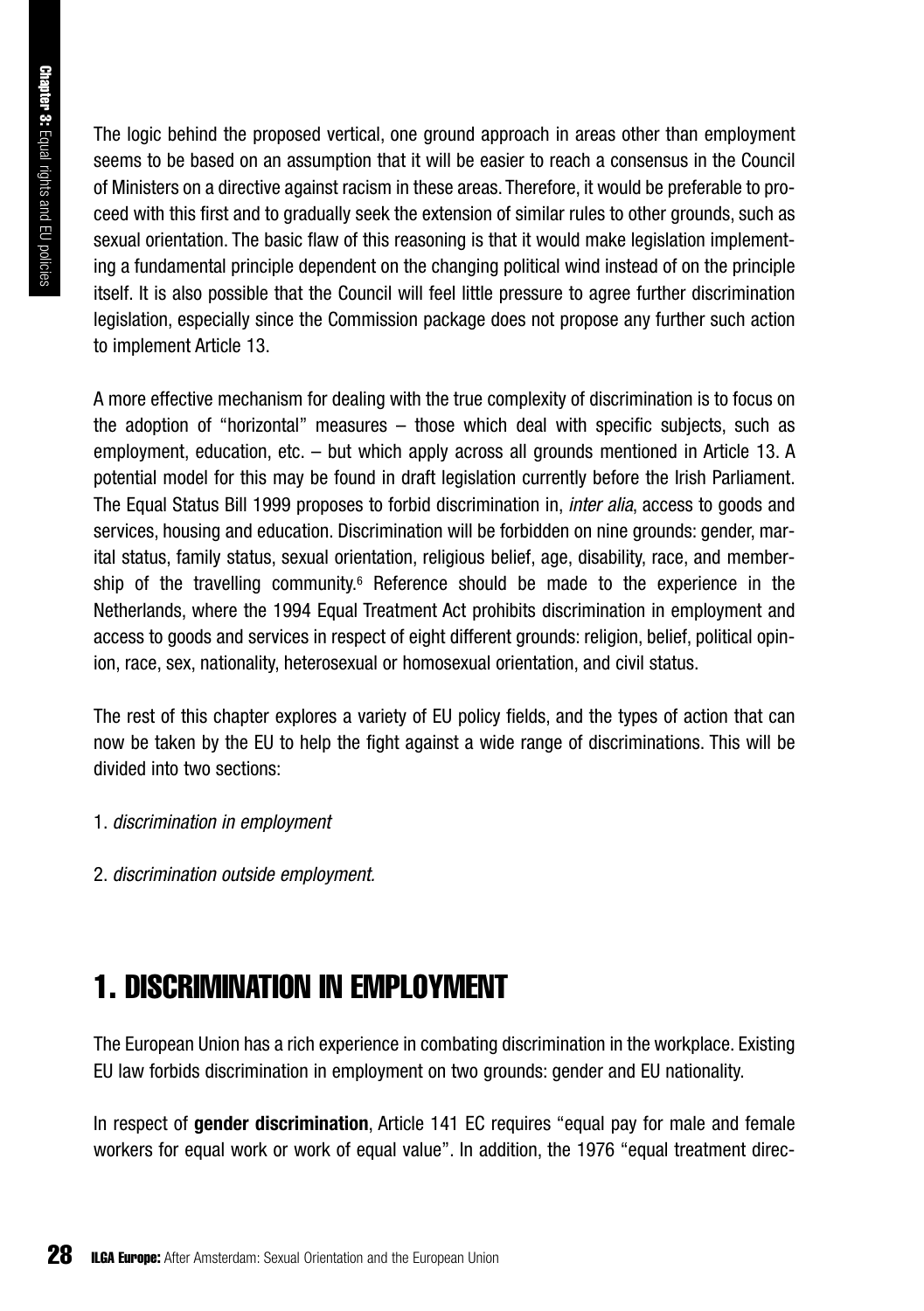tive" stipulates that in employment "there shall be no discrimination whatsoever on grounds of sex".<sup>7</sup> Following a decision of the Court of Justice in 1996, these rules extend to discrimination against transsexual persons.<sup>8</sup>

EU law also forbids discrimination against other **EU citizens**. Article 39 EC requires the "abolition of any discrimination based on nationality between workers of the Member States as regards employment, remuneration and other conditions of work and employment."

The practical benefit of these laws is that they allow individuals who believe that they have suffered unlawful discrimination to challenge such acts in the courts, with the possibility of individual compensation where the complaint is upheld. Moreover, as the Court of Justice has held both the provisions against gender and EU nationality discrimination to have **direct effect,**<sup>9</sup> individuals can seek to enforce non-discrimination requirements against a national government where it has failed to incorporate these rules into national law, or has done so incorrectly. Therefore, EU anti-discrimination law is a powerful weapon for empowering individuals to challenge acts of discrimination and weaknesses in existing national legal provisions. The great opportunity created by Article 13 is the extension of such laws to a much wider range of discriminations, including sexual orientation.

For those groups not currently protected against discrimination in EU law, there must be essentially two goals in the employment field:

- $\geq$  achieving the same level of protection in law as already exists for discrimination on grounds of gender or EU nationality
- $\geq$  learning from the experience of gender discrimination law by ensuring that the legal framework is effective and accessible for individual victims of discrimination.

As noted earlier, the Commission's current intention is for a horizontal directive on employment discrimination. This would forbid discrimination on all the grounds mentioned in Article 13 except for sex, which has already been prohibited in EU law. The ban would apply to access to employment, vocational training, working conditions, dismissals, pay, and membership of professional or trade union organisations.10

"Victimisation", where an individual who brings a complaint, or participates in proceedings surrounding a complaint of discrimination, is subject to adverse treatment as a result, is to be forbidden. The Commission has also indicated its willingness to see the existing rules governing the "burden of proof" in sex discrimination cases extended to other forms of discrimination. These are set out in Directive 97/80/EC<sup>11</sup> and provide for a shift in the burden of proof to the employer, once facts are established from which it may be presumed that there has been direct or indirect discrimination.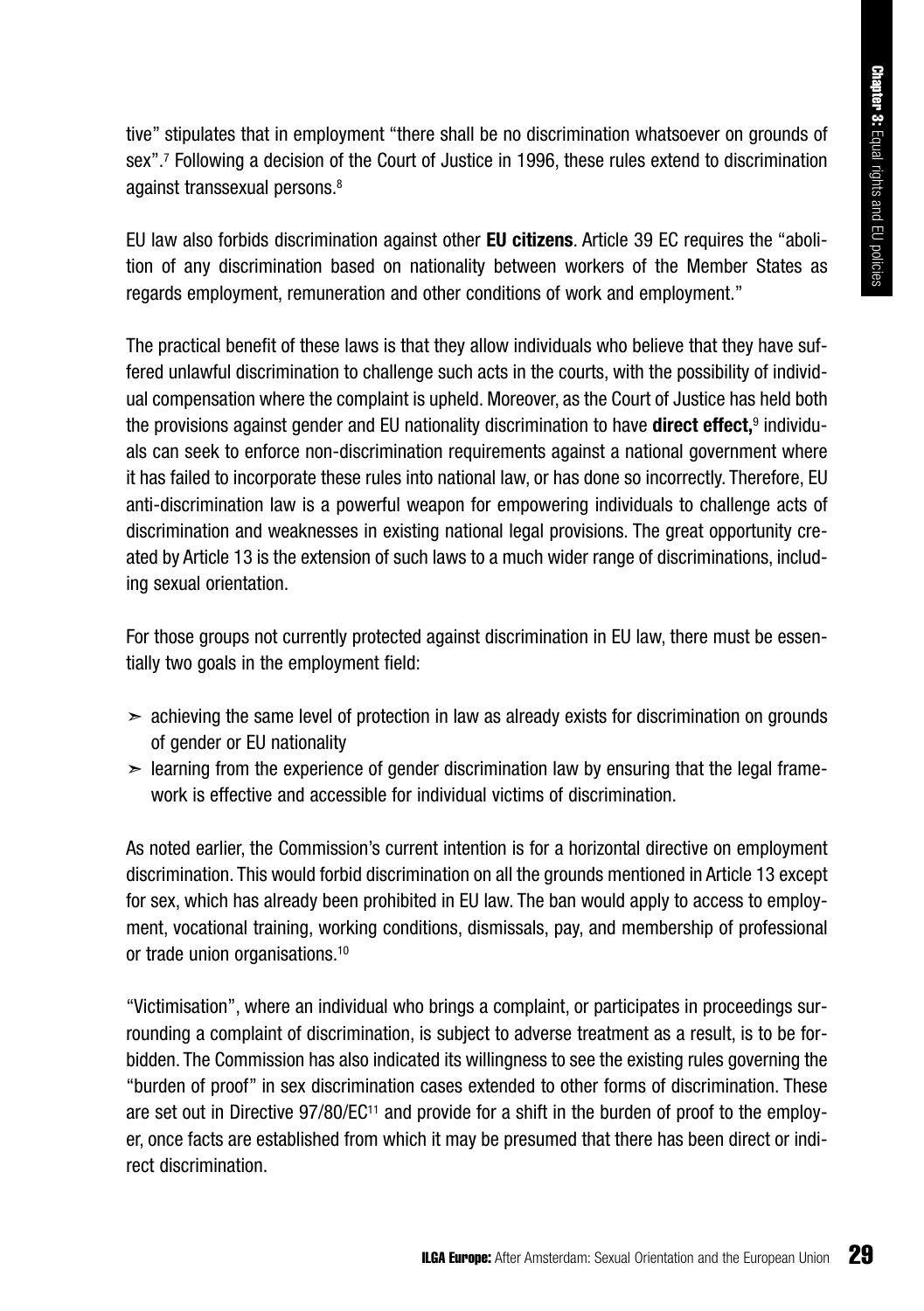When considering this proposal, it is crucial that the provisions are both precise and comprehensive to ensure problems are not encountered at the enforcement stage. Three issues in particular will need careful scrutiny in order to ensure sexual orientation discrimination is addressed effectively:

- harassment
- recognition of same-sex partnerships
- exceptions to the discrimination ban.

#### A. HARASSMENT

Not much statistical evidence exists on the experience of lesbians and gay men in employment. However, the few studies that have been undertaken tend to confirm that one of the most common forms of workplace discrimination is harassment.

In Sweden, a 1997 survey questionnaire answered by 650 lesbians, gay men and bisexuals revealed that 27% had suffered harassment at work. Significantly, the greatest problem was harassment by colleagues.<sup>12</sup>

In the UK, a 1993 survey with 1873 respondents recorded that 48% had experienced harassment in the workplace based on their sexual orientation.<sup>13</sup>

Given this context, it is encouraging that this is one area where the EU has already recognised the problems faced by gay men and lesbians. The Commission's 1991 Code of Practice on sexual harassment states:

"...lesbians and women from racial minorities are disproportionately at risk. Gay men and young men are also vulnerable to harassment. It is undeniable that harassment on grounds of sexual orientation undermines the dignity of those affected and it is impossible to regard such harassment as appropriate workplace behaviour."14

However, the Code of Practice is not binding in law. So whilst it may be regarded as persuasive evidence that harassment of women is contrary to the equal treatment directive, it has been less effective in providing a legal remedy for instances of sexual orientation harassment.15

Nonetheless, the Code forms a good basis from which to argue in favour of an explicit ban on all types of harassment in any new anti-discrimination directive. Harassment is a phenomenon that occurs on many grounds. As can be seen from the above quote, the Code also recognises the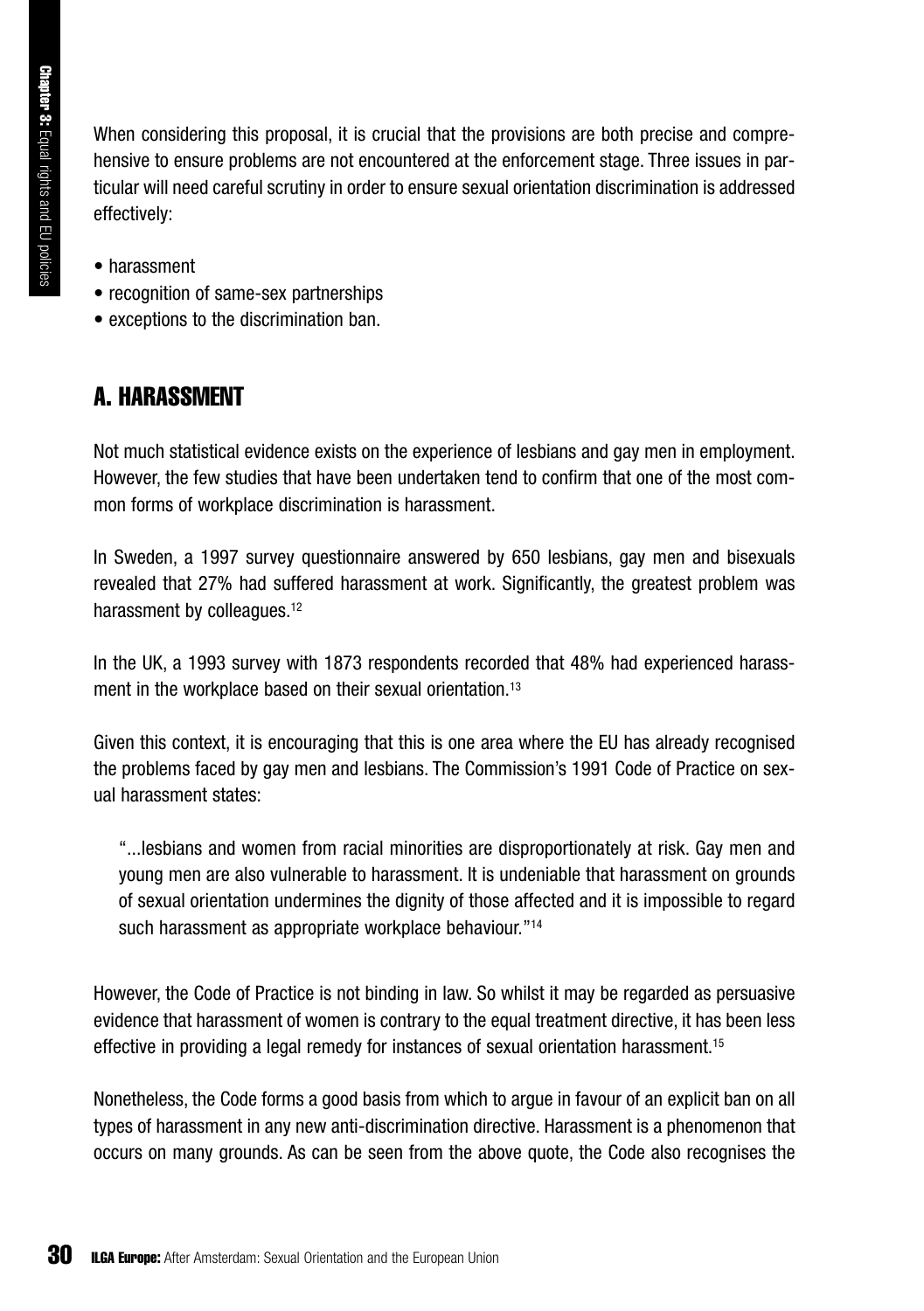link between harassment and racial minorities. Indeed, if one considers the situation of, for example, a disabled lesbian, it may be difficult to ascertain whether her harassment is due to her gender, sexual orientation or disability. Similarly, the Code notes the special vulnerability of young men and gay men, revealing the potential overlaps between age and sexual orientation discrimination. A clear statement in a new anti-discrimination directive that harassment on any of the grounds listed in Article 13 constitutes unlawful discrimination would make a major contribution to ensuring the directive was more effective and more relevant to individuals' actual workplace situations.

#### B. RECOGNITION OF SAME-SEX PARTNERSHIPS

One of the main areas where lesbians and gay men face everyday discrimination is in relation to the non-recognition of their partners. Within the field of employment, this can mean substantial discrimination in terms of pay. For instance, the non-recognition of same-sex partners in relation to pension entitlements or health insurance schemes. In the case of *Grant v. South West Trains*, *<sup>16</sup>* the discrimination occurred in the free travel concessions provided by the railway company for employees' partners. Married or unmarried couples were recognised, provided they were of the opposite sex. This was not just a symbolic insult to lesbian and gay couples, it also meant a loss of benefits estimated during the case to be worth around UK  $\epsilon$  1000 each year.

Attention to this issue is especially important following the precedent set in the 1998 reform of the EU's internal staff regulations. These provide that:

Officials shall be entitled to equal treatment under these Staff Regulations without reference, direct or indirect, to race, political, philosophical or religious beliefs, sex or sexual orientation without prejudice to the relevant provisions requiring a specific marital status.<sup>17</sup>

This final clause in the article takes away most of the practical benefit to lesbians and gay men of the commitment to non-discrimination. Thus, whilst dismissal of an EU employee on grounds of her or his sexual orientation would be a breach of the staff regulations, it remains possible for the institutions to deny lesbians and gays equal treatment in respect of their partners. Furthermore, in January 1999, the EU Court of First Instance upheld the legality of the institutions' practice of not recognising non-marital partnerships, even where this concerned a gay partnership legally recognised as on the same footing as marriage in the national law of the Member State of origin.18 This decision has now been appealed to the Court of Justice.

This is likely to be a controversial issue in the drafting of an anti-discrimination directive. Only a minority of Member States provide full legal recognition for same-sex partnerships (Denmark, Sweden, the Netherlands). At the same time, a significant number of other states are consider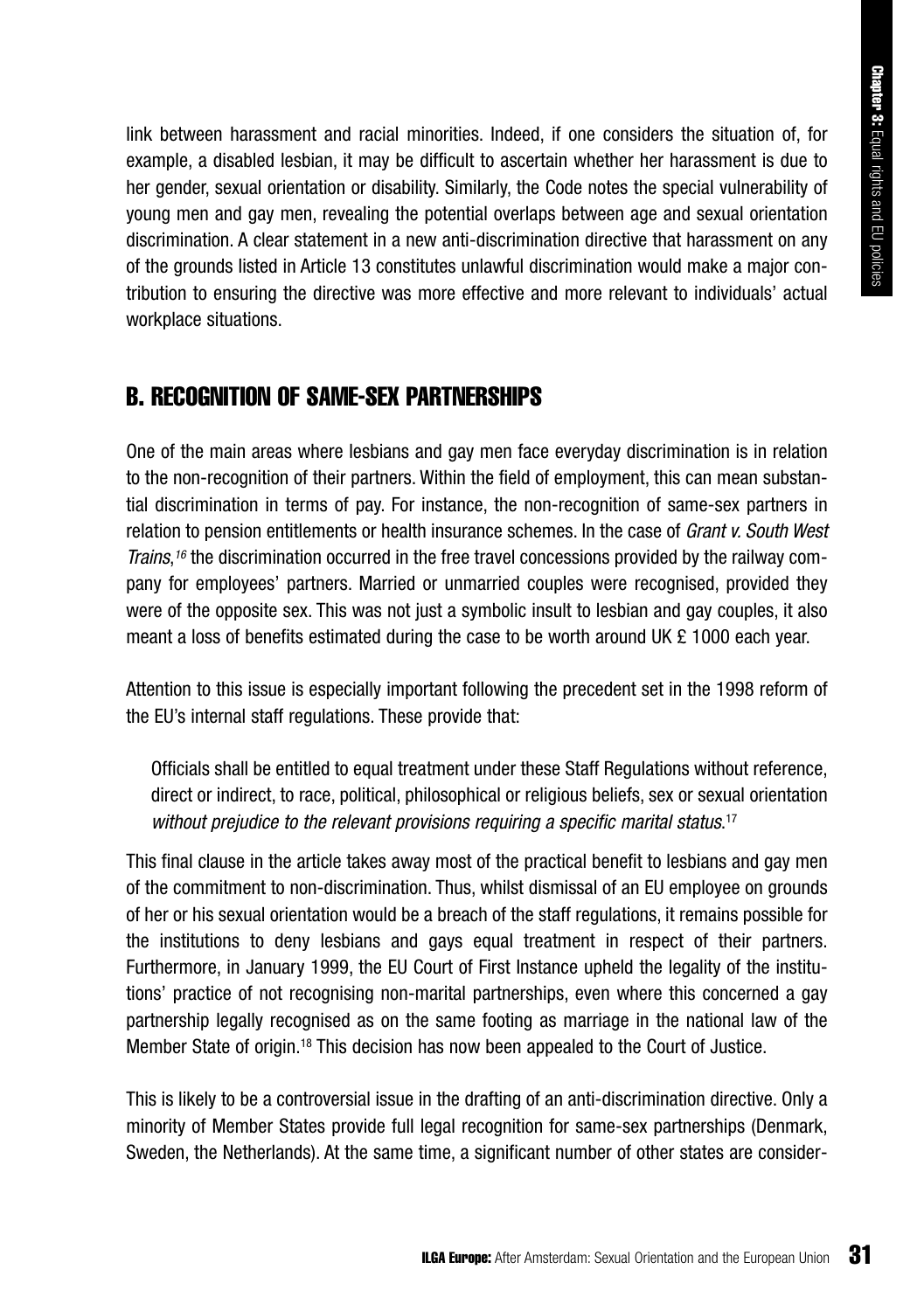ing increased legal recognition in national law. Therefore, focus must be maintained on ensuring this issue is effectively addressed in new legislation through an emphasis on the *trend* in national law and practice.

#### C. EXCEPTIONS TO THE DISCRIMINATION BAN

The final issue that needs to be considered is the question of exceptions to the ban on discrimination. Exceptions are a common feature of all anti-discrimination statutes. Often these are for the benefit of the potential victims of discrimination. For example, in the equal treatment directive, an exception is created to allow certain forms of positive action.19

In other instances, the exceptions relate to specific areas where the legislator feels it is neither appropriate nor necessary to impose a legal requirement of non-discrimination. In respect of sexual orientation, the prerogatives of religious employers have consistently proven controversial in the drafting of anti-discrimination laws. As a result, exceptions for such employers from non-discrimination requirements are found in existing legislation in Ireland, the Netherlands, Denmark and Sweden.

For example, in Ireland, section 37 of the 1998 Employment Equality Act permits:

discrimination by religious, educational and medical institutions, run for religious purposes, where they provide more favourable treatment to an employee or prospective employee which is reasonable in order to maintain the religious ethos of the institution or take action necessary to prevent an employee undermining that ethos.20

Alternatively, in Denmark, section 6(1) of the 1996 law against discrimination in the labour market states that the provisions forbidding discrimination:

shall not apply to an employer whose enterprise has the express object of promoting a particular political or religious opinion, unless this is in conflict with European Union law.21

From the perspective of lesbian and gay rights groups (especially), such exceptions are often objectionable. There is a justifiable concern that they will, for example, allow discrimination against gay and lesbian teachers to continue in the very areas where protection is most needed.

However, none of the Member States mentioned above are likely to wish to see their national provisions overturned by EU law. Indeed, whilst the priority may be to avoid such an exception to the ban on discrimination, a pragmatic fall-back position should be to ensure that any such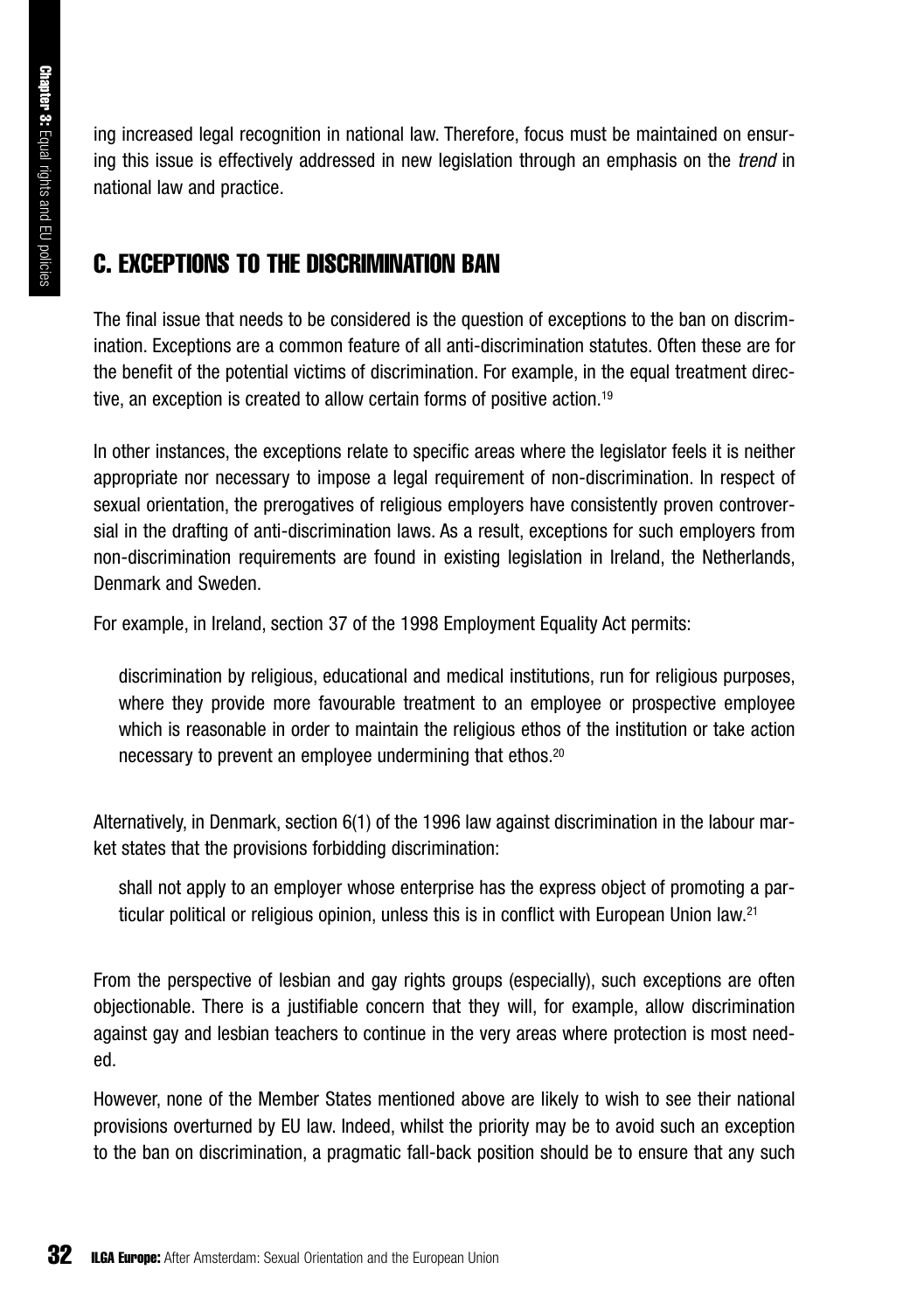exception is strictly limited. Whereas in Denmark, religious employers are completely exempt from the scope of the law, in Ireland and the Netherlands religious employers must still obey the law, but with the possibility of justifying discrimination on the grounds of upholding their ethos. This places the burden on the religious institution and at least allows for the possibility that more extreme instances of discrimination would not be acceptable to the courts.

The prospects of an EU directive forbidding discrimination in employment seem positive. Public commitments to supporting such legislation have been made by both the former Commission and the former European Parliament. Whilst it is too early to determine the outlook of their successors, it does not seem unreasonable to suppose the broad support for a horizontal directive on employment discrimination will continue. This being the case, gay and lesbian NGOs need to think more about the specifics of what they want from such a law – and how these demands may coincide with the objectives of other NGOs. Three key issues have been outlined, but naturally there are many others to consider; for instance, the creation of institutions, such as ombudspersons or equality agencies, to assist victims of discrimination to enforce their rights. Outside the employment field, there have been no firm commitments to action by the EU on sexual orientation discrimination. Yet, Article 13 creates a range of new possibilities, and it is to these that this chapter now turns.

### 2. DISCRIMINATION OUTSIDE EMPLOYMENT

With employment discrimination, it is clear that the EU eniovs the necessary legal powers to adopt binding legislation; the issue is more whether or not it chooses to exercise these powers, and if so, in what direction. In contrast, outside the field of employment, the powers of the EU become much more fragmentary. These can be separated into essentially three levels:

- 1. areas where the EU may adopt binding legislation forbidding discrimination throughout the Member States;
- 2. areas where the Union is constrained to taking non-binding measures it may promote equal treatment, but it cannot compel the Member States to require it in national law;
- 3. areas outside the scope of the EU's authority.

Discrimination can occur in many diverse areas, but for the purposes of this section, the focus will be on four sectors: access to goods and services; education; healthcare and housing.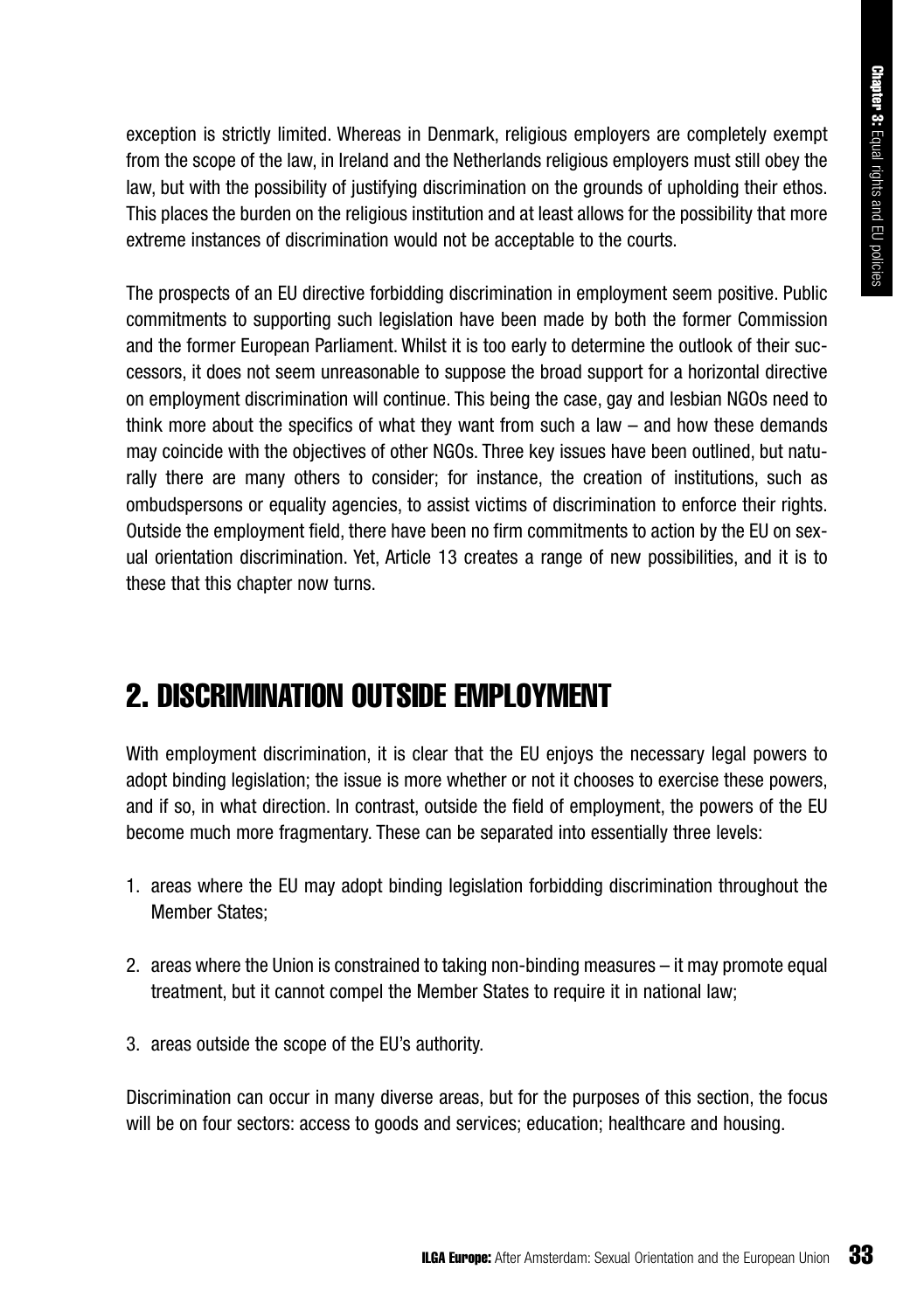#### A. ACCESS TO GOODS AND SERVICES

A common area of discrimination law is the question of equal access to goods and services. For example, the right to hire municipal buildings for meetings, the right to enter a bar or access to a hotel. There is a relatively strong argument that these fall within the scope of the EU's powers under Article 13.

First, access to goods and services is very clearly within the remit of the Union where it involves receipt of goods or use of a service in a cross-border context. One of the fundamental principles underlying the construction of the Union has been the dismantling of barriers to the free movement of goods, services, capital and persons. Articles 49-55 EC allow for free movement to provide or receive services. "Services" are defined as being "normally provided for remuneration, in so far as they are not governed by the provisions relating to freedom of movement for goods, capital and persons" (Article 50). It is important to clarify here that the requirement of remuneration for services under the EC Treaty excludes services of a non-economic nature,22 notably including services provided in the public sector, such as public healthcare and state education.  $2<sup>3</sup>$ At the same time, it should be noted that in national anti-discrimination legislation it is often typical for healthcare and housing to be addressed under the aegis of access to services. It seems appropriate for the Commission to consider reproducing this scheme in EU anti-discrimination law.

To the extent that discrimination may interfere with the exercise of the right to provide or receive services, then this falls within the scope of the EC Treaty. An example of the impact of these provisions may be taken from the Court of Justice. In *Commission v. Greece*, <sup>24</sup> nationality restrictions on the right to be inscribed in the Greek shipping register were held to be unlawful nationality discrimination. This applied equally to non-economic shipping, as the Court held that EU migrant workers also required equal "access to leisure activities available in that State".

Moreover, even where there is no cross-border element, the EU has a competence in this area. Specifically, Article 153(1) EC sets the objective of ensuring a "high level of consumer protection". Article 153(2) states that "consumer protection requirements shall be taken into account in defining and implementing other Community policies and activities". Protecting consumers against discrimination in their access to goods and services would seem to be entirely consistent with and supported by these various objectives.

Therefore, in various ways, access to goods and services already falls within the scope of the EC Treaty. This being the case, it does not seem difficult to imagine that Article 13 could form a suitable legal base for a directive that prohibited sexual orientation discrimination in this field.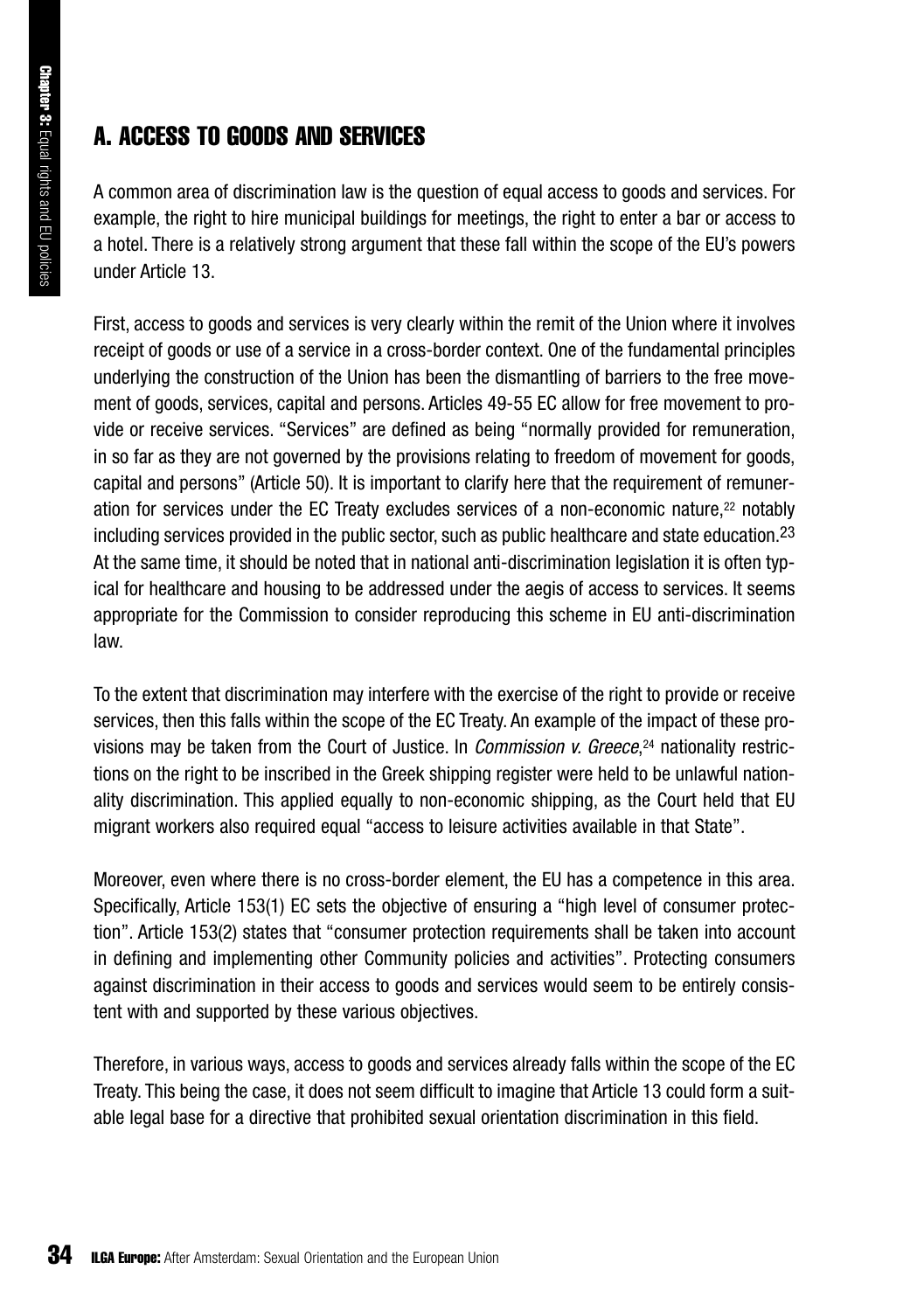This argument is further supported by the expressed intention of the Commission to include access to goods and services within the terms of its directive against racial discrimination. Were such a directive successfully adopted, it would naturally raise the question of why the other grounds mentioned in Article 13 did not enjoy similar legal protection.

#### B. EDUCATION

By way of contrast, the legal competence of the EU in the field of education is less emphatic.

Article 149(2) EC calls for action to, *inter alia*, encourage mobility of students and teachers, and to promote exchanges of information and experience on issues common to the education systems of the Member States.

However, with regard to the means at the disposal of the EU to meet these objectives, "enormous care is taken in spelling out the limits of the competence being conferred, and in making it clear that the Community's role is purely ancillary".<sup>25</sup> Indeed, Article 149(4) states that measures may be taken "excluding any harmonisation of the laws and regulations of the Member States". It is difficult to determine exactly what impact this restriction has on the scope for nondiscrimination measures. Interpreted narrowly, it could be taken as only prohibiting EU harmonisation of the basic structure of the educational system. It is worth recalling that nationality discrimination in education is already restricted under EU law,<sup>26</sup> although this jurisprudence cannot be directly applied to the situation of legislation pursuant to Article 13. Perhaps the most encouraging signal is the Commission's decision to include education in the scope of its proposed directive on racial discrimination, demonstrating that at least for that institution, Article 149(4) is not a barrier to anti-discrimination measures.

Certainly, there is space for the adoption of promotional measures aiming to improve awareness of discrimination. For instance, a scheme to develop non-discriminatory teaching materials would be possible or an exchange of experience project looking at means of combating homophobic bullying in schools. In fields such as education, the commitment of the Commission to bring forward action programmes under Article 13 is especially important. An action programme on sexual orientation, or alternatively on discrimination in education could provide a framework for funding the kinds of projects suggested above. This could allow for future progress towards an EU directive against all forms of discrimination in education, including that based on sexual orientation.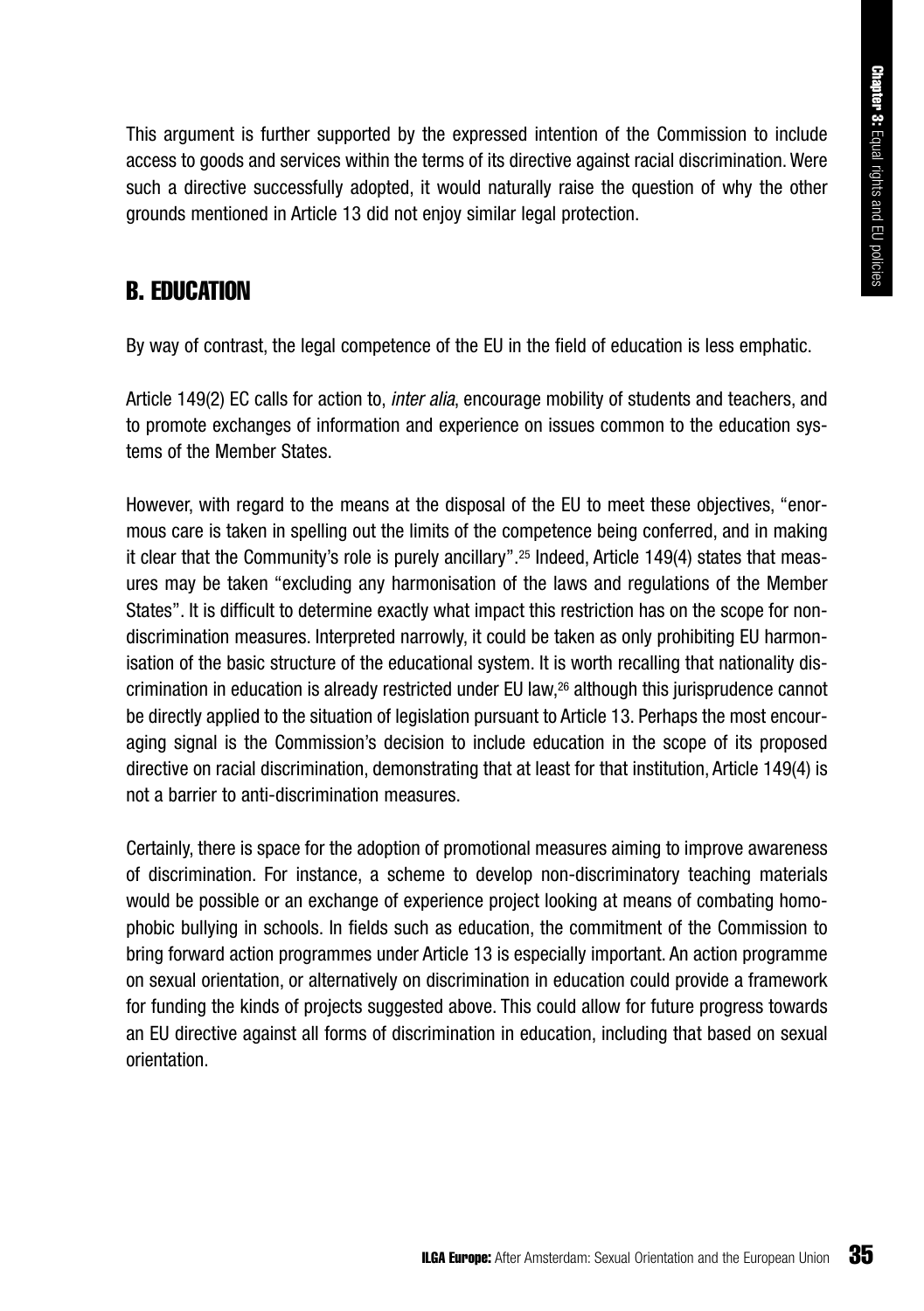#### C. HEALTHCARE

The situation in the field of healthcare is rather similar to that concerning education. Article 152 EC specifies the powers of the EU in the field of "public health":

1. A high level of human health protection shall be ensured in the definition and implementation of all Community policies and activities.

Community action, which shall complement national policies, shall be directed towards improving public health, preventing human illness and diseases, and obviating sources of danger to human health. Such action shall cover the fight against major health scourges, by promoting research into their causes, their transmission and their prevention, as well as health information and education.

For the achievement of these objectives, Article 152(4) provides powers for the Council and Parliament to adopt "incentive measures designed to protect and improve human health, *excluding any harmonisation of the laws and regulations of the Member States*" [emphasis added]. Thus, as in the field of education, promotional projects on discrimination in health services seem most attainable, whilst binding legislation to forbid discrimination must be balanced against respect for a certain level of national discretion. It is perhaps significant that unlike education, healthcare has not been explicitly included in the Commission's proposed directive on racism.

At the same time, stronger grounds for optimism may be found from within the experience so far in EU health policy. In the programmes against AIDS, the importance of non-discrimination has been repeatedly emphasised. For example, Decision 647/96/EC of the Parliament and of the Council established a framework for action against AIDS and certain other communicable diseases (1996-2000).27 Annex D specifies the objective of ensuring that "persons suffering from HIV/AIDS receive assistance in line with their needs and are not discriminated against in any way". Whilst such programmes cannot provide a legal remedy against such discrimination, they may form an important contribution to raising awareness of the issue at the national level. The most immediate impact of Article 13 may be to allow such programmes to be more specifically tailored to meeting the health needs of lesbians and gay men, and more generally a raising of awareness of the need to integrate concern for equal treatment into health initiatives.

#### D. HOUSING28

If education and healthcare may be regarded as areas where the EU enjoys an intermediary level of competence, housing is an example of a field where the Union's powers are quite limited. Indeed, access to housing is not mentioned explicitly anywhere in the EC Treaty. The closest ref-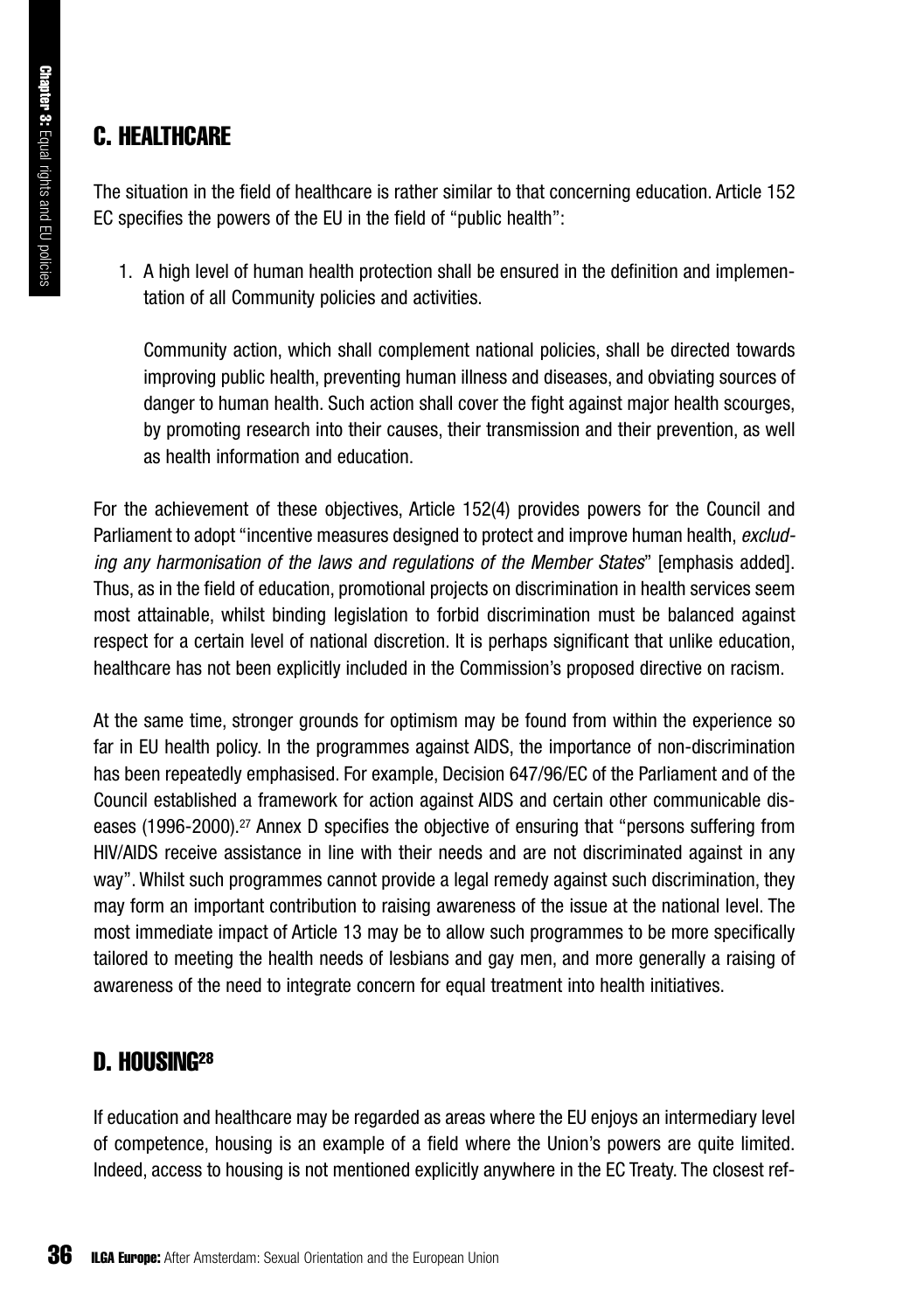erence is that in Article 136, where the EU is set the objective of "improved *living* and working conditions" [emphasis added]. This is supplemented by the reference in Article 137(2) to combating "social exclusion"; poor housing or homelessness being connected to the fight against exclusion. Nonetheless, Article 137(2) only foresees the adoption of measures concerned with exchange of experience and best practice rather than binding legislative instruments.

The weakness of the EU's powers in this field is reflected in the absence of housing from within the Commission proposals for anti-discrimination directives. For its part, the Parliament has called on the Commission to propose a "Code of conduct on non-discrimination in the housing market",<sup>29</sup> but whether such a measure could be justified under the existing terms of the EC Treaty remains open to question. The proposal reminds us though of the potential utility of nonbinding legislative instruments, such as a Code of Practice. In particular, this could be a useful strategy to experiment with in the fields of healthcare and education.

## EU ANTI-DISCRIMINATION LAW AND SEXUAL ORIENTATION – A SUMMARY

This chapter has focused on the ability of the European Union to enact new measures to forbid discrimination across a range of areas. As has been demonstrated, the EU enjoys different powers in different fields. In the field of employment, the competence of the Union is well established and the debate concerns not whether, but how the EU will prohibit workplace discrimination. In other areas, the EU shares responsibility with the national governments. Therefore, in some cases it may choose to adopt binding legislation, whilst in others it may decide to leave more discretion to the Member States. A comprehensive body of anti-discrimination law at the EU level will doubtless take time, and non-binding instruments, such as codes of practice or recommendations, can be seen as stepping stones to the establishment of binding norms. Alongside legislative initiatives, it is important not to diminish the contribution the Union can make through action plans. Exchange of experience programmes and the like can provide a vital means for allowing the "cross-fertilisation" of national laws, hopefully resulting in an overall improvement in the level of protection against discrimination. The great benefit conferred by Article 13 is that it clarifies the inherent duty on the European Union to work towards the elimination of discrimination, and provides a flexible foundation to support a wide range of different measures to meet this objective.

Above all, even in areas where the primary responsibility lies with the Member States, there is a need to increase awareness of sexual orientation, and equal opportunities in general, in the policy-making process as a whole. By incorporating concern for equal treatment at the earliest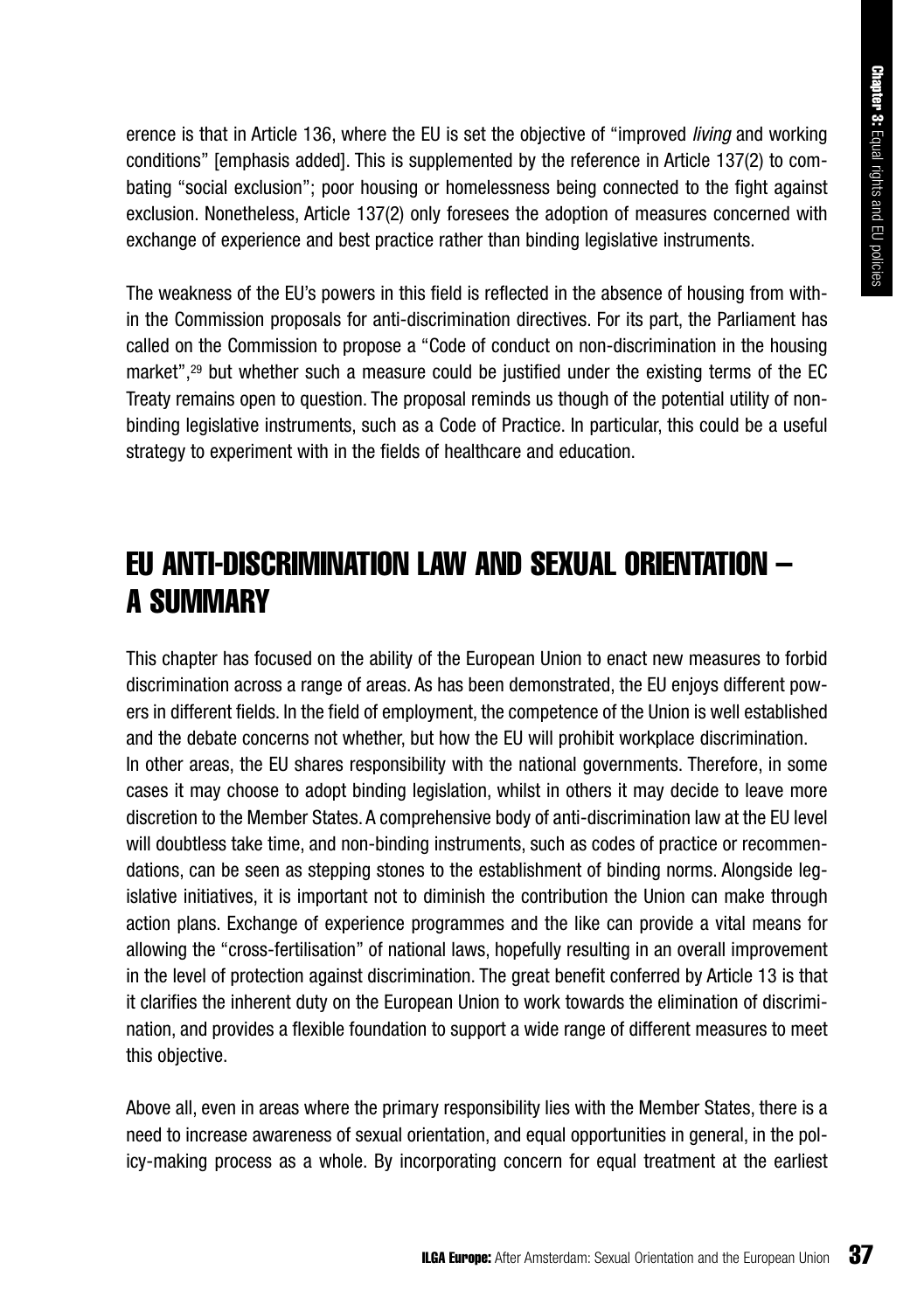stage in policy formulation, unintended discrimination may be avoided, and a sensitivity to the needs of diverse communities can be created. Article 13 naturally encourages an increased priority for equality issues, and importantly includes sexual orientation as one of the aspects to be considered in this respect.

### **Mark Bell**

is a lecturer in the department of law at the University of Leicester, England. Previous publications have included research on EU anti-discrimination law and EU immigration and asylum law.

- 1 Commission, DG V (1999): "Discussion paper on the possible contents of the two legislative proposals to implement Article 13".
- <sup>2</sup> Flynn, P. (1999): "Vienna a new start for the fight against discrimination" in Europaforum Wien: *Article 13 – anti-discrimination: the way forward*, Vienna: Europaforum Wien, p. 62.
- 3 Para. 17, Resolution on the communication from the Commission "An action plan against racism" (COM (1998) 183), OJ [1999] C 98/491, adopted 18.12.98.
- 4 European Parliament (1998): Report for the Committee on Civil Liberties and Internal Affairs on the communication from the Commission "An action plan against racism" [Oostlander], EP Doc. A4-478/98, 3.12.98, para. 4.2.
- 5 European Parliament, Committee on Employment and Social Affairs (1999): "Working document: A Framework for Action on Non-Discrimination at EU Level Based on Article 13 of the Amsterdam Treaty", 25 March 1999, PE 229.570/fin.
- 6 Up-to-date information on the progress of the Bill is available at: <http://www.irlgov.ie>.
- 7 Article 2(1), Council Directive on the implementation of the principle of equal treatment for men and women as regards access to employment, vocational training and promotion and working conditions; 76/207/EEC, 9.2.76 (OJ [1976] L 39).
- 8 C-13/94, *P. v. S. and Cornwall County Council* [1996] ECR I-2143.
- 9 For instance, C-167/73, *Commission v. France* [1974] ECR 359; C-43/75, *Defrenne v. SABENA* [1976] ECR 455; C-152/84, *Marshall v. Southampton and South West Hampshire Health Authority* [1986] ECR 723.
- 10 See DG V discussion paper, above note 1.
- 11 Council Directive 97/80/EC on the burden of proof in cases of discrimination based on sex, OJ [1998] L 14/6.
- 12 Skolander, B. (1998): "Sweden" in ILGA-Europe: "Equality for Lesbians and Gay Men: A relevant issue in the civil and social dialogue", Brussels: ILGA-Europe, p. 87.
- <sup>13</sup> Palmer, A. (1993): "Less equal than others  $-$  a survey of lesbians and gay men at work", London: Stonewall, p. 10.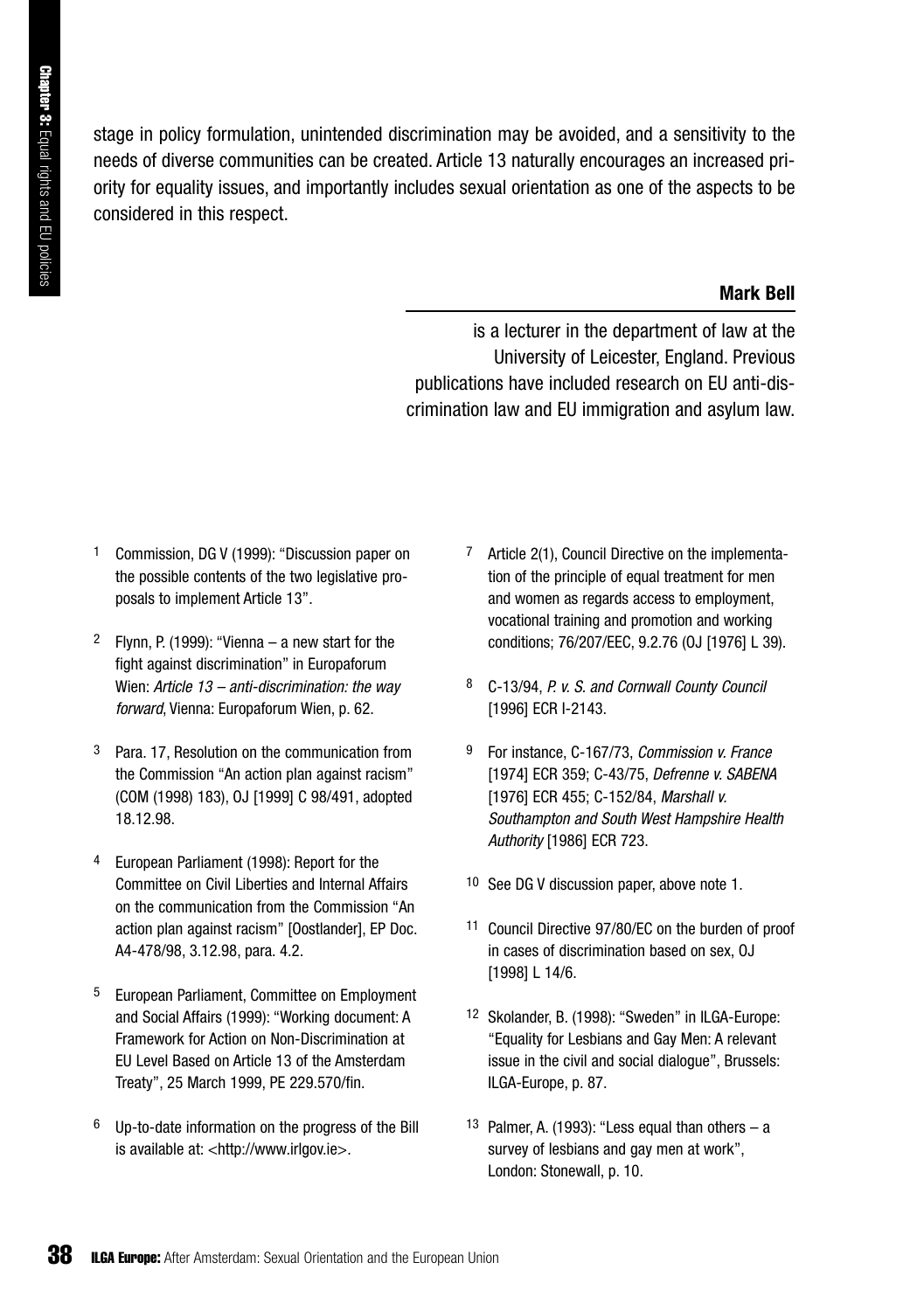- 14 Introduction, Para. 5, Commission Recommendation on the dignity of women and men at work, adopted 27 November 1991, OJ [1992] L 49/1.
- 15 This has been the subject of litigation in the UK: *Smith v. Gardner Merchant Ltd.* [1996] IRLR 342 HC, [1998] 3 All ER 852 CA.
- 16 C-249/96, [1998] ECR I-621.
- 17 Article 1a, Council Regulation (EC, ECSC, Euratom) No. 781/98 of 7 April 1998 amending the Staff Regulations of Officials and Conditions of Employment of Other Servants of the European Communities in respect of equal treatment, OJ [1998] L 113/4, 15.4.98. Emphasis added.
- 18 T-264/97, *D. v. Council*, judgment of the Court of First Instance, 28 January 1999. Appeal reference: C-122/99P.
- 19 Article 2(4) states "this directive shall be without prejudice to measures to promote equal opportunity for men and women, in particular by removing existing inequalities which affect women's opportunities (...)".
- 20 Rose, K. (1998): "Ireland" in ILGA-Europe, above note 12, p. 61.
- 21 Lov om forbud mod forskelsbehandling på arbejdsmarkedet m. v.; Law no. 459 of 12 June 1996, *Lovtidende,* pp. 2526-2527. Many thanks to Kim Jensen of the Danish national association for gays and lesbians (LBL) for supplying me with an English translation of the law.
- 22 For example, the provision by a student's association of free advice on abortion clinics; C-159/90, *Society for the protection of the unborn child v. Grogan* [1991] ECR I-4685.
- 23 See further Craig, P. and de Búrca, G. (1999): "The evolution of EU law", Oxford: OUP, pp. 769- 770.
- 24 C-62/96, [1997] ECR I-6725.
- 25 Dashwood, A. (1996): "The limits of European Community powers", European Law Review, Vol. 21, pp. 113-128, 122. Particular thanks to Gisella Gori for assistance on this point.
- 26 C-293/83, *Gravier v. City of Liège* [1985] ECR 593; C-152/82, *Forcheri v. Belgian State and asbl Institut Supérieur de Sciences Humaines Appliquées – École Ouvrière Supérieure* [1983] ECR 2323.
- 27 OJ [1996] L 95/16, adopted 29 March 1996.
- 28 For a more lengthy discussion of the EU's competence in this area, see Bell, M. (1999): "The New Article 13 EC Treaty: A Sound Basis for European Anti-Discrimination Law?", Maastricht Journal of European and Comparative Law, Vol. 6 (1), pp. 5- 28.
- 29 Para. 25, above note 3.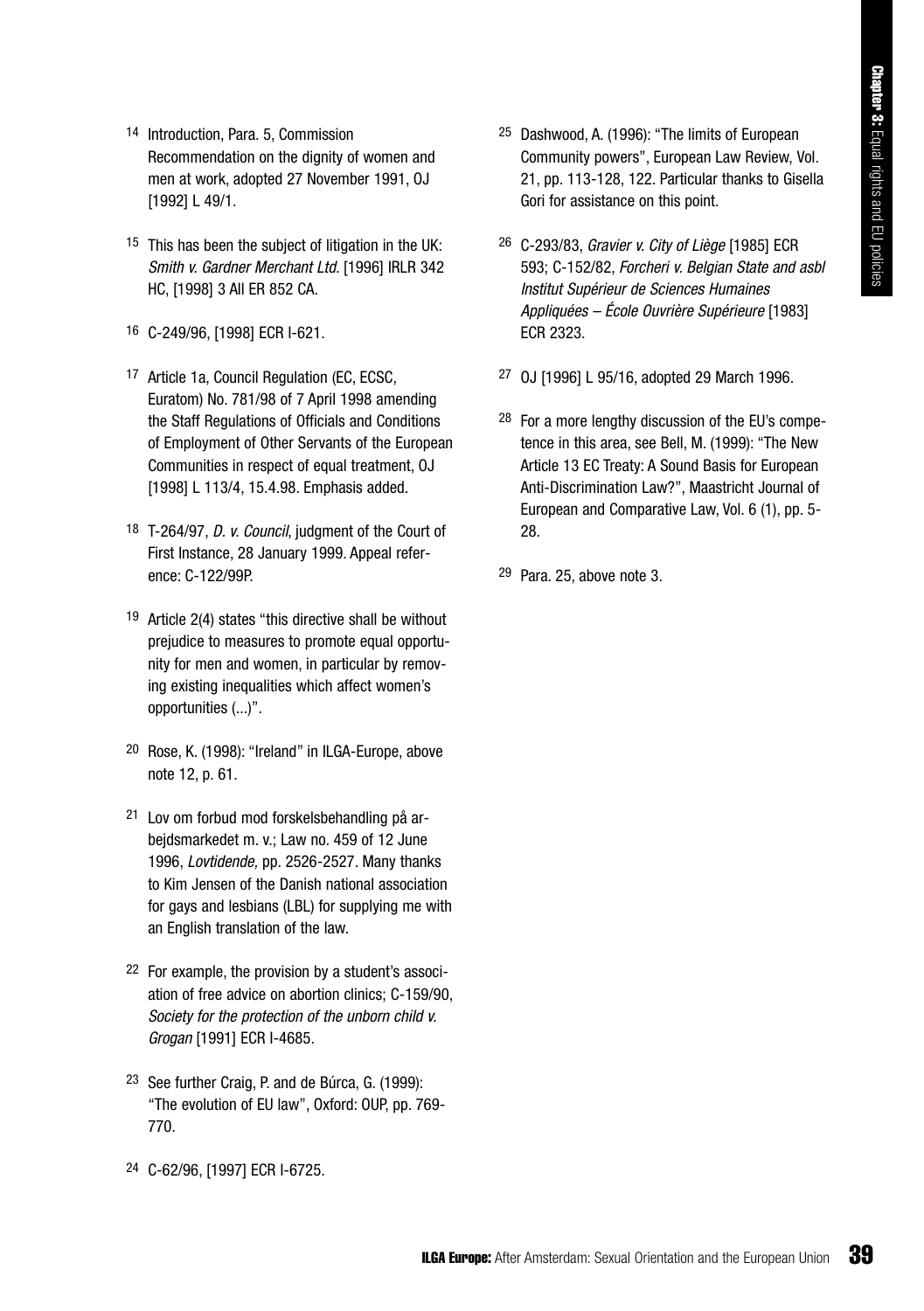## Chapter 4:

# Towards equality in the freedom of movement of persons *by Kees Waaldijk*

## **INTRODUCTION**

Without any doubt, migration – or the freedom of movement of persons – is an area in which the Union has competence to enact binding legislation (Articles 3 and 14 EC). This is not only true for "workers from the Member States" (Articles 39 and 40 EC) but also for any other "citizen of the Union" (Articles 17, 18, and 43 EC) and for "nationals of third countries" (Articles 61, 62, and 63 EC). Therefore, migration is a field in which any measure combating sexual orientation discrimination would clearly fall within the scope of Article 13.

Just as free movement of persons belongs to the core business of the EU, restrictions on free movement of persons belong to the hard core of sexual orientation discrimination. Almost all Member States have immigration rules in force that treat same-sex partners less favourably than (married) different-sex partners. Often, these rules do not recognise same-sex partners at all.1 Similarly, many national immigration rules contain various forms of discrimination on grounds of sex, national origin, health condition or age. Therefore, migration is also a field in which anti-discrimination measures, as provided for in Article 13, are much needed.

However, a binding legislative measure, based on Article 13, prohibiting discrimination on the grounds of sexual orientation (etc.) by the Member States in the area of migration would only solve part of the problem. It is not just the Member States that discriminate against gays and lesbians in their immigration rules, but also the Union itself. In one of the most important regulations, Council Regulation (EEC) No 1612/68 on freedom of movement for workers within the Community, certain immigration rights are made the exclusive privilege of heterosexual spouses. And this exclusion of same-sex (and other unmarried) partners has been copied since 1968 in various other EC rules on free movement.2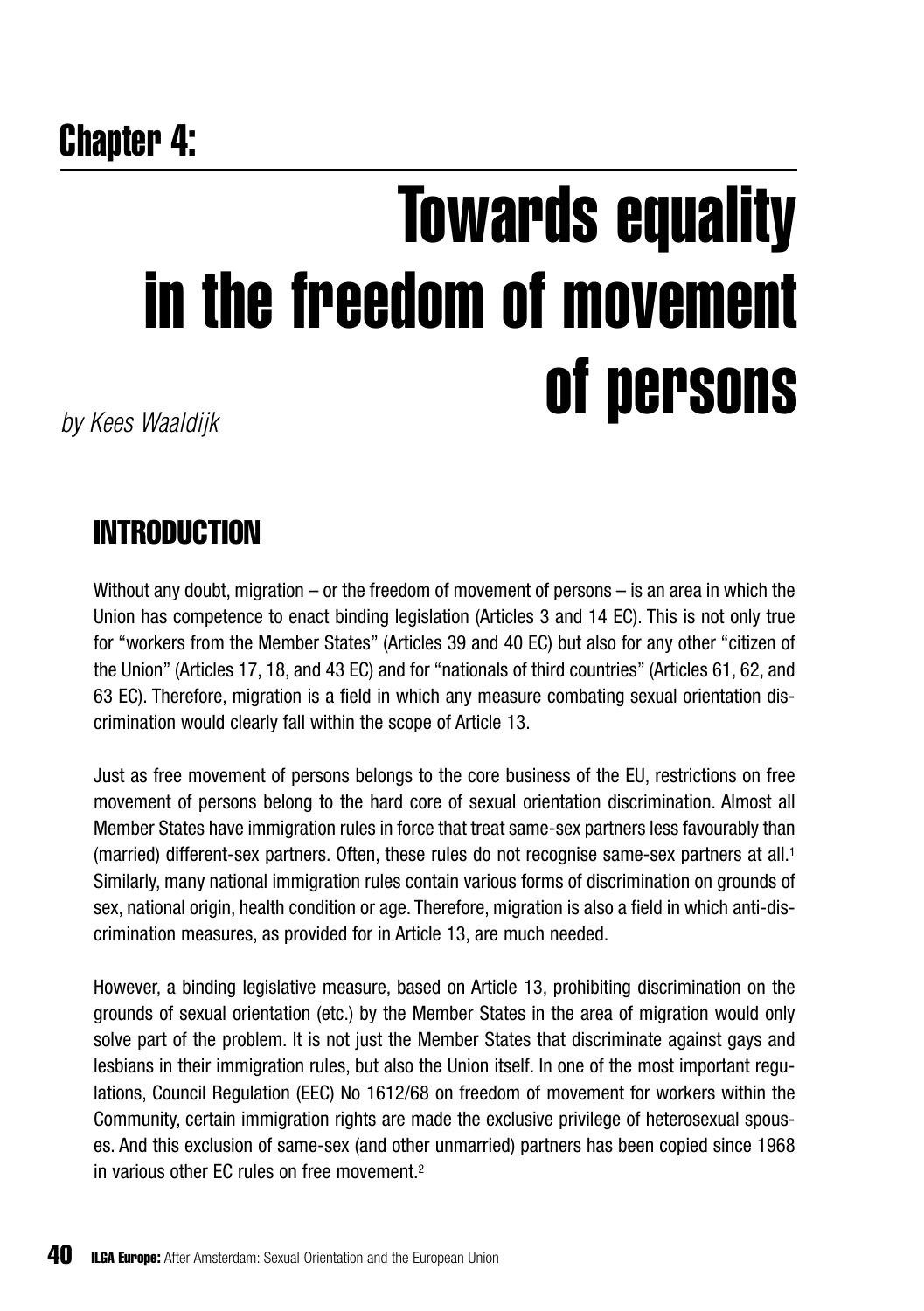Therefore, Article 13 should not only be seen as an additional legal basis for prohibiting discrimination by Member States in this field but also as a persuasive invitation to abolish or amend discriminatory rules in EC law itself. The latter would normally be done through EC legislation, but it can partly also be done by way of judicial interpretation of the relevant regulations and directives. Article 13 should also be seen as a guiding principle for the drafting of measures on immigration policy required by the new Article 63 EC (see below).

Anti-homosexual discrimination in the field of migration takes several forms. In the context of rules on the immigration of foreign partners there are at least four possible categories – more (or easier) immigration rights may be given:

- **1. to** *married* **(opposite-sex) spouses than to** *unmarried* **partners**  this is true for the EC rules and for most national rules; it amounts to indirect sexual orientation discrimination because same-sex partners cannot marry each other, as yet;
- **2. to** *married* **opposite-sex spouses than to** *registered* **same-sex partners** this will be the case in jurisdictions that do not recognise foreign partnership registrations; such discrimination could be called direct sexual orientation discrimination because the main difference between marriage and registered partnership is that the latter is open to samesex couples;
- **3. to** *married opposite-sex* **spouses than to** *married same-sex* **spouses**  this form of direct sexual orientation discrimination will only arise after at least one jurisdiction in the world has opened up the institution of marriage for same-sex couples;
- **4. to** *unmarried opposite-sex* **partners than to** *unmarried same-sex* **partners** this form of direct sexual orientation discrimination, common in the areas of employment and housing, seems rare in the field of immigration.3

To outlaw discriminations of type 1, through litigation or legislation, will probably be rather more difficult, and rather more revolutionary, than to outlaw those of types 2, 3 or 4. Outlawing discrimination of the latter three types would only benefit small groups of people and cause only limited change in some national or European immigration rules. However, such limited change might pave the way for eventually establishing full equality between married heterosexual spouses and unmarried homosexual partners.

There are, however, many other obstacles to the free movement of lesbians and gay men in the European Union; for example, more repressive criminal laws on homosexual acts, a lesser degree of legal recognition of same-sex partners in family and social security law, the non-availability of health insurance and pensions for same-sex partners. All such impediments may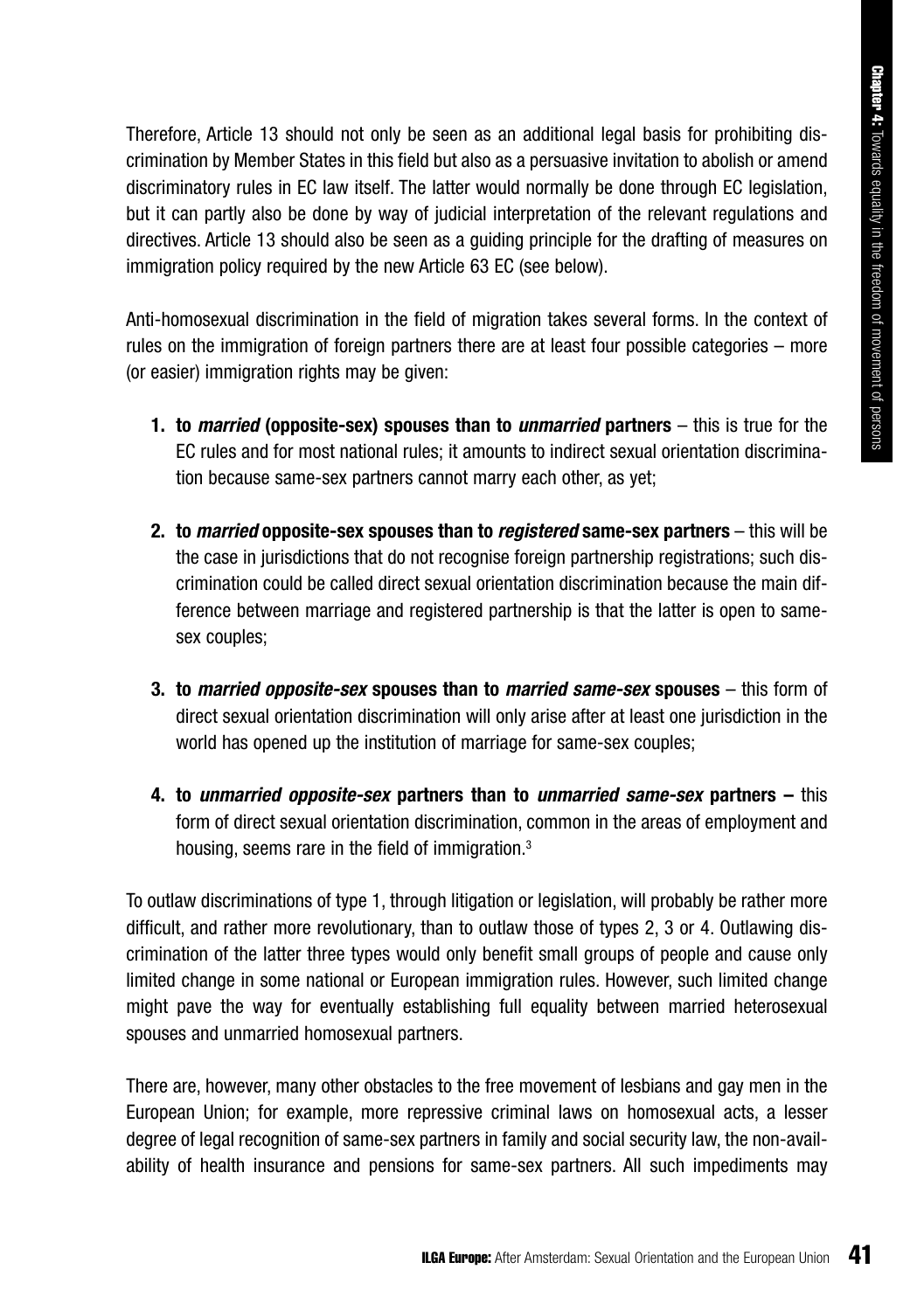severely limit the possibility and desirability for gays and lesbians to move to another country. Some of these obstacles may be directly challenged under the above-mentioned free movement provisions of the EC Treaty. This complex issue and the scope for using Article 13 to strengthen such challenges, however, will not be discussed here.

The rest of this chapter examines the two main categories covered by European immigration law: European Union citizens on the one hand, and third-country nationals on the other. As regards EU citizens, attention will be focused on the main subcategory: workers from one Member State who are employed in another Member State. Since similar rules apply to other categories of EU citizens moving within the EU (e. g., students, pensioners), the latter will not be discussed separately.

## 1. EU CITIZENS: WORKERS

### A. THE LEGAL SITUATION OF SAME-SEX PARTNERS

The immigration rights of married partners of EU citizen who are exercising their EU freedom of movement are completely governed by EC law. These citizens have the right to be accompanied by their married partner. For workers this is because of Article 10 of Council Regulation 1612/68 on freedom of movement for workers within the Community4:

### **Article 10**

- **1. The following shall, irrespective of their nationality, have the right to install themselves with a worker who is a national of one Member State and who is employed in the territory of another Member State:**
	- **(a) his spouse and their descendants who are under the age of 21 years or are dependants;**
	- **(b) dependent relatives in the ascending line of the worker and his spouse.**
- **2. Member States shall facilitate the admission of any member of the family not falling within the provisions of paragraph 1 if dependent on the worker referred to above or living under his roof in the country whence he comes.**
- **3. For the purposes of paragraphs 1 and 2, the worker must have available for his family housing considered as normal for national workers in the region where he is employed; this provision, however must not give rise to discrimination between national workers and workers from the other Member States.**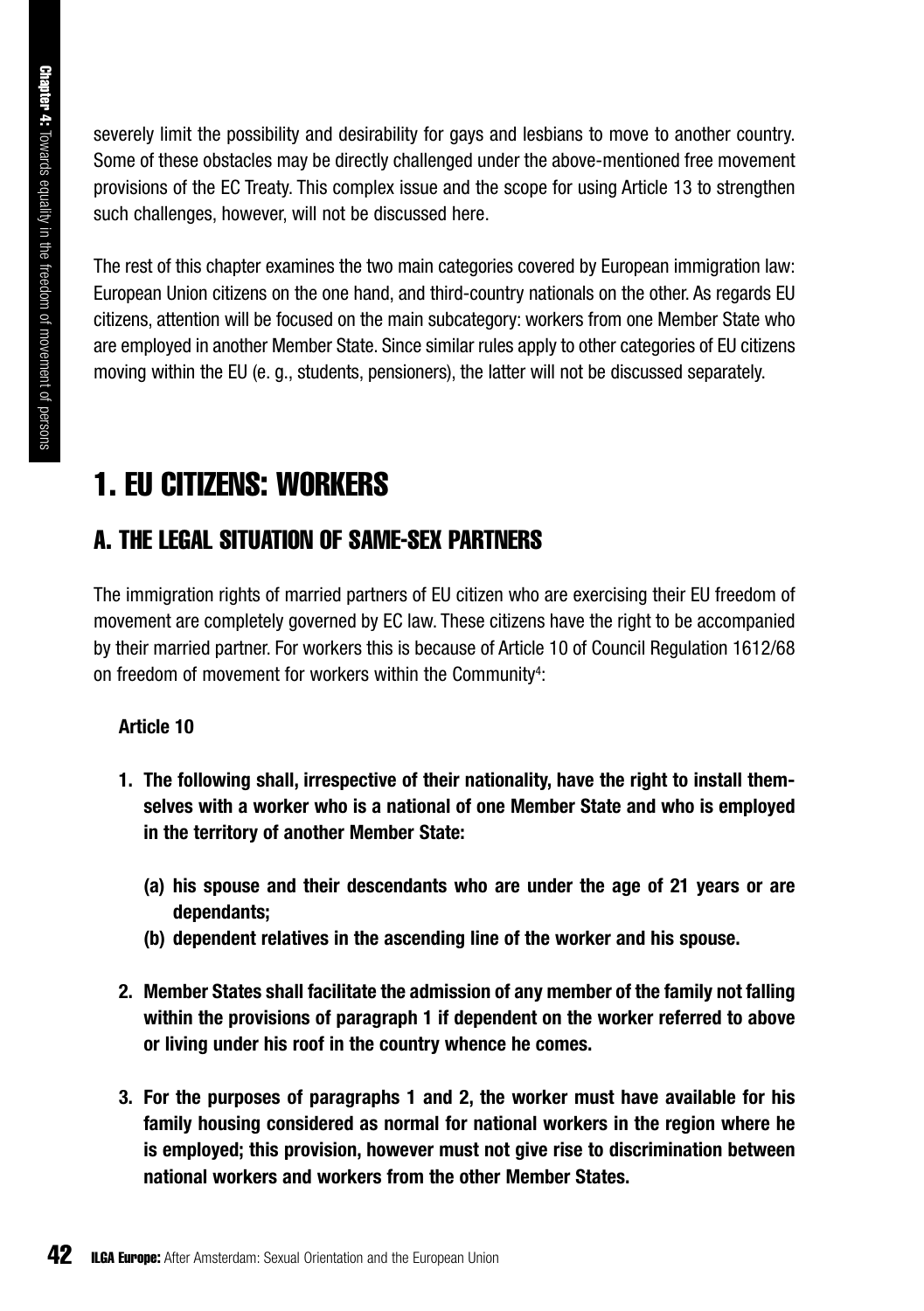In the *Reed* case, the Court of Justice has held that the term "spouse" in Regulation 1612/68 "refers to a marital relationship *only*".5 It would, therefore, appear that this regulation is of no use to a worker with a same-sex partner. In many cases, the easiest solution would be for them to rely *individually* on the freedom of movement. Then each of them would have an independent right to residence, for example as a worker, self-employed person, student or pensioner. However, sometimes this will not be possible for both, because of a lack of work, skills, means and/or age, or because the partner is not an EU citizen. So the question remains: Could a samesex partner somehow be considered to be "his spouse" for the purposes of Regulation 1612/68?6

If the *Reed* judgment still stands, the only solution for same-sex partners would be to get married. This might soon be possible, if for example the Supreme Court of either Hawaii or Vermont ruled that same-sex marriage is possible. Moreover, the Dutch Parliament is likely to pass a bill to open up marriage for same-sex couples before the end of the year 2000.7 The Court of Justice could of course ignore North American developments and restrict the meaning of the word "spouse" to its traditional heterosexual notion. But for the Court to ignore a same-sex marriage validly contracted in the Netherlands would be highly problematic, because family law is still clearly the domain of the Member States. Therefore, we need to assume that the Court will respect the validity of such a marriage. The same-sex spouse would then be a "spouse" for the purposes of Regulation 1612/68, and there would be no discrimination of type 3 (see above). Such an outcome could be promoted by the inclusion of a non-discrimination clause in the regulation.

However, such a broadening of the notion of "spouse" would not be enough. At the very least, registered partners should also be brought under this term – in order to end discrimination of type 2. *Registered Partnership,* with most consequences of marriage attached to it, has been introduced in Denmark, Sweden, the Netherlands and, outside the EU, in Norway, Iceland, and Greenland. Similar legislation is being prepared in France, Belgium, Finland, Spain, Germany, Luxembourg, Portugal and, outside the EU, in the Czech Republic, Switzerland and Slovenia. This development in so many countries cannot be ignored at EU level. The great legal similarities between marriage and registered partnership would make it very easy for the Court of Justice to include registered partners in the term "spouse".<sup>8</sup> The judgment of the Court expected in the case of *D. and Sweden v. Council 9* will shed some light on the willingness of the Court to take that step. There is no need to wait for an immigration test case about the issue: Article 13 provides a powerful argument to amend Regulation 1612/68 so as to put registered partners in exactly the same position as married heterosexual partners.

At present unmarried (and unregistered) partners fall outside the notion of "spouse". That was the central outcome of the *Reed* case. However, that case was about opposite-sex cohabitees and not about same-sex cohabitees who do not have the option of getting married. Furthermore,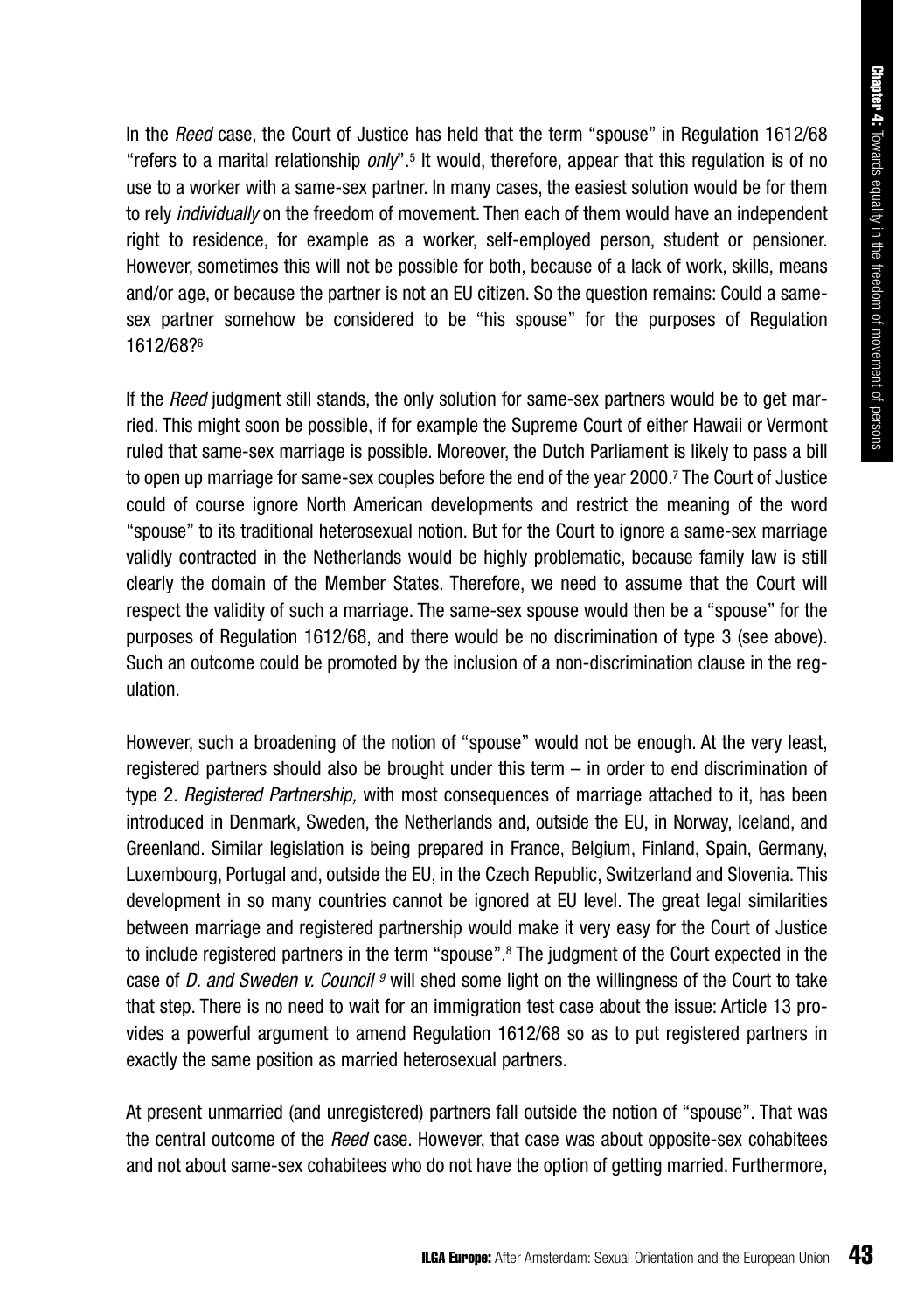it was decided in 1986, since when a lot has changed, both socially and in law.10 In its *Reed* judgment the Court of Justice itself said: "Regulation No 1612/68 has general application, is binding in its entirety and is directly applicable in all Member States. It follows that an interpretation given by the Court to a provision of that regulation has effects in all of the Member States, and that any interpretation of a legal term on the basis of social developments must take into account the situation in the whole community, not merely in one Member State." The Court then concluded that there was no indication "of a general social development which would justify a broad construction".11 Given the subsequent legal developments in most of the Member States, these words can now be read with some hope. However, in the light of its judgment in the *Grant* case (see Chapter 2), it is far from certain that the Court could be persuaded to overturn *Reed*. A legislative amendment to Regulation 1612/68 seems the more secure road to end discrimination of types 1 and 4.

A starting point for the inclusion of cohabitees in Regulation 1612/68 can be found in Article 10(2) which provides that Member States shall "facilitate the admission of any member of the family not falling within the provisions of paragraph 1 if dependent on the worker (…) or living under his roof in the country whence he comes". The difficulty is in two f-words in this provision. The use of the word "facilitate" indicates that such family members do not have a genuine right to immigration; there is only a vague duty for the Member States to facilitate family reunion. And the use of the word "family" makes it doubtful whether the provision covers cohabitees, especially same-sex cohabitees. It has been argued that same-sex partners should indeed be counted as "member of the family".12 This would be in line with the gradually widening interpretation the European Court of Human Rights is giving to the notion of "family life" in Article 8 of the European Convention on Human Rights.13 It is also evident from the wording of Article 10(1) that Article 10(2) deals with "family" outside the already broad circle of spouses, parents, children, grandparents and grandchildren. It would therefore be in line with the principle of Article 13 EC to interpret this provision as at least also covering cohabiting partners of either sex. Here too, a legislative amendment to that effect would be the safest road to equality. Simultaneously, the duty to facilitate should be converted into a real right. The additional conditions of being "dependent" on the worker or of living under the same roof seem more than sufficient to stop any improper use of such a right.

### B. PROPOSED CHANGES TO THE LAW

The Commission has accepted that Regulation 1612/68, including its provisions on family members, needs to be amended. It submitted a proposal to this effect to the Council on 14 October 1998.14 The proposal, based on Articles 40 and 251 EC, would only require a qualified majority in the Council.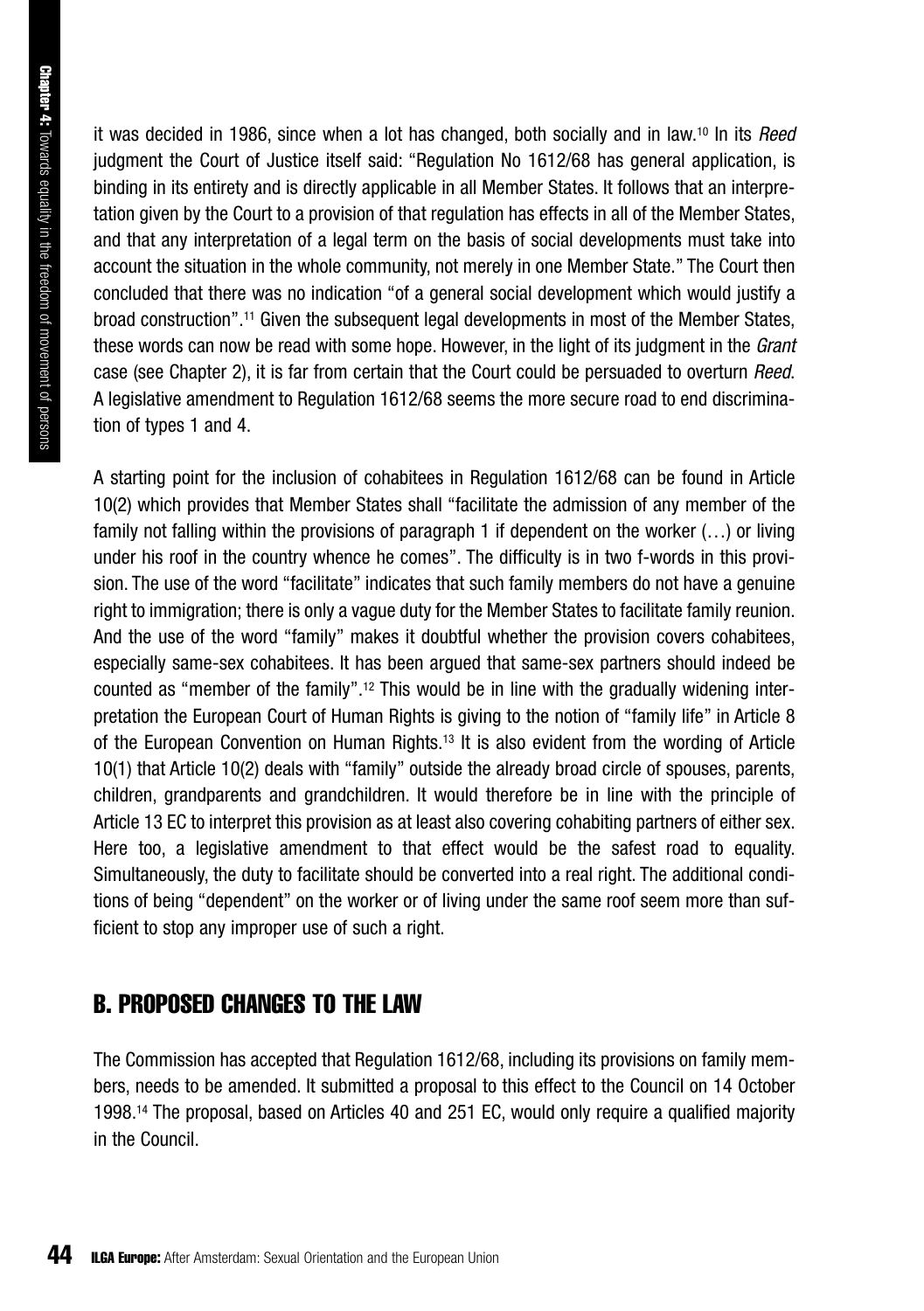The new text proposed for the first paragraph of Article 10 is as follows:

- **1. The following shall, irrespective of their nationality, have the right to install themselves with a worker who is a national of one Member State and who is employed in the territory of another Member State:** 
	- **(a) his spouse or any person corresponding to a spouse under the legislation of the host Member State, and their descendants;**
	- **(b) relatives in the ascending line of the worker and his spouse;**
	- **(c) any other member of the family of the worker or that of his spouse who is dependent on the worker or is living under his roof in the Member State whence he comes.**

The Commission also proposed that a new Article 1a be included in Regulation 1612/68:

### **Article 1a**

### **Within the scope of this Regulation, all discrimination on grounds of sex, racial or ethnic origin, religion, belief, disability, age or sexual orientation shall be prohibited.**

With these proposed amendments some steps would indeed be taken on the road to fuller equality for same-sex partners of EU workers. Although the proposal is not directly based on Article 13, the Commission apparently also sees it as a contribution to the implementation of that article. However, the proposal is too vague to guarantee an end to *all* discrimination on the ground of sexual orientation.

As regards discrimination of type 4, the proposed anti-discrimination provision in Article 1a should be sufficient to stop any Member State from giving lesser immigration rights to unmarried same-sex partners than to unmarried opposite-sex partners. It follows from the *Grant* judgment that the Court of Justice labels such a distinction as discrimination on the grounds of sexual orientation. The proposed Article 1a would make it clear that Member States are forbidden to make such a distinction relating to the free movement of workers and their partners.

It would probably also be sufficient to deal with discrimination of type 3, between married samesex spouses and opposite-sex spouses.

However, with regard to discrimination of type 2, between registered partners and married spouses, the proposal is not specific enough. The words "any person corresponding to a spouse under the legislation of the host Member State" suggest that registered partners from one Member State only need to be given the same immigration rights as married spouses in anoth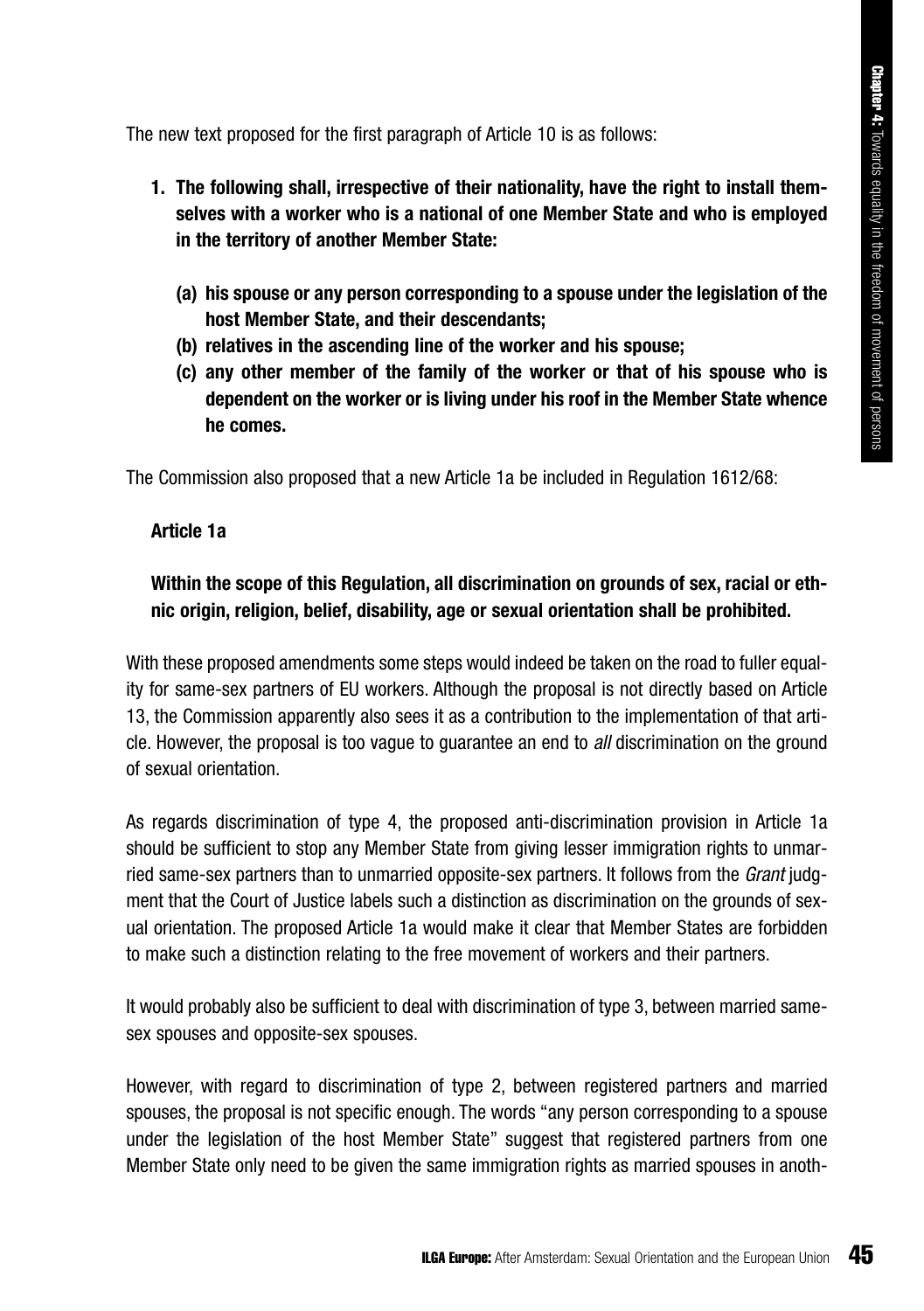**Chapter 4:** Towards equality in the freedom of movement of persons Towards equality in the freedom of movement of persons

er Member State with registered partnership legislation. That would of course limit the free movement of registered partners of EU workers to a still small number of Member States. This can be solved by adding the words "or of the Member State whence he comes" or by deleting the words "under the legislation of the host Member State". A first effort to amend the proposal to that effect was narrowly defeated in the Parliament on 4 May 1999.15

Also with regard to discrimination of type 1, between unmarried cohabitees and married spouses, the proposal is not specific enough. It continues using the word "family", which the national authorities might continue to interpret as excluding unmarried partners (of the same-sex). It is not certain that the Court would be prepared to interpret the word "family" in line with the antidiscrimination provision in the proposed new Article 1a. Therefore a clause should be added, providing that the expression "member of the family" in Article 10(1)(c) also covers the cohabiting partner of either sex.

The good thing about the proposed text is, of course, that it gives a genuine right to other family members – and not just an obligation for the Member States to "facilitate". However, the Parliament has considerably watered down this proposal by approving on 4 May 1999 an amendment taking out the words "or is living under his roof in the Member State whence he comes".16

## 2. THIRD-COUNTRY NATIONALS

No legal binding EC rules exist, as yet, to regulate the immigration of foreign partners of non-EU citizens. The new Article 63(3), however, provides that within five years of the entry into force of the Amsterdam Treaty, EC rules must be adopted with regard to several aspects of immigration law, including family reunion. Thus, immigration policy has been transferred from the so-called third pillar of the EU to the first pillar, the EC. Now both the Parliament and the Court of Justice will have a role to play in this field.

The drafting of such rules is likely to be inspired by the non-binding resolution on the "Harmonisation of national policies for family reunification", adopted by the immigration ministers of the Member States on 1 June 199317, and by the proposal of the Commission for a "Convention on rules for the admission of third-country nationals to the Member States of the European Union", submitted to the Council on 30 July 1997.18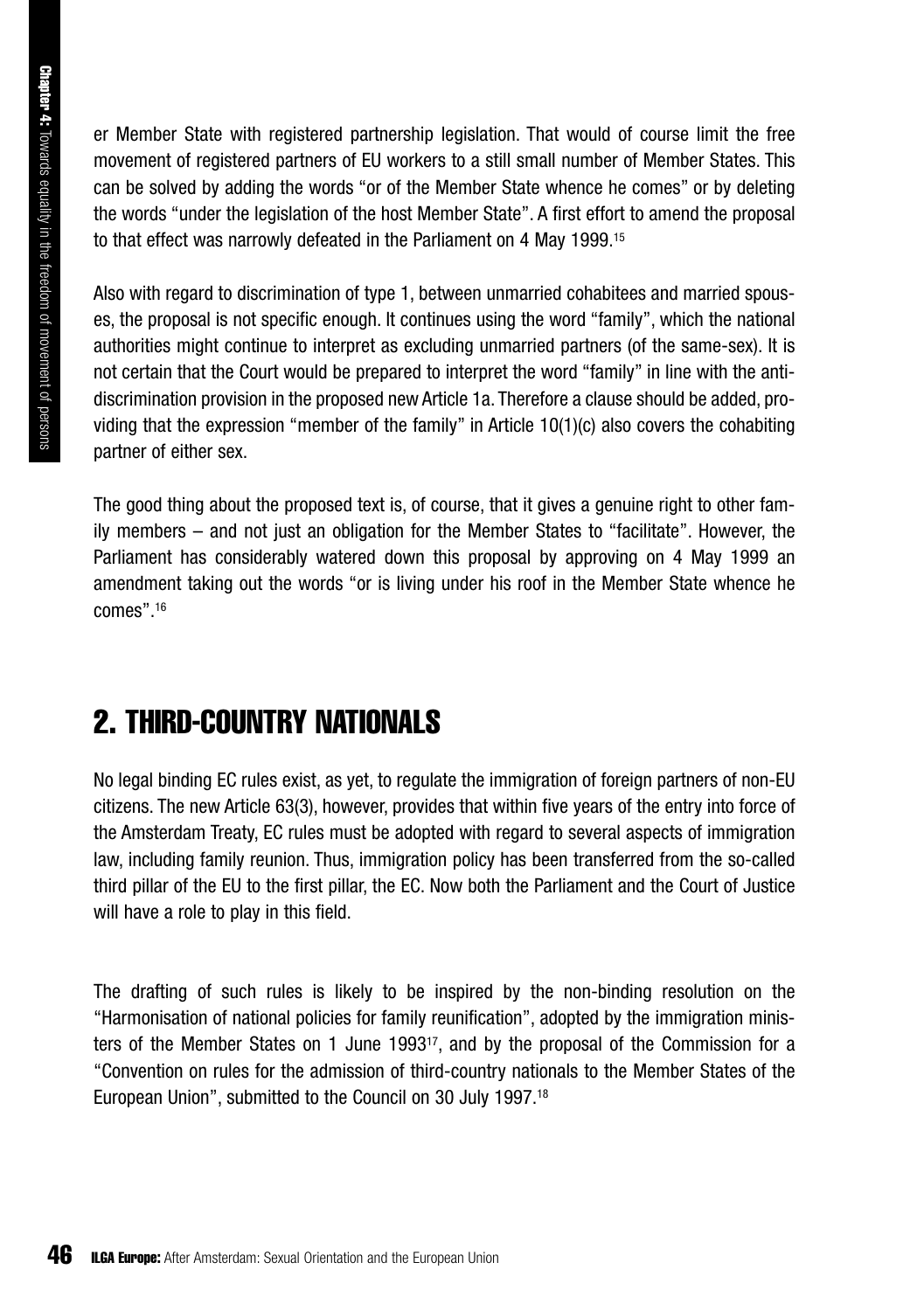The 1993 resolution contains seventeen "Principles governing Member States' Policies on Family Reunification". These principles are not legally binding, but the ministers "agreed to seek to ensure by 1 January 1995 that their national legislation is in conformity with these principles" (paragraph 5 of the preamble). The principles only apply to "family members of non-EC nationals who are lawfully resident within the territory of a Member State on a basis which affords them an expectation of permanent or long-term residence" (principle 1). According to principle 2, the Member States will "normally grant admission" to "the resident's spouse (that is, a person bound to him or her in a marriage recognized by the host Member State)" and to their children. As far as other "family members" are concerned, the Member States only "reserve the possibility" of permitting their entry and stay "for compelling reasons which justify the presence of the person concerned" (principle 10).

The 1997 Commission proposal for a convention is even more explicit in its exclusion of unmarried partners. According to Article 26(1) the "spouse" of a legally resident third-country national will only be admitted if "the marriage is compatible with the fundamental principles of the law of the Member State". And of other family members, only dependent descendants and ascendants will be considered for family reunification (Article 26(3)).

Evidently, the non-discrimination principle of Article 13 has so far been absent in the drafting of EU texts on family reunification. Article 13 may now have an important role to play in guaranteeing that the EC immigration rules to be adopted on the basis of Article 63 EC will recognise the full equality of married, registered, unmarried, opposite-sex and same-sex partners of thirdcountry nationals. Simultaneously, Article 12 EC, prohibiting discrimination on the basis of nationality, may help to guarantee that there will be no discrimination between EU citizens and third-country nationals as regards their family reunification rights.19

A different but related issue is the recognition of refugees. Article 63(1) EC also requires the adoption, within five years after 1 May 1999, of EC rules with "minimum standards with respect to the qualification of nationals of third countries as refugees". On 10 February 1999, the Parliament passed a "Resolution on the harmonisation of forms of protection complementing refugee status in the European Union" (A4-0450/98). In paragraph 14 the Parliament "proposes that complementary protection should apply (…) to persons who have fled their country of origin, and/or cannot return because they have justified fears of being  $(\ldots)$  subjected to  $(\ldots)$  violence on account of their sexual orientation (...)". Although it may be difficult to classify the nonadmission of a person with a well-founded fear of being persecuted for reasons of homosexuality as *direct* discrimination on the basis of sexual orientation, Article 13 can be used as a powerful argument that such a person should indeed qualify as a refugee.<sup>20</sup>

In conclusion it is submitted that Article 13 should serve both as a legal basis and as a political impetus to broaden and strengthen one of the core elements of EC law: the free movement of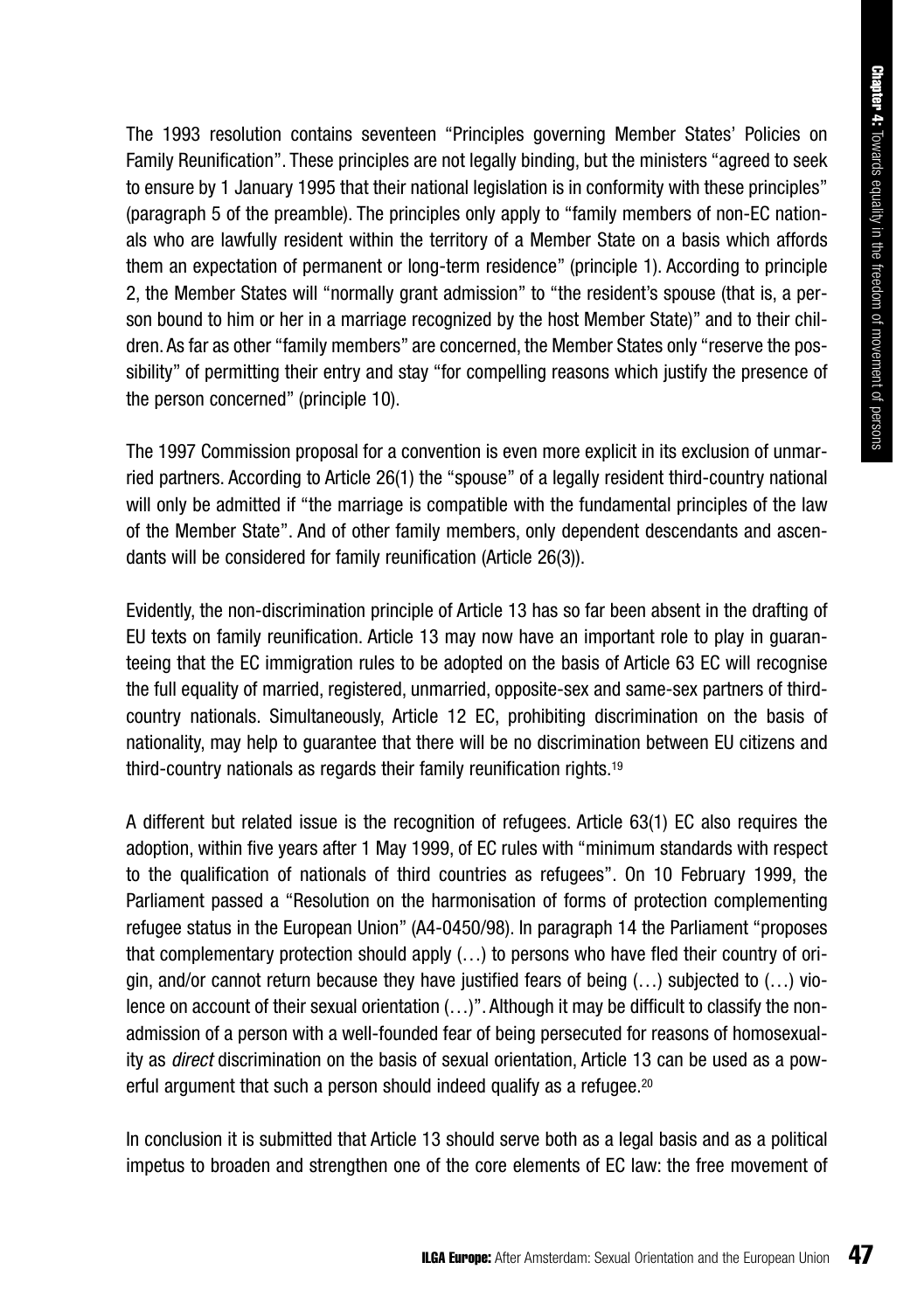persons. It should guarantee this freedom equally to EU citizens and third-country nationals, whatever their civil status or sexual orientation, and to their partners, whatever their nationality or sex.

### **Dr. Kees Waaldijk**

LL.M. works as a lecturer and research fellow at the Faculty of Law of the University of Leiden, the Netherlands. He teaches legal methods and specialises in issues of law and homosexuality. He is a member of the Dutch Council for Family Affairs and served on the Dutch Government's commission of legal experts advising on the opening up of marriage to same-sex partners.

- See K. Waaldijk: "The Legal Situation in the Member States", in K. Waaldijk and A. Clapham (eds.): *Homosexuality: A European Community Issue*, Dordrecht/Boston/London: Martinus Nijhoff Publishers 1993, pp. 71-130; see also the regularly updated World Legal Survey of ILGA at http://www.ilga.org.
- 2 See directives 73/148, 75/34, 90/364, 90/365, 90/366, 93/96.
- 3 However, it applied in the United Kingdom from 1985 until 1994.
- 4 Official Journal [1968] L 257/2.
- 5 C-59/85, *Netherlands v. Ann Florence Reed* [1986] ECR 1283, para. 15, emphasis added.
- 6 Unfortunately, the use of male pronouns to indicate both men and women is excessively common in EC rules.
- Bill 26672, introduced in Parliament on 8 July 1999; see translation and summary of it in *Euro-Letter* of August 1999 and updates on this draft legislation at www.coc.nl/index.html?file=marriage.
- K. Waaldijk: "Free Movement of Same-Sex Partners", Maastricht Journal of European and Comparative Law, 3/1996, pp. 271-285; and K. Waaldijk: "La libre circulation des partenaires de même sexe", in D. Borrillo (ed.): *Homosexualités et Droit*, Paris: Presses Universitaires de France 1998, pp. 210-230.
- 9 D. is employed by the Council and claims spousal benefits for his registered partner. In this case the Court of First Instance, in its judgment of 28 January 1999 (T-264/97) refused, in my opinion erroneously, to respect Swedish family law in the field of EU staff law.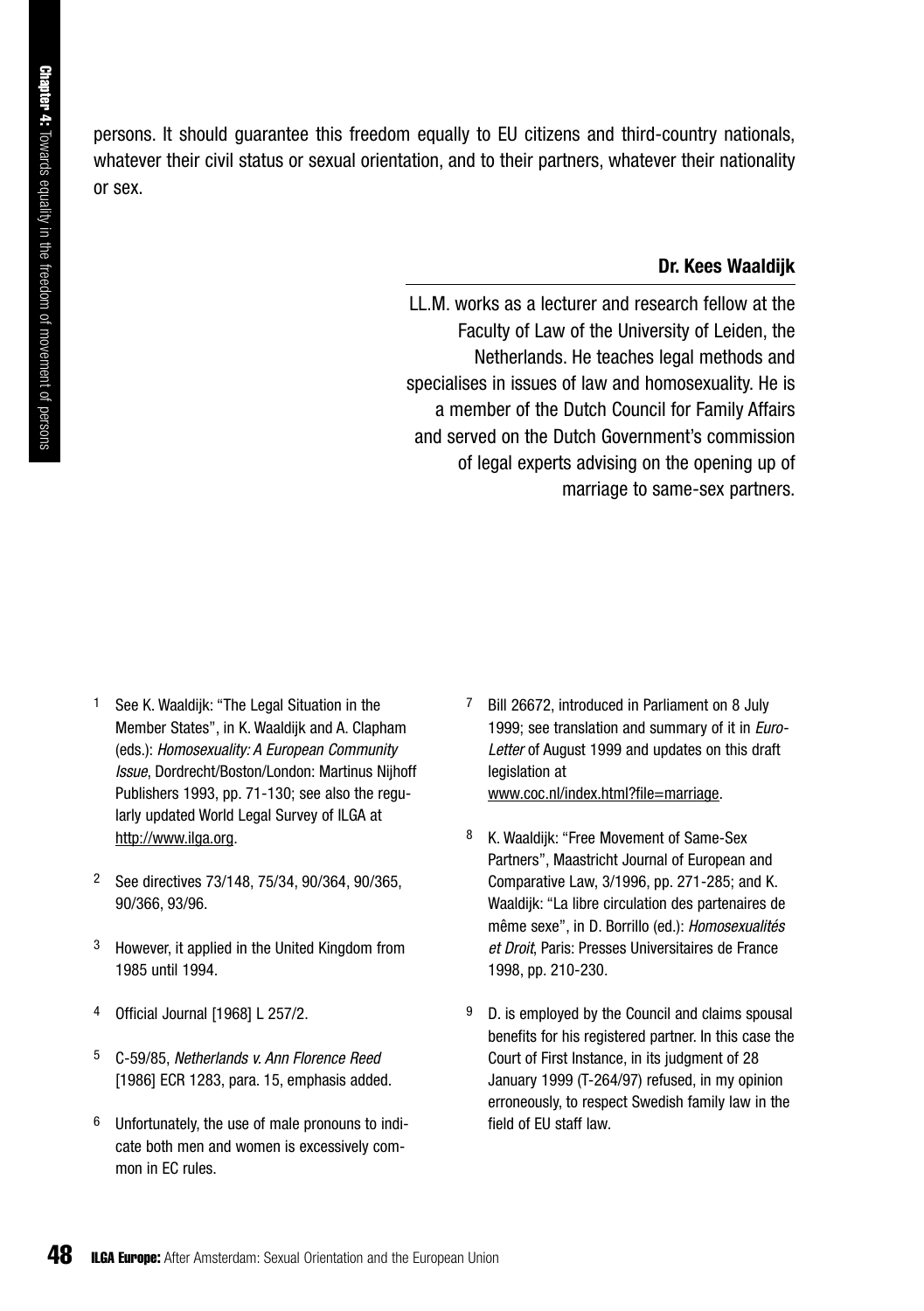- 10 Since then, it has been repeatedly suggested that unmarried/unregistered cohabitees should also be brought under the term "spouse", see further: H. C. Taschner: "Free movement of students, retired persons and other European citizens", in H. G. Schermers et al. (eds.): *Free Movement of Persons in Europe*, Dordrecht/Boston/London: Martinus Nijhoff Publishers 1993, pp. 427-436; H. U. Jessurun d'Oliveira: "Lesbians and Gays and the Freedom of Movement of Persons", in K. Waaldijk and A. Clapham, above note 1, pp. 289- 316.
- 11 Paragraphs 12, 13 and 15 of the judgment of 17 April 1986.
- 12 See further:

M. Supperstone and D. O'Dempsey: "Immigration: The Law and Practice", London: Longman 1994; A. Clapham and J. H. H. Weiler: "Lesbians and Gay Men in the European Community Legal Order", in K. Waaldijk and A. Clapham, above note 1, pp. 7-69;

N. Blake: "Family Life in Community Law: The Limits of Freedom and Dignity", in E. Guild (ed.): *The Legal Framework and Social Consequences of Free Movement of Persons in the European Union*, The Hague/Boston/London: Kluwer Law International 1999, pp. 7-17.

- 13 See for example the ECHR judgment of 22 April 1997 in the case *X, Y and Z v. the United Kingdom*.
- 14 COM(1998) 394 final 98/0229(COD), adopted by the Commission on 22 July 1998; Official Journal [1998] C 344/9.
- 15 Amendment 6 to the *Hermange Report* of the European Parliament: A4-0252/99.
- 16 Amendment 7 to the *Hermange Report* of the European Parliament: A4-0252/99.
- 17 SN 2828/1/93 WGI 1497 REV 1; for the full text and a commentary see: E. Guild: "The Developing Immigration and Asylum Policies of the European Union", The Hague/Boston/London: Kluwer Law International 1996.
- 18 COM(97) 387 final 97/0227 (CNS), Official Journal [1997] C 337/9; for a commentary see: S. Peers: "Raising Minimum Standards, or Racing for the Bottom? The Commission's Proposed Migration Convention", in E. Guild, above note 12, pp. 149-166.
- 19 See M. Bell: "The New Article 13 EC Treaty: A Sound Basis for European Anti-Discrimination Law?", Maastricht Journal of European and Comparative Law, 1/1999, pp. 5-28.
- 20 See A. Tanca: "European Citizenship and the Rights of Lesbians and Gay Men" in K. Waaldijk and A. Clapham, above note 1, pp. 267-288.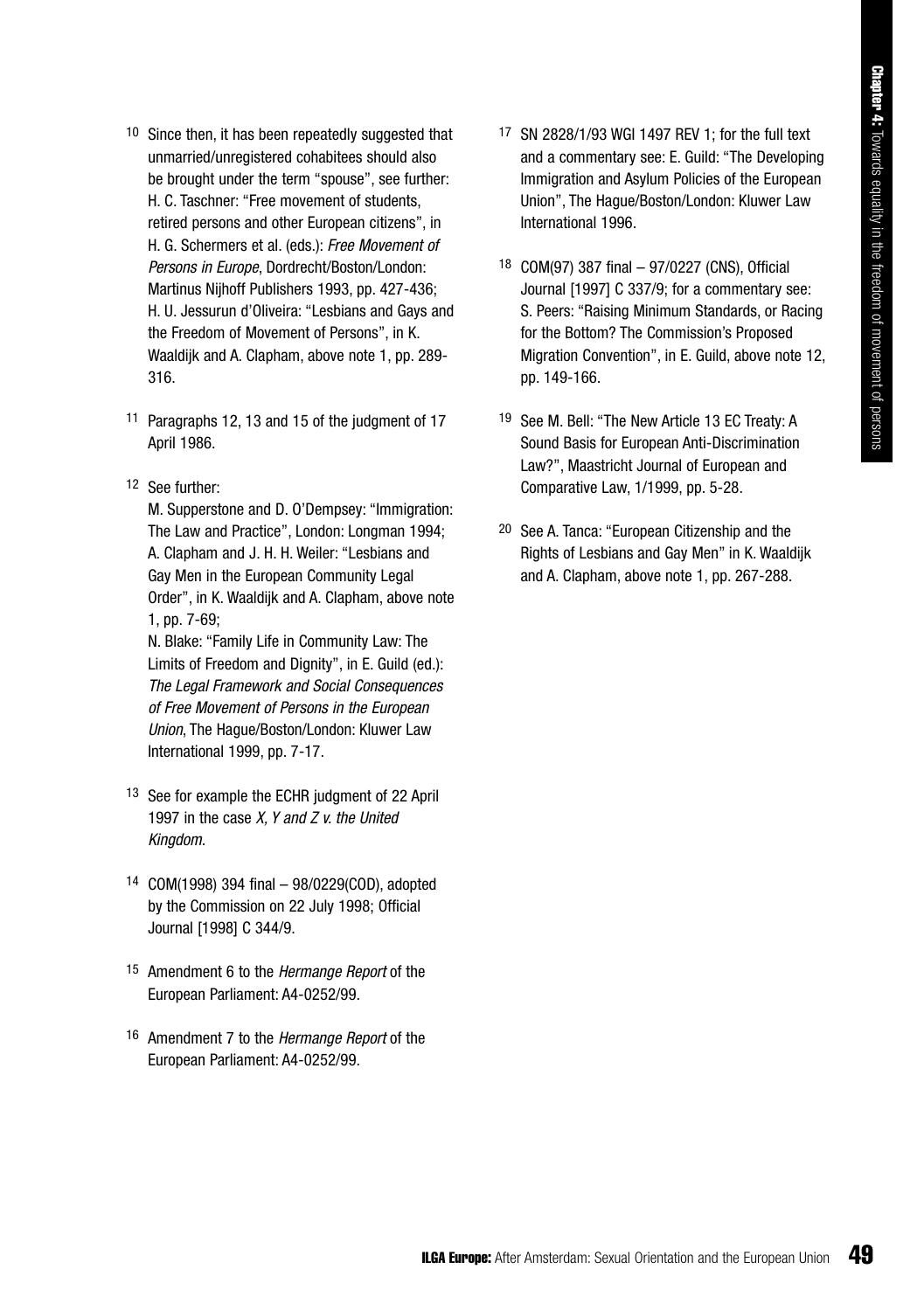# Chapter 5: Lobbying the European Union in practice: Public access to documents

*by Madeleine de Leeuw*

As the EU begins to implement its new powers under Article 13, it will naturally be important for lesbian and gay rights groups to monitor developments in the policy-making and legislative process. One of the lessons of the 1996/7 IGC was that effective lobbying depends upon an awareness of how the debate is progressing within the EU institutions, which in turn demands access to information on the current state of policy proposals. This chapter provides a practical introduction on how to gain access to documents within the European Union.

## TRANSPARENCY AND OPENNESS IN THE DECISION-MAKING PROCESS

From being virtually a non-topic, transparency and openness in the decision-making process have become major issues in the Union since 1992. The public debate surrounding ratification of the Maastricht Treaty, the Danish "No" and the French small majority vote in the referenda on the Treaty, made it clear that the citizens felt alienated from the Union and its decision-making processes, and that they had lost confidence in it.

The Member States have become aware of the fact that if they want to press ahead with the integration process they need the consent of the citizens. Therefore, the Union has to be brought closer to its citizens. One way of achieving this is by increasing transparency and openness. This will not only make the institutions more democratic, but also the Union's legitimacy in the eyes of the ordinary citizen will be enhanced.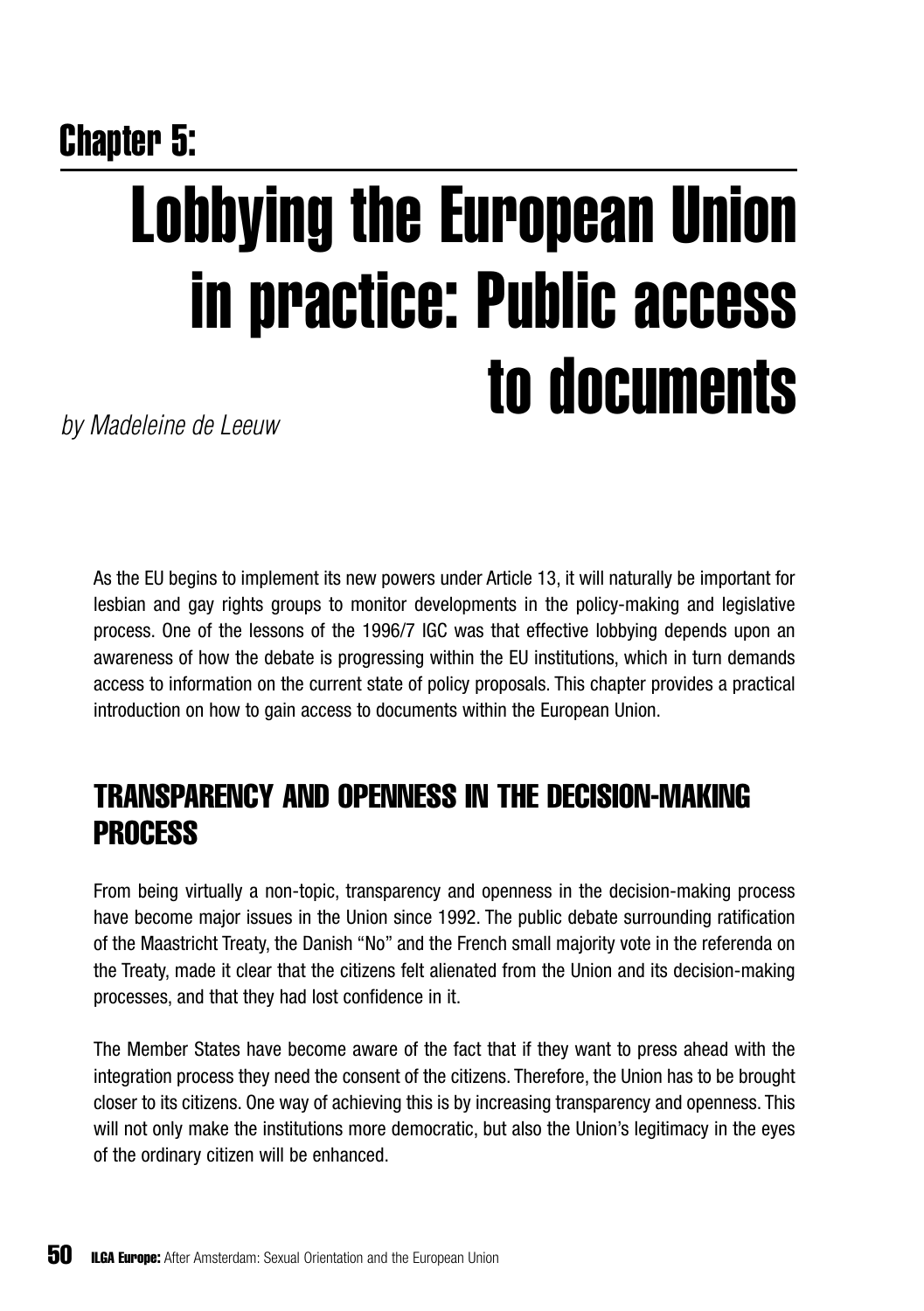Since 1992, the institutions have taken measures to open up the Union, one of the most important being the adoption in 1993 of a Code of Conduct on public access to Commission and Council documents.1 Another regards the modification of the Council's rules of procedure to provide for open debates in specified circumstances and for exceptions to the "principle of confidentiality" of its deliberations. The accession in 1995 of the two Nordic Member States, which have traditionally an open system of government, and the appointment of the European Ombudsman have partly contributed to the continuation of the trend towards more transparency and openness.

These issues were also major topics in the preparation to the Intergovernmental Conference of 1996. The recognition of the importance of these issues for the Union is shown by the constitutionalisation of the principle of openness in the Treaty of Amsterdam. According to the amended Article 1 EU decisions must be taken as openly as possible and as closely as possible to the citizen. "Any citizen of the Union, and any natural or legal person residing or having its registered office in a Member State" have further been granted, for the first time, the right of access to documents of the European Parliament, Council and Commission (Article 255 EC). The general principles and limits to this right have to be determined by the Council and the Parliament (under the co-decision procedure) by 1 May 2001. The Commission is currently preparing its legislative proposal in this respect. Until the adoption and coming into force of the new legislation, the Code of Conduct on public access to documents shall apply.

## THE CODE OF CONDUCT

The Code of Conduct concerning public access to Commission and Council documents is a nonbinding, inter-institutional agreement, which lays down the rules for processing applications for access and the grounds for refusing access. It has been implemented by the institutions in separate Decisions. Requests for access have to be made under the respective Decisions.2

The Code lays down the general principle that the public will have the widest possible access to documents held by the Commission and the Council. However, this applies only to documents "drawn up" by the two institutions as Paragraph 3 of the Code stipulates that "where the document held by an institution was written by a natural or legal person, a Member State, another Community institution or any other national or international body, the application must be sent direct to the author." Documents drawn up by the Commission (internal documents) include for example, preparatory documents, such as draft proposals for legislation, interim reports, and explanatory documents, such as memoranda or studies.3 Documents circulating in the Council are for example, notes drafted by the Secretariat-General, notes/papers of the Presidency and summary records.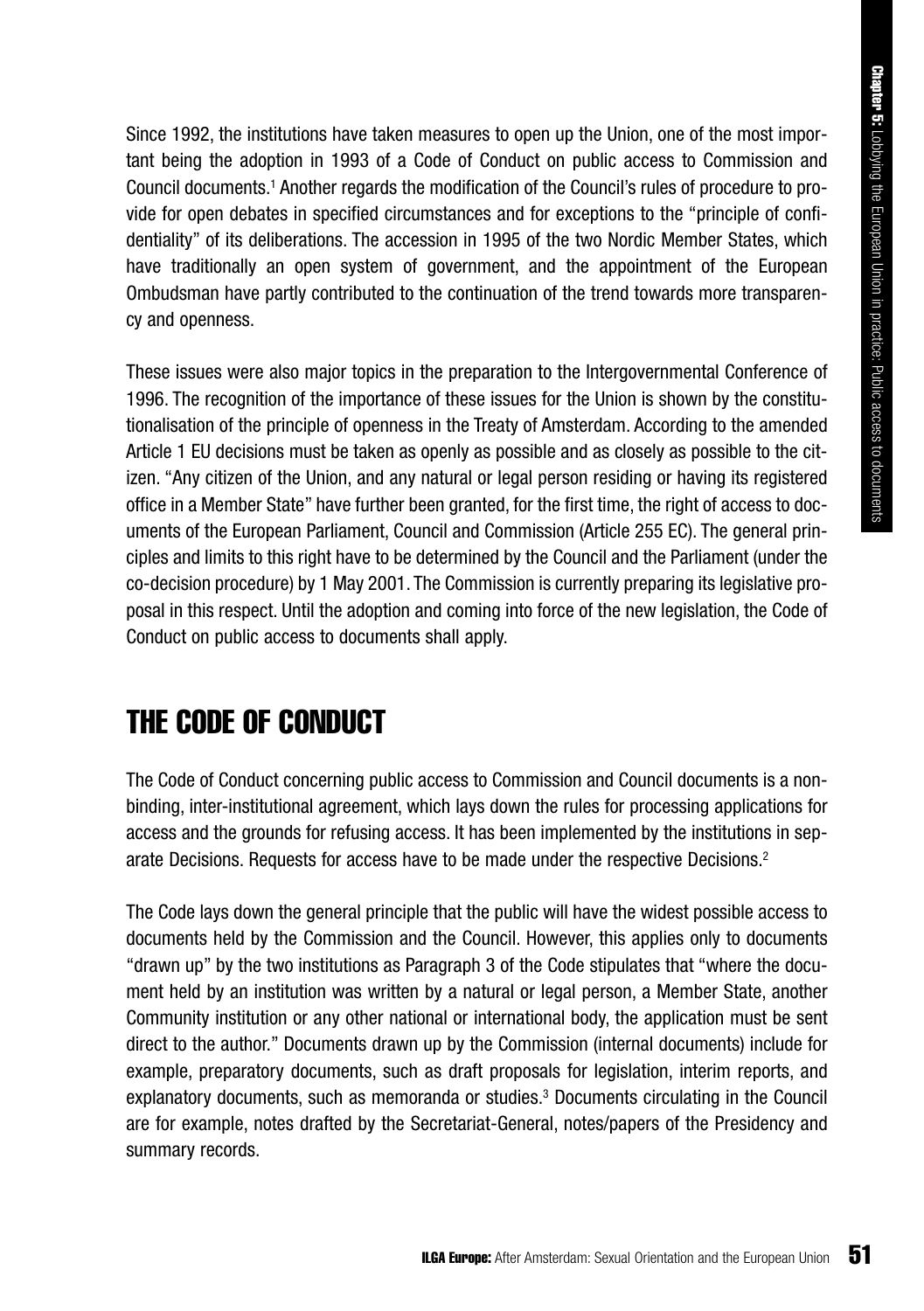Under the Code, any person may apply (in writing) for access without having to state their interests in making the request. Replies to such requests have to be made within one month.<sup>4</sup> If access is granted, the applicant may have access to the document either by consulting it on the spot or by having a copy sent. The system of charging for copies of documents is optional for the Commission and fixed for the Council. The fee for the latter amounts to 10 Euros plus 0,036 per sheet if the consignment exceeds 30 pages.5

If an application is rejected, the applicant is informed of the grounds of refusal, and has one month to make a so-called "confirmatory application" to have the decision reviewed. In the Commission, initial requests for access are examined by the appropriate Directorate-General or department whereas confirmatory applications are examined by a Unit in the Secretariat-General. Requests for access to Council documents are dealt with by Directorate-General F of the Council's Secretariat.6

If the confirmatory application is rejected, the applicant may lodge within one month a complaint to the Ombudsman or start judicial proceedings before the Court of Justice under the conditions specified in Articles 195 and 230 EC. The route to the Ombudsman has the advantage that it is simple and free of costs.

The Code sets out two categories of exceptions to the principle of "widest possible access". The first determines that the institutions will refuse access to any document where disclosure could undermine:

- (a) the protection of the public interest (public security, international relations, monetary stability, court proceedings, inspections and investigations);
- (b) the protection of the individual and of privacy;
- (c) the protection of commercial and industrial secrecy;
- (d) the protection of the Community's financial interests;
- (e) the protection of confidentiality as requested by the natural or legal person that supplied the information or as required by the legislation of the Member State that supplied the information.

As this category is drafted in obligatory terms, the institutions must refuse access to documents were certain circumstances exist.<sup>7</sup>

Under the second category the institutions *may* refuse access "in order to protect the institution's interest in the confidentiality of its proceedings." This leaves it to the institution's discretion as to whether or not to refuse a request for access to documents relating to its proceedings. In the *Carvel* case<sup>8</sup> the Court observed that the institutions must nevertheless, when exercising their discretion, balance the interests of the citizens in gaining access to its documents against any interest of their own in maintaining the confidentiality of its proceedings. In the *Carvel* case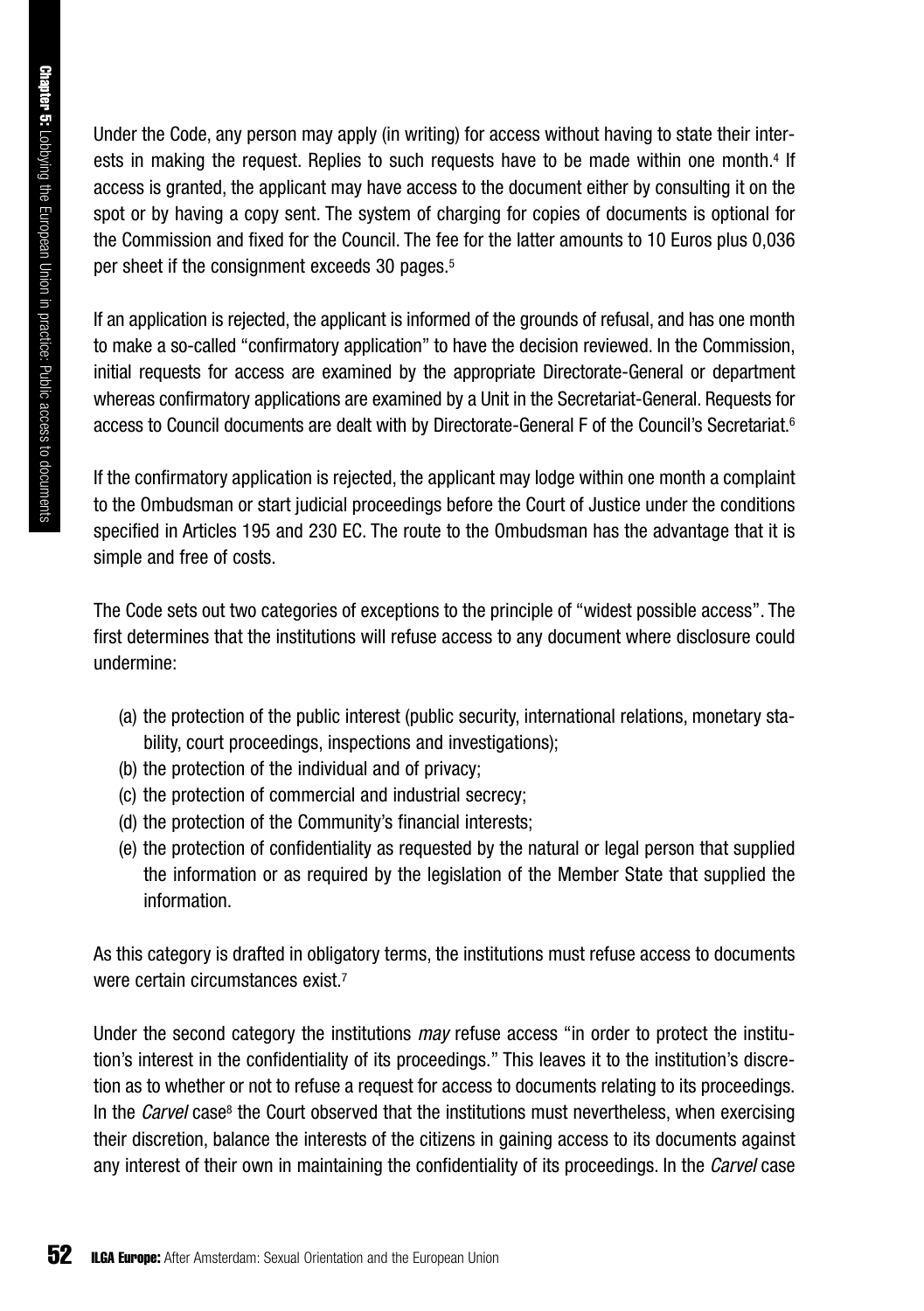the Council had automatically refused access to the minutes and supporting documents of various Council meetings simply on the grounds that these documents referred to its deliberations. The Court subsequently annulled this automatic refusal, as the Council had not complied with the obligation of balancing the interests involved.

### COMMITTEES SURROUNDING THE COMMISSION

There are two types of committees that surround the Commission: those created by the Commission itself and those created by the Council.

The first category includes the many consultative and expert groups that assist the Commission in its discussions and in the formulation of policy initiatives. For the purpose of the rules on access to documents, the Commission considers these committees as part of the Commission. The documents of these committees therefore constitute Commission documents and are covered by the Code of Conduct and the Commission Decision on access.

The second category, the so-called comitology committees control and assist the Commission in implementing Council decisions. Until recently, requests for access to the documents of these committees (i. e. minutes and the internal regulation of committees) had to be made to the committee itself, on the grounds that these are not Commission, but committee documents. This has now changed through the new Decision which lays down the procedures for the exercise of implementing powers conferred on the Commission ("comitology Decision")9 and determines that these documents are covered by the Code of Conduct and the Commission Decision on access. Moreover, under this Decision, the Commission is required to publish a list of comitology committees in the *Official Journal* and to set up a public register containing the references of all documents sent to the Parliament relating to committee proceedings.

## THE COUNCIL'S PUBLIC REGISTER

Since 1999 the Council keeps a register of documents, which enables the public to identify the documents they want. The register contains the title, reference number, a reference to the originator and the addressee of non-classified documents, the date on which it was produced and archived and, where appropriate, the date of the meeting to which the document pertains. The text will, however, not be displayed as access to the documents listed is not automatic, but remains to be decided under the Council Decision on access. The register includes only references of documents drawn up since January 1999 onwards.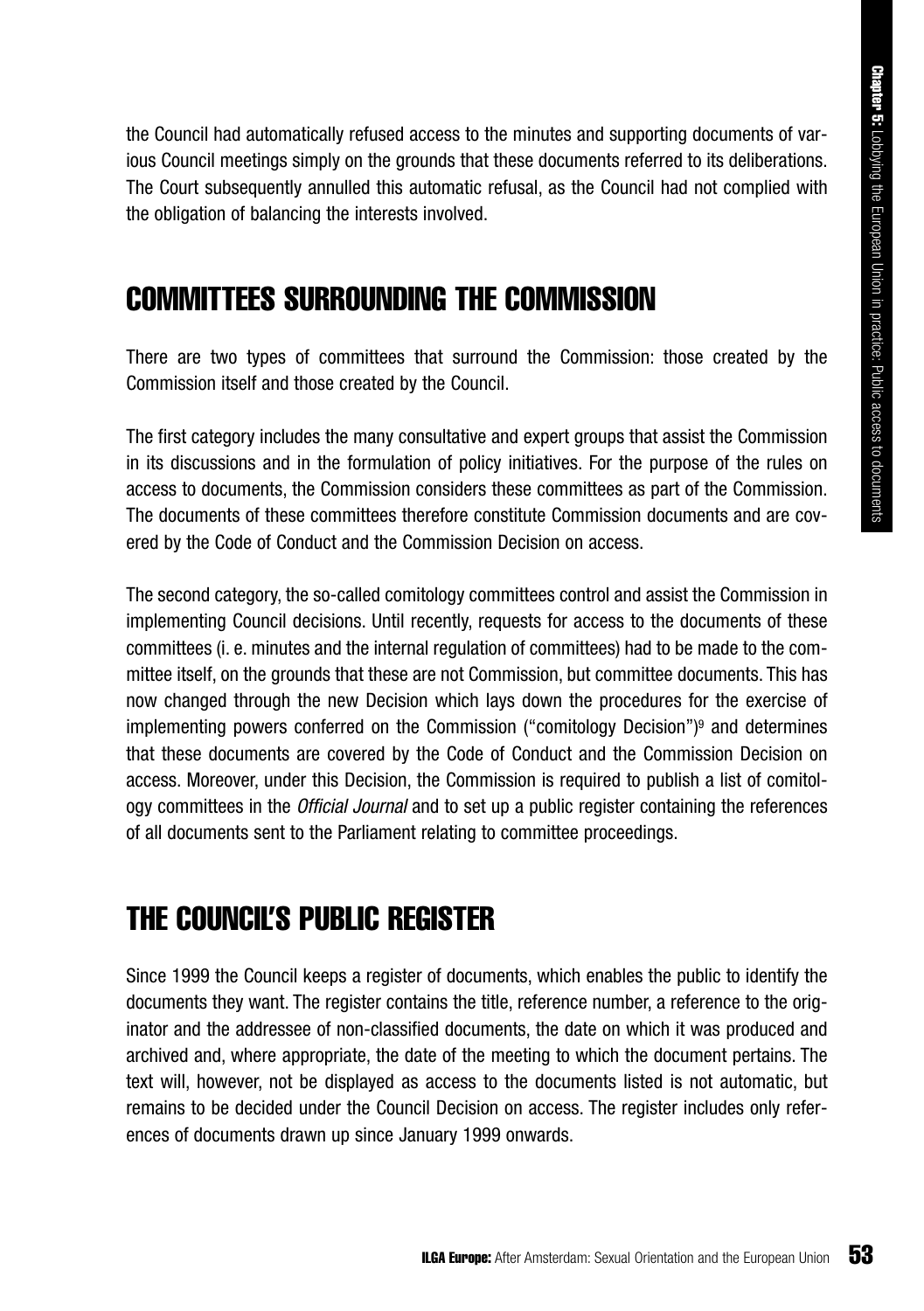## OTHER INSTITUTIONS AND BODIES

Following an own-initiative inquiry of the European Ombudsman, most of the other institutions and bodies have adopted rules on public access to documents similar to those of the Commission and the Council. Requests for access to documents have to be made directly to those institutions and bodies.<sup>10</sup>

## SOME USEFUL ADDRESSES:

### THE COUNCIL

Applications for access to internal Council documents should be submitted in writing in one of the official languages of the Union to:

The General Secretariat of the Council of the European Union Rue de la Loi 175 B-1048 Brussels Phone: (32-2) 285.61.11 Fax: (32-2) 285.73.97 and 285.73.81.

The register of the Council can be found on the following Internet web-site: http://register.consilium.eu.int.

Guidelines on how to submit a request for access to Council documents and the Council Decision 93/731/EC on public access to Council documents can be found on the Internet:

• Go to the homepage of the Council, http://ue.eu.int/index.htm, click on the heading "public register", then click on the heading "how to submit a request for access to Council documents".

The Council has also published the "Information handbook of the Council of the European Union" concerning public access to its documents, which can be obtained from the:

Office for Official Publications of the European Communities (OOPEC) 2 rue Mercier L-2985 Luxembourg Phone: (352) 29.29-1 Fax: (352) 49.57.19.

This handbook provides practical information on existing sources of information and on the implementation of measures adopted with regard to openness and transparency (including public access to Council documents). It also contains many useful addresses of, for example, the Agencies, the Court of Justice, the Ombudsman, etc.

Questions about access to documents can be asked to:

Ms I. Van Rooyen (General-Secretariat): phone (32-2) 285.63.32, fax (32-2) 285.63.61, or by sending an e-mail to: public.relations@consilium.eu.int.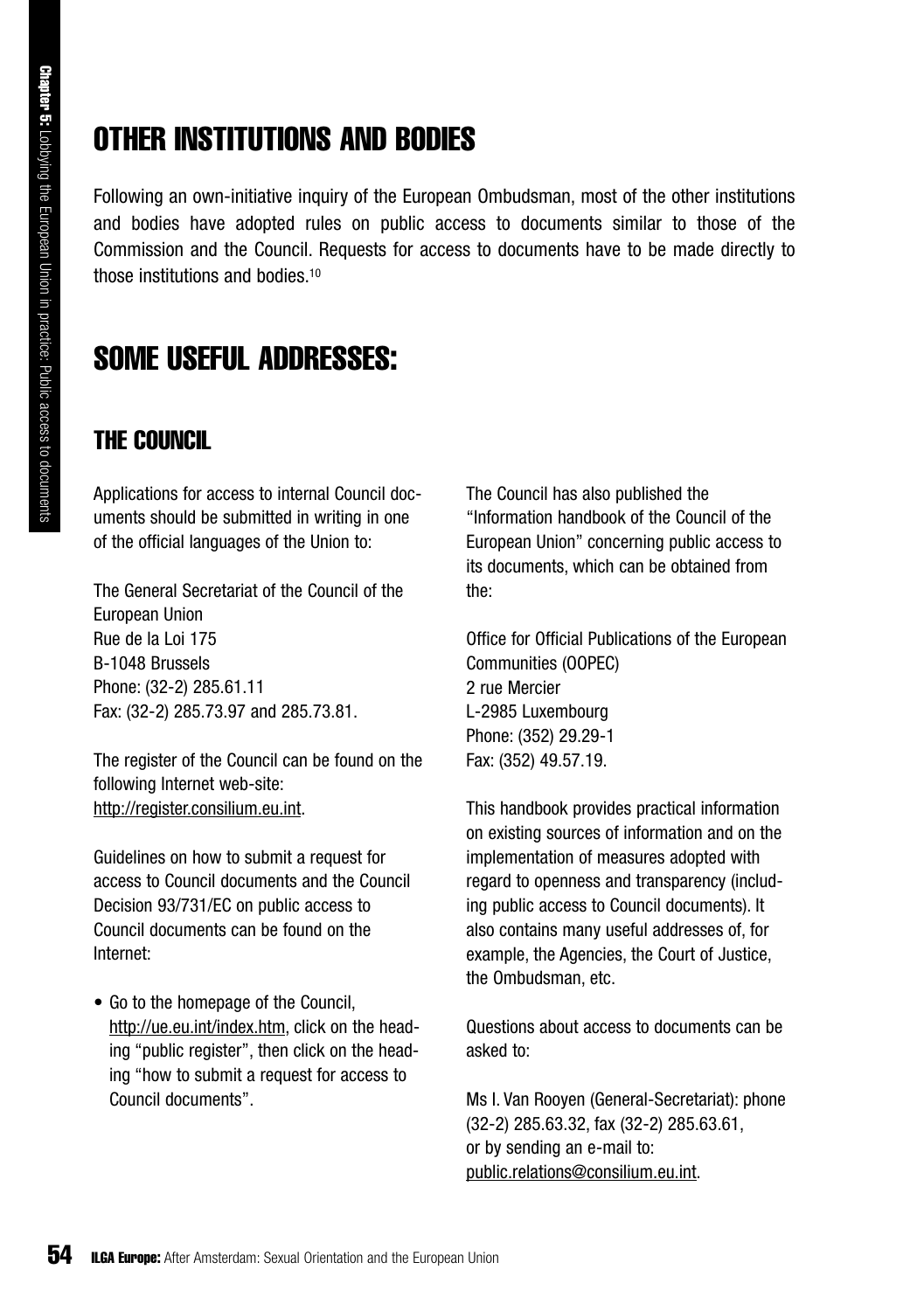### THE COMMISSION

Applications for internal Commission documents should be submitted in writing in one of the official languages of the Union to:

The European Commission Rue de la Loi 200 B-1049 Brussels Phone: (32-2) 299.11.11 Fax: (32-2) 295.01.38

The European Commission Bâtiment Jean Monnet Rue Alcide de Gasperi L- 2920 Luxembourg Phone: (352) 43.01-1 Fax: (352) 43.61.24

Requests for access to Commission documents (or for any publication published by the OOPEC) may also be made to the Commission Representation in Member States or the Commission Delegation in non-member countries (the "Citizen's Guide on public access to Commission documents", see below, gives the addresses).

The Commission has published the "Citizen's Guide on public access to Commission documents" in which it is explained how to submit a request. It contains the Code of Conduct on public access to Commission and Council documents and the Commission Decision (94/90/ECSC, EC, Euratom) on public access to its documents. The booklet can be obtained from the Office for Official Publications of the European Communities (see above). It has also been published on the Internet:

• Go to the homepage of the Commission: http://europe.eu.int/comm/index.htm, click on the heading "Citizen's Guide on public access to Commission documents".

Further information on how to obtain access to Commission documents can be obtained from:

The Secretariat-General of the European Commission Unit SG/C/2 "Europe and the Citizen 1" N-9, 2/11 Rue de la Loi 200 B-1049 Brussels.

#### **Madeleine de Leeuw**

is a Ph.D. researcher at the European University Institute in Florence. She is writing her dissertation on the issue of transparency and openness in the decision-making process of the European Union. The project includes comparative research on the legal situation in the Netherlands and the United Kingdom.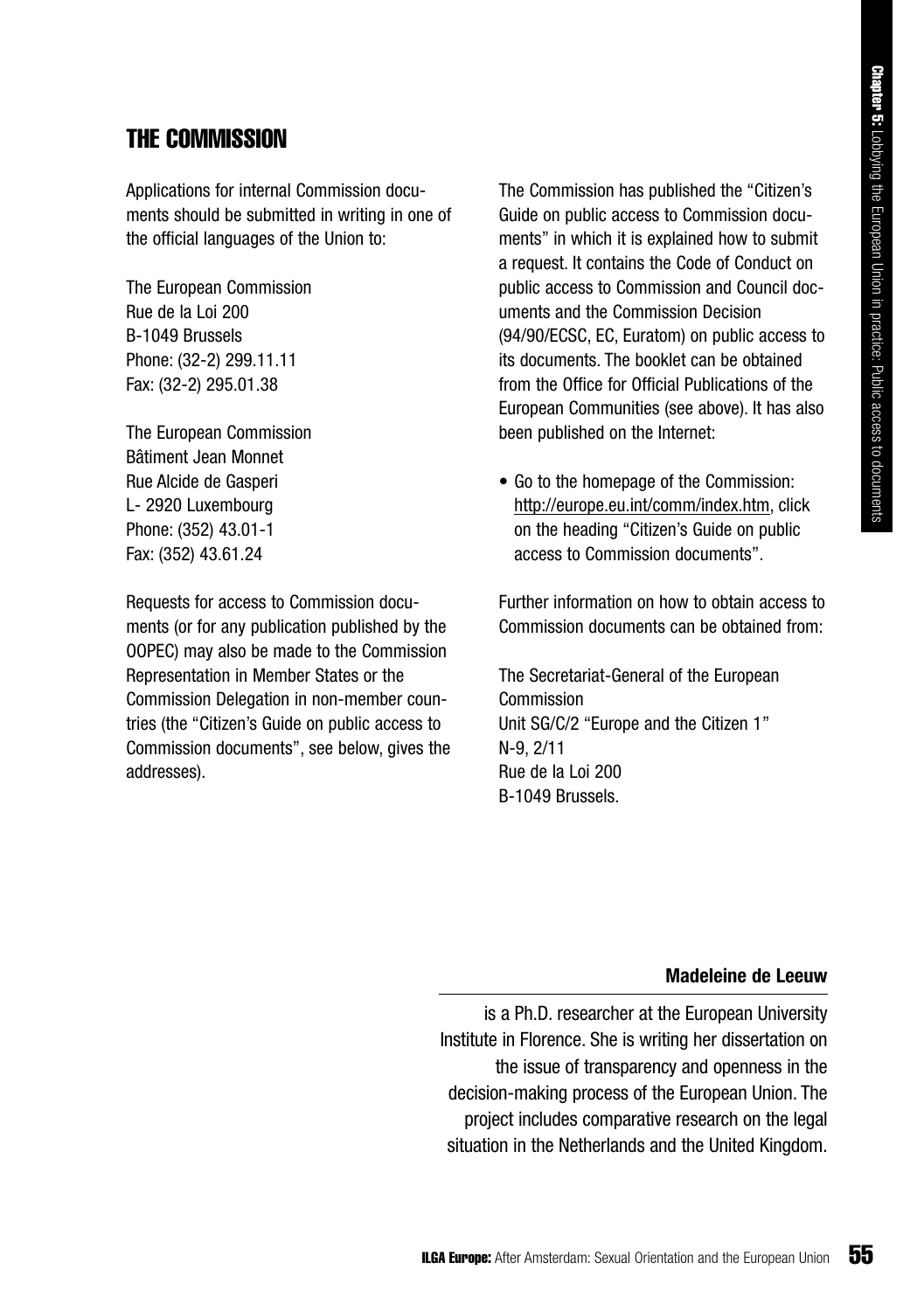- 1 Code of Conduct (93/730/EC), O.J. 1993 L 340/41 (adopted on 6 December 1993).
- 2 Council Decision (93/731/EC) on public access to Council documents, O.J. 1993 L 340/43 (adopted on 20 December 1993); Commission Decision (94/90/ECSC, EC, Euratom) on public access to Commission documents, O.J. 1994 L 46/58 (adopted on 8 February 1994). The Commission Decision declares in Article 1 that the Code of Conduct has been adopted and lays down further the procedural rules on handling requests for access. Instead the Council largely reproduces in its Decision the rules and conditions governing access as laid down in the Code of Conduct with some modifications.
- 3 See the Citizen's Guide on access to Commission documents, p. 15.
- 4 The time-limit for replies to the initial request and confirmatory applications made to the Council may be extended exceptionally by one month, see Council Decision of 6 December 1996 amending Council Decision 93/731/EC, O.J. [1996] L 325/19.
- 5 Commission Decision of 19 September 1996 amending Decision (94/90/ECSC, EC, Euratom) of 8 February 1994 on public access to Commission documents; see the Decision of the Secretary-General of the Council of 27 February 1996 relating to fees in the context of public access to Council documents, O.J. [1996] C 74/3.
- 6 In case of confirmatory applications the Secretary-General drafts the reply, but the confirmatory application itself is decided upon by the Information Working Party (one of the permanent groups which prepares the work of the Council).
- 7 See for example, the *WWF* case in which the Court of First Instance ruled that documents relating to investigations which might lead to an infringement procedure must be refused under the heading of the public interest in order to protect the confidentiality that the Member States are entitled to expect of the Commission in such circumstances, Case T-105/95 *WWF UK v. Commission* [1997] ECR II-313.
- 8 See Case T-194/94, *John Carvel and the Guardian newspapers Ltd v. Council* [1995] ECR II-2765.
- Council Decision of 28 June 1999 laying down the procedures for the exercise of implementing powers conferred on the Commission (1999/468/EC), O.J. [1999] L 184/23.
- 10 The European Parliament Decision (97/632/ECCS, EC, Euratom) of 10 July 1997 on public access to documents, O.J. [1997] L 263/27; The European Monetary Institute Decision No 9/97 concerning public access to administrative documents of the European Monetary Institute, O.J. [1998] L 90/43;

The Court of Auditor's Decision No. 18/97 laying down internal rules for treatment of application for access to documents held by the Court, O.J. [1998] C 295/1;

The European Investment Bank rules on public access to documents, O.J.1997 C 243, p. 13; The Economic and Social Committee Decision on public access to ESC documents, O.J. [1997] L 339/18;

The Committee of Regions Decision of 17 September 1997 concerning public access to documents of the Committee of the Regions, O.J. [1997] 351/70;

The Decision of the Governing board on public access to European Training Foundation documents, O.J. [1997] C 369/10;

European Environmental Agency Decision of 21 March 1997 on public access to European Environment Agency documents, O.J. [1997] C 282/5;

The European Centre for the Development of Vocational Training and the European Monitoring Centre for Drugs Addiction have adopted the Commission's rules on public access; The Translation Centre for the Bodies of the

European Union rules for access to translation Centre documents, O.J. [1998] C 46/5; The European Foundation for the improvement of

Living and Working Conditions has adopted rules on public access to Foundation documents on 21 November 1997 (not published in the O.J.). The Court of Justice of the European Communities has not yet adopted such rules.

Addresses of these institutions can be found in the "Information handbook of the Council" (see page 54) and on the Internet web-site:

http://europa.eu.int/en/agencies.html.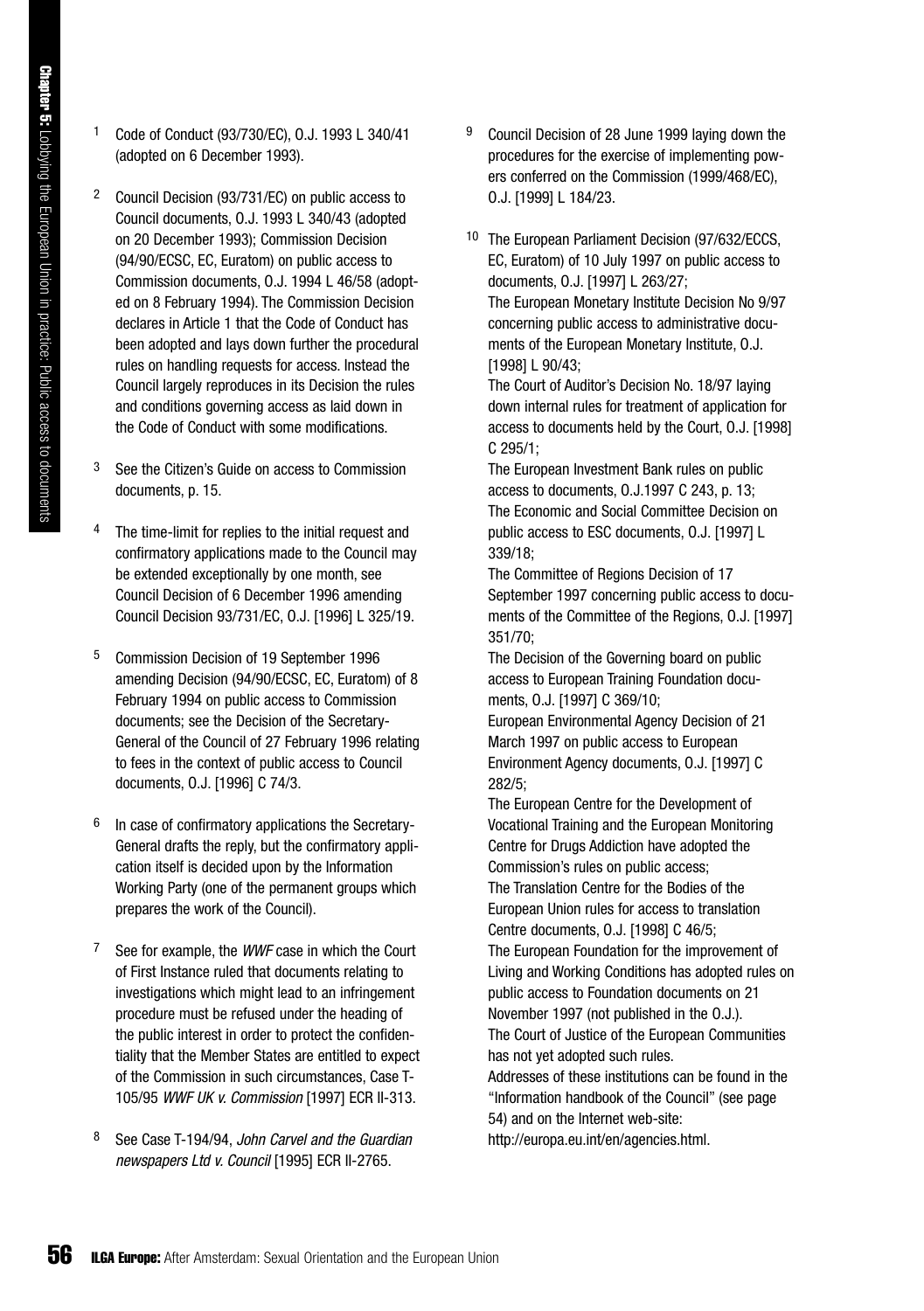## Chapter 6:

# **by Jackie Lewis, Alberto Volpato After Amsterdam**

*and Kurt Krickler*

*The new Treaty reinforces the European Union's capacity to promote equality, guarantee fundamental rights and fight discrimination.*

Social Action Programme 1998-2000.

The opportunities created by the Treaty of Amsterdam for action by the EU in the areas of discrimination, human rights and social policy have been outlined in previous chapters. It will be evident that the new provisions, despite their limitations, represent an advance in building firmer foundations for progress towards the construction of a genuinely social Europe.

ILGA-Europe and other organisations concerned with equality and human rights have therefore pressed for action to be taken which makes the most of these opportunities. This chapter outlines some of the developments since the Amsterdam Treaty was concluded relating to the implementation of Article 13, the debate on fundamental rights, and the development of social policy, and some of the campaign work that has been undertaken.

These developments do not, of course, exist in isolation: the continuing process of increasing integration, the negotiations on enlargement and the preparations for the next Intergovernmental Conference, scheduled to begin early in the year 2000, form part of the background against which organisations need to develop their strategies and demands. This chapter therefore sets out ILGA-Europe's proposals for EU action, under the current Treaty provisions, to combat legal and social discrimination on the grounds of sexual orientation, as an integral part of promoting equal treatment for all. It also outlines proposals for demands for future revisions to the Treaties as a contribution to the debate that has already begun.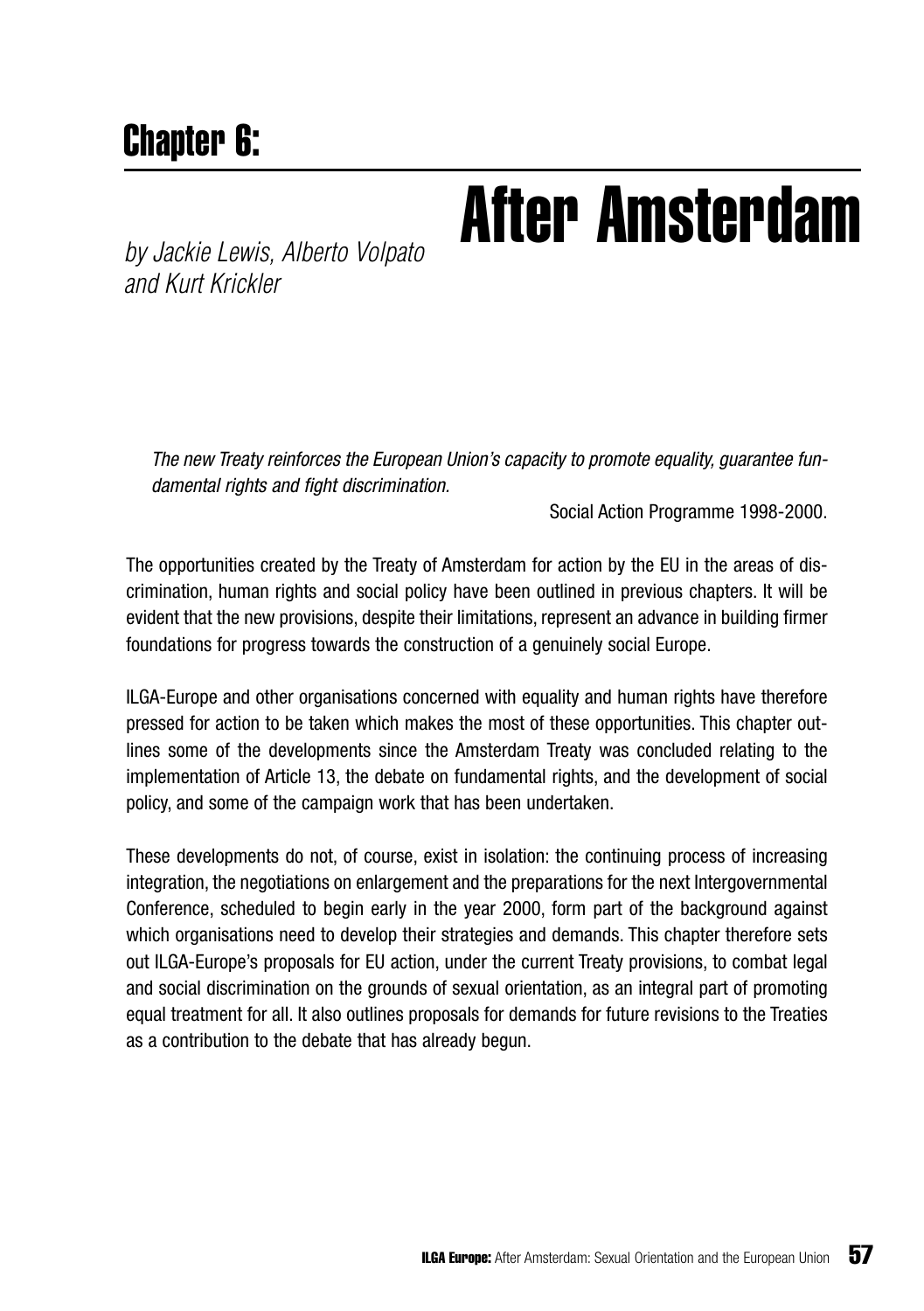## 1. WHAT HAS HAPPENED SO FAR

### A. ARTICLE 13

The **Commission** and the **Member States** began preparing the ground for proposals on the implementation of Article 13 soon after the Amsterdam Treaty was signed in October 1997. A **working group of high-level officials** on non-discrimination, with representatives from all Member States, was formed. The British and Austrian Presidencies, in conjunction with the Commission, convened informal meetings in 1998 to discuss possible measures under Article 13.

One of the main tasks of the working group was to draw up a detailed picture of existing national anti-discrimination legislation. This mapping exercise resulted in national reports on such legislation and relevant shortcomings at the national level. The input from this working group will have had significant influence on the proposals of the Commission for further action.

In April 1998, the Commission announced the "launch of a broad debate on the use of Article 13" in its Social Action Programme 1998/2000. The SAP, which outlined the Commission's plans for the development of European social policy during the period, was prepared by the directorategeneral with responsibility for employment, industrial relations and social affairs (DG V). At the 2nd European Social Policy Forum in June 1998, organised by DG V, there were strong demands made by many participants, particularly by representatives of non-governmental organisations (NGOs), the Platform of European Social NGOs and the European Trade Union Confederation (ETUC), for early and effective implementation of Article 13.

However, there was no real discussion with NGOs on possible measures for the implementation of Article 13 until the conference in Vienna in December 1998 organised by DG V, attended by representatives of social and human rights NGOs including ILGA-Europe. At the same conference, the Social Affairs Commissioner Pádraig Flynn announced his proposals for a three-strand "package" (see Chapter 3).

In the middle of March 1999, however, the Commission resigned. Although Commissioner Flynn had instructed his services to proceed with the preparatory work on concrete Commission proposals, it was evident that no proposals would be presented to the Council until after a new Commission had been appointed. This has, of course, delayed the process.

**DG V**, responsible for preparing the Commission proposals, set up a Social Policy Forum followup **working group on anti-discrimination** with representatives of the Platform and of the social partners (the ETUC, UNICE and CEEP). The first meeting in March 1999 discussed the general approach of the three-strand package. For the second meeting in May, DG V, for the first time,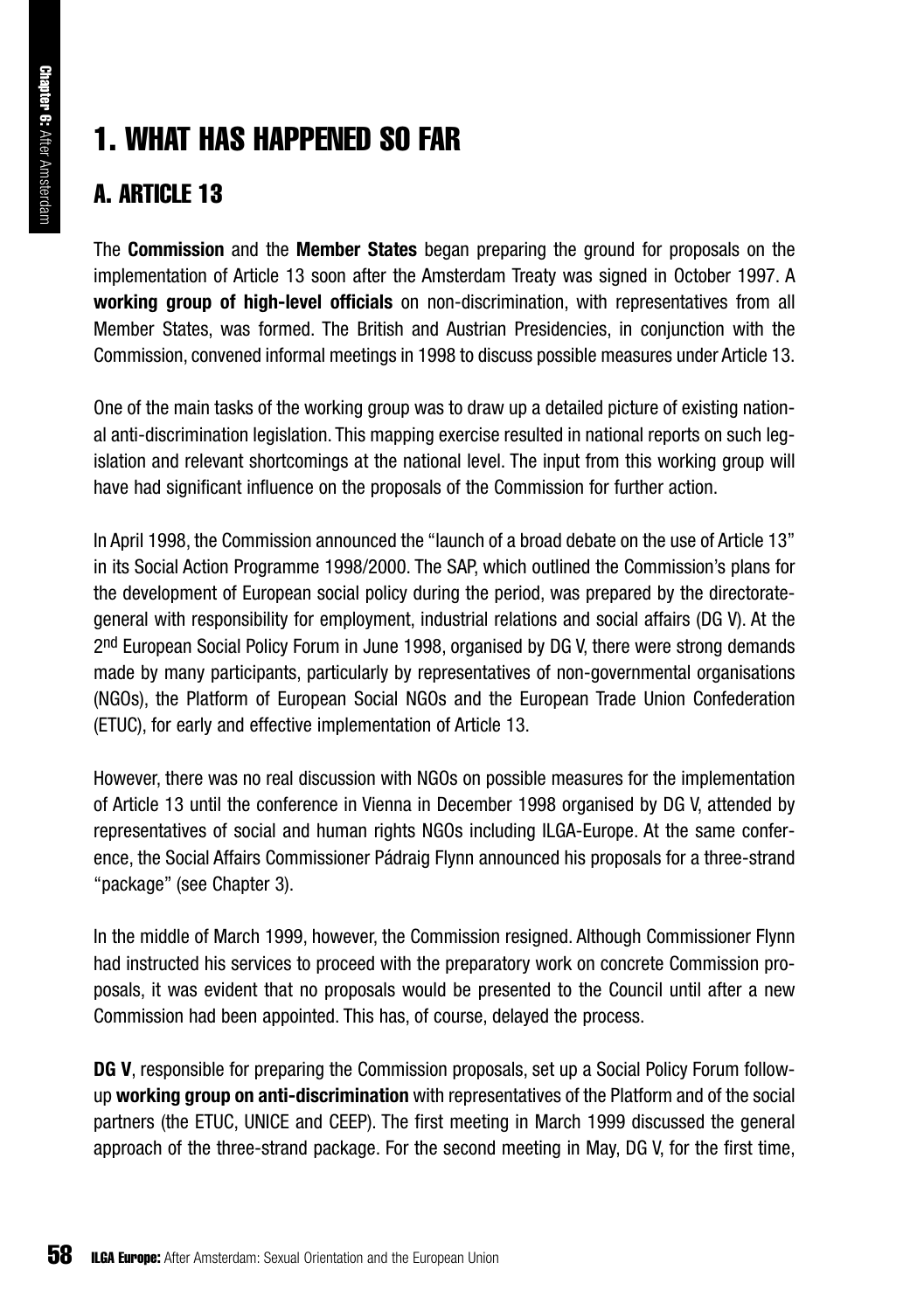presented detailed "discussion papers" summarising the proposed content of each strand of the package (see Chapter 3). ILGA-Europe participated in both meetings as one of the representatives of the Platform.

The **European Parliament** also started its Article 13 activities soon after the Amsterdam Treaty was signed. In October 1997, Members of the Parliament (MEPs) formed the **Equal Rights for Gays and Lesbians Intergroup**, which subsequently invited ILGA-Europe to participate in its monthly meetings. Intergroups provide forums for MEPs from different political groupings to discuss how to press forward an agenda on a particular issue at the EU level, and can invite experts, national representatives and officials from other EU institutions to meetings. Outi Ojala, a Finnish MEP from the European United Left/Nordic Green Left grouping, was the president of the Intergroup until March 1999. Immarising the proposed content of each strand of the<br>articipated in both meetings as one of the representa-<br>for the Parliament (MEPs) formed the Equal Rights for<br>subsequently invited ILGA-Europe to participate in its<br>subs

The use of Article 13 has been one of the main issues considered by the Intergroup. In January 1998, Commissioner Pádraig Flynn attended to talk about the Commission's plans. Representatives of the British and Austrian Presidencies, who were also members of the working group of high officials, and a representative of DG V were guests at other meetings during the year.

In July 1998 a joint meeting of the Intergroup with the Disability Intergroup and the Intergroup on Ageing resulted in a common position paper on the use of Article 13. A further joint meeting of the three Intergroups in April 1999, in which representatives of the Commission and NGOs also participated, considered the outline "package" presented by Commissioner Flynn, and possible strategies for co-ordinating lobbying activities.

In March 1999, the Parliament's **Committee on Employment and Social Affairs** adopted the working document "A Framework for Action on Non-discrimination at EU Level Based on Article 13 of the Amsterdam Treaty". This document, drafted by vice-chair Outi Ojala and chair Stephen Hughes as rapporteurs, presented detailed proposals for action by the Council, Commission and Member States. However, it has not been adopted by the European Parliament Plenary, which would have made it more influential.

The overall tenor of discussions in these forums – the Social Affairs Committee, the Intergroups, and consultation meetings with the Platform – has been that while, in general, the three-strand package was welcomed, it was not far reaching enough.

On many occasions, the approach of the proposed "vertical" directive on areas outside employment was particularly criticised in that it would present different levels of protection for the various grounds in Article 13 and would, therefore, in itself be discriminatory. However, these views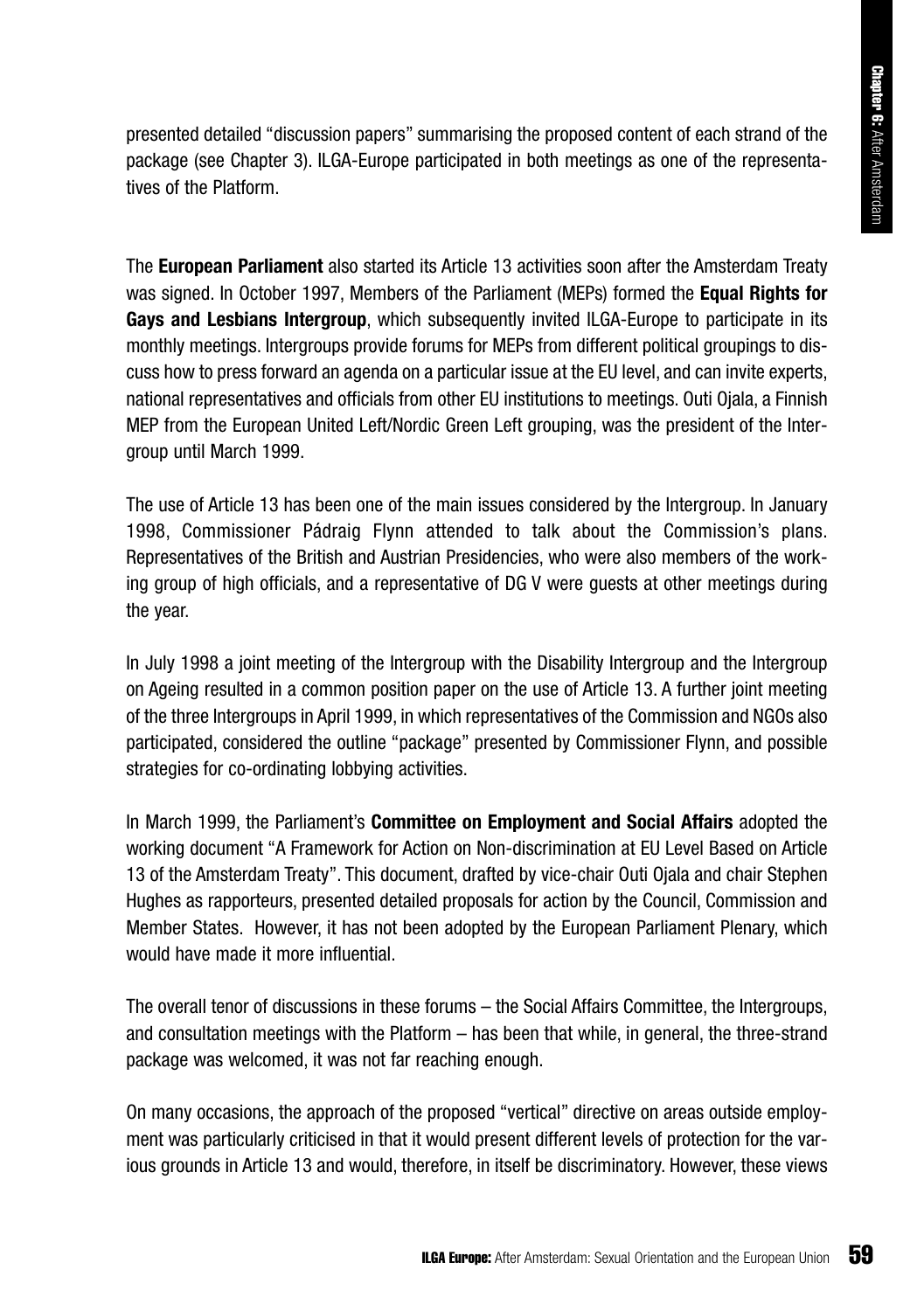have so far been almost completely ignored by the Commission; the only change evident is that there has been some recognition of the need to address issues relating to multiple discrimination. The Commission's response, as expressed by DG V in the working group meetings with the Platform and the social partners, is that it believes its approach would have the best chances to surmount the hurdle of unanimity in the Council.

Additionally the **Platform** has provided a forum for continuing discussion between its member organisations on the use of Article 13 and on a common strategy for lobbying to achieve effective and comprehensive implementation measures. ILGA-Europe is a member of the Platform working group set up to discuss these issues and to prepare a common response to the Commission proposals. It is expected that this will be submitted to DG V in September 1999.

The **ETUC** fully supported the working document adopted by the Parlament's Employment and Social Affairs Committee. It has also suggested to the employers' representatives in the Social Dialogue Committee that Article 13 and Article 141 (equal treatment/equal opportunities for women and men) be one of the subjects for discussion on a possible recommendation. The employers responded by suggesting a joint seminar, with no commitment to negotiate.

### B. FUNDAMENTAL RIGHTS

The debate on fundamental rights in the EU, which was given impetus by the report of the Comité des Sages in 1996 and the discussion on its recommendations at the 1st Social Policy Forum in that year, has continued. The Commission announced its intention to carry forward the debate, building on the report of the Comité des Sages, in its 1998 Social Action Programme. It appointed a high level group of experts on fundamental rights, chaired by Professor Simitis, to examine fundamental rights under the Treaties following the Treaty of Amsterdam, and the possible inclusion of a Bill of Rights in the next Treaty revision.

The expert group's report, "Affirming Fundamental Rights in the European Union: Time to Act", was published in February 1999 and makes specific recommendations for the inclusion of guaranteed rights in the Treaty. At the European Council in Cologne in June 1999, it was decided to start the process of drawing up a draft for such a Charter of Fundamental Rights to be debated during the next intergovernmental conference scheduled for 2000. The text of this Charter is to be considered at the European Council meeting in Paris in the second half of 2000.

The Platform and the ETUC used the opportunity of the 2<sup>nd</sup> European Social Policy Forum in June 1998 to launch a joint campaign for a European Bill of Rights. The campaign is aimed at the widest possible support for the inclusion of a Bill in the Treaty and at encouraging a wider debate about its content.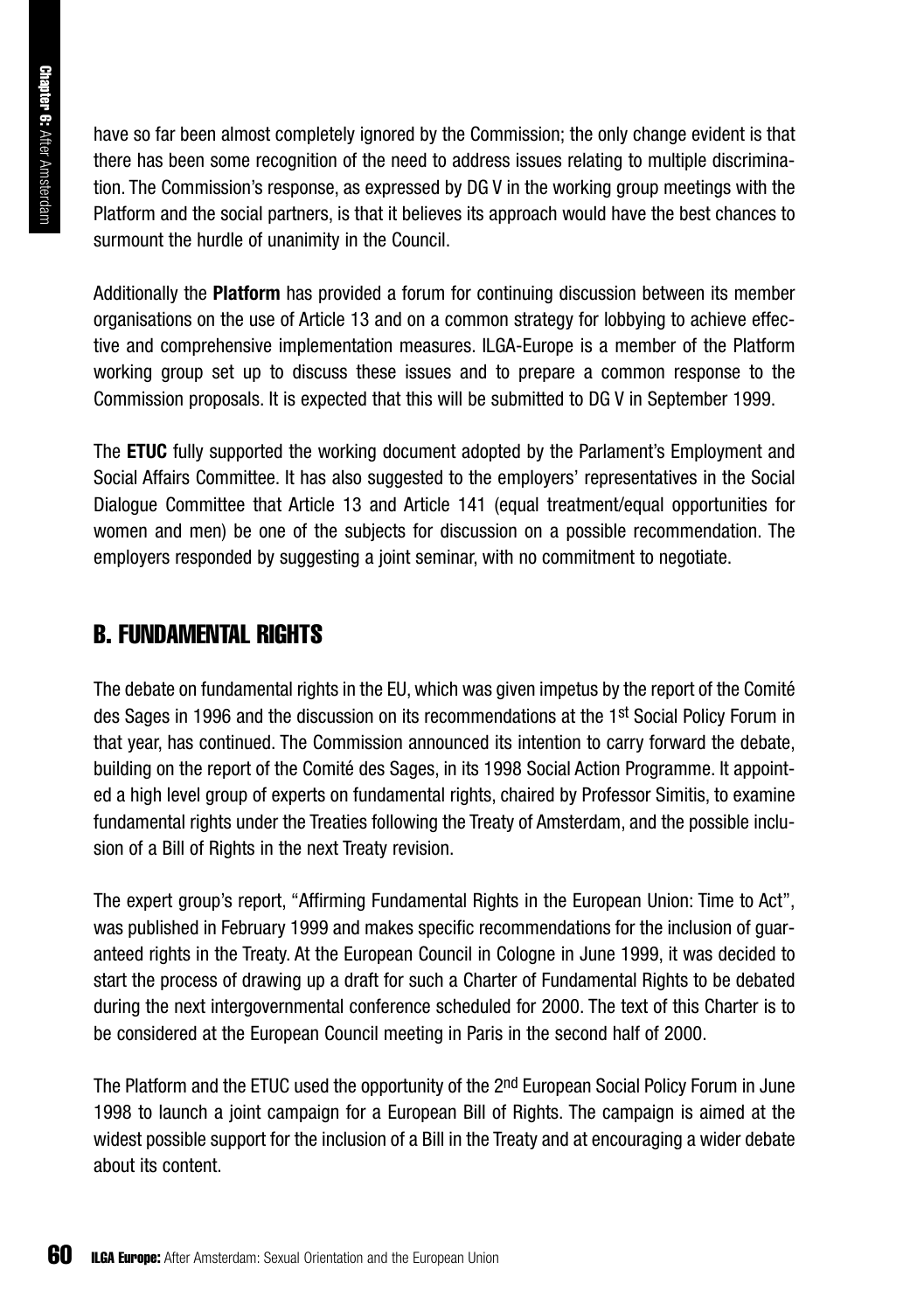### C. OTHER DEVELOPMENTS

The Social Action Programme (SAP) for 1998/2000 sets out the Commission's framework for the development of European social policy under three main themes: jobs, skills and mobility, the changing world of work, and an inclusive society. The SAP has a strong focus on measures related to employment, and many of these reflect the "four pillars" of the Employment Guidelines for 1998: employability, entrepreneurship, adaptability and equal opportunities focussing primarily on gender discrimination. However, the section in the SAP on an inclusive society includes broad aims relating to achieving equality, fighting discrimination, promoting social inclusion and improving social protection.

In its response, the Platform stated that the "the emphasis on jobs must not mask the fact that social policy is not just about workers, but also and more broadly the individual before, during and after working life, with broader social rights". It called for concrete proposals for combating discrimination and social exclusion, and stressed that "mainstreaming equal opportunities must be construed in a wider sense which embraces all sections of the population". The Platform will continue to work for the implementation of these policies.

The 1999 Employment Guidelines, endorsed by the Vienna European Council in December 1998, are based on the same four pillar structure but have added the new objective of combating discrimination against "people with disabilities, ethnic minorities and other groups disadvantaged in the labour market" to the employability pillar. It was also agreed that a gender mainstreaming approach should be followed in implementing all four pillars. The national action plans will be evaluated, and the Guidelines reviewed, at the Helsinki European Council in December 1999.

It has also long been acknowledged that the prospective enlargement of the EU will require further revisions to the Treaties. The Amsterdam Treaty did not deal with many of the aspects of institutional reform which were originally part of the agenda for the IGC, but it specifies that a new IGC to revise the Treaty must be held before there are more than 20 Member States. With eleven countries actively preparing for membership, it must be ensured that non-discrimination in accordance with Article 13 and human rights – after Amsterdam clearly part of the "acquis communautaire" and therefore part of the obligations of membership – be addressed within the accession preparation process.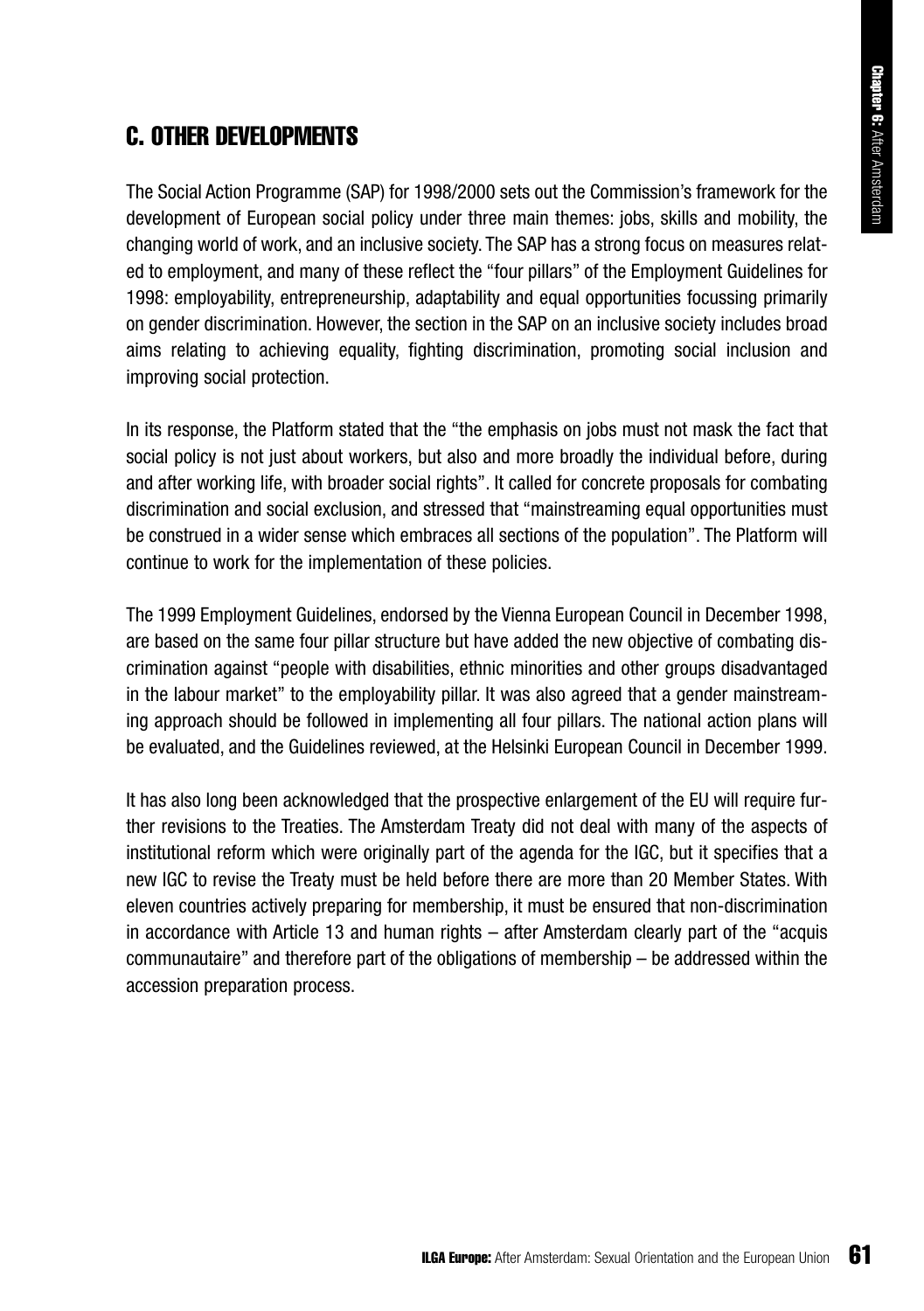## 2. ILGA-EUROPE'S CAMPAIGN WORK

### A. ACTIVITIES TO DATE

**ILGA-Europe** has pressed for the swift and comprehensive implementation of Article 13 through lobbying activities towards the Commission, the European Parliament and the Member States. These activities have included:

- letters in early 1998 to the Foreign Ministers of the Member States highlighting the need for action on Article 13 to include sexual orientation discrimination
- letters to all members of the working group of high officials, with a copy of ILGA-Europe's 1998 report "Equality for Lesbians and Gay Men"
- meetings with representatives of the Austrian Presidency in Vienna in July 1998 and of the German Presidency in Bonn in May 1999
- support for the administration of the Intergroup, active contribution to its debates and participation in the joint meetings with the Disability Intergroup and the Intergroup on Ageing
- contributing to the work of the Platform and its debates on combating discrimination and related issues, including the formulation of the Platform's response to DG V's discussion papers on implementing Article 13
- participation in a wide range of events at national and EU level.

ILGA-Europe welcomes the proposals for a horizontal directive prohibiting discrimination in employment and occupation and for a multi-annual Action Programme to combat discrimination, both covering all grounds listed in Article 13. However, it is disappointed that the Commission proposal for a directive prohibiting discrimination in areas other than employment is limited to only one of the grounds listed in Article 13. By failing to address the need to combat all forms of discrimination, the Commission is failing to promote the principles of equal treatment and fundamental rights – which is one of the stated aims of the other two strands of the package.

ILGA-Europe has, therefore, pressed for the proposed directive on areas other than employment to be extended to cover all grounds listed in Article 13. This viewpoint was conveyed to DG V in a meeting with its acting deputy director-general, Ms Odile Quintin in April 1999.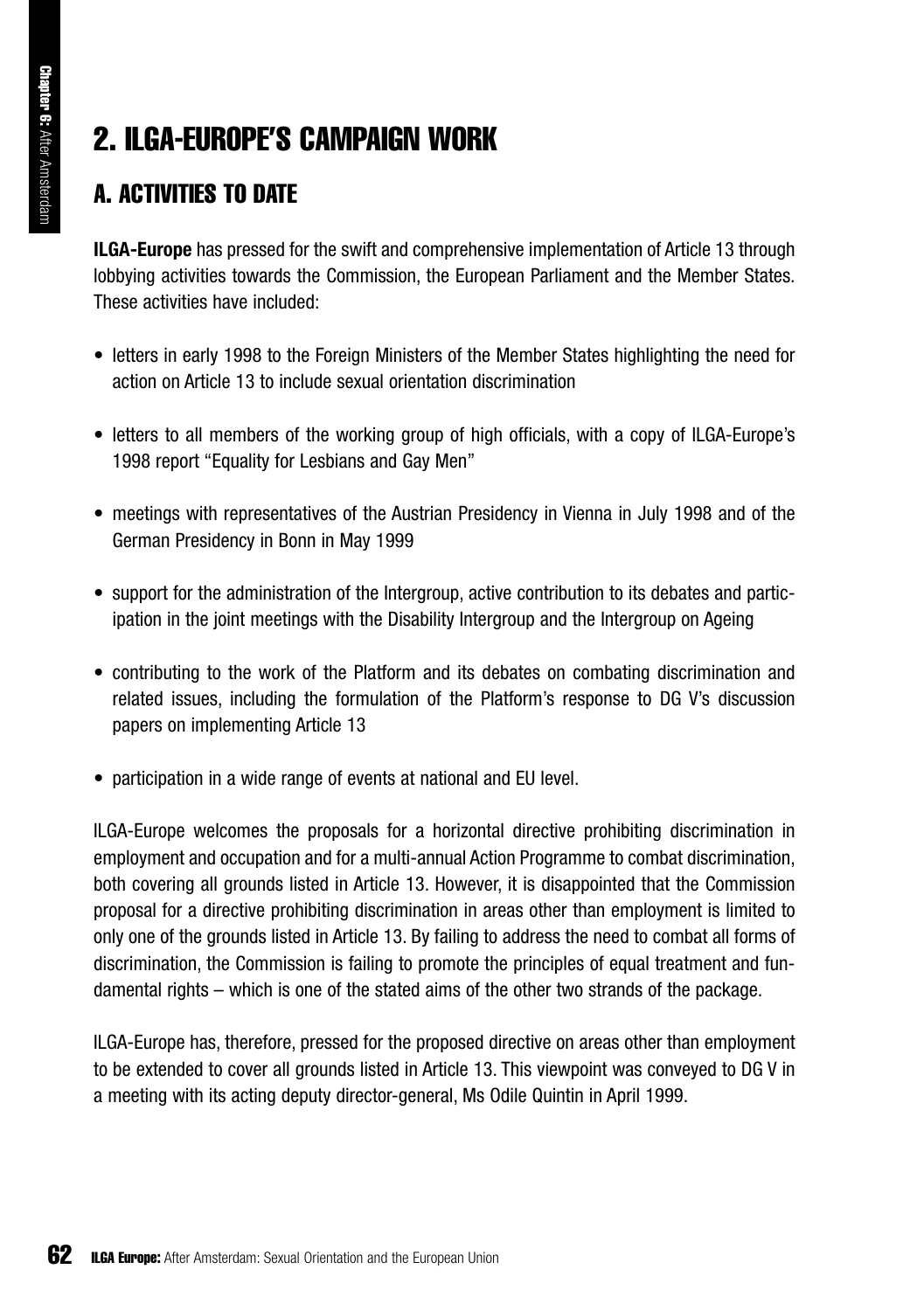### B. FUTURE ACTIVITIES

ILGA-Europe will continue, in liaison with its member organisations, to lobby towards the European Commission, the European Parliament and the Member States with regard to the comprehensive implementation of Article 13 and the other opportunities offered by the Amsterdam Treaty. ILGA-Europe's detailed recommendations are set out below. ILGA-Europe will actively assist the establishment of the Equal Rights for Gays and Lesbians Intergroup in the new period of the Parliament. With its member organisations, to lobby towards the<br>
Ilament and the Member States with regard to the com-<br>
and the other opportunities offered by the Amsterdam<br>
Instantons are set out below. ILGA-Europe will actively<br>
Ins

ILGA-Europe will continue to support the campaign for the inclusion of a Bill of Rights in the Treaty and lobby for the explicit inclusion of the right to equal treatment on all grounds in such a Bill.

ILGA-Europe will also continue its active participation in the work of the Platform of European Social NGOs to build solidarity and achieve justice and equal opportunities for all.

### **Jackie Lewis, Alberto Volpato\* and Kurt Krickler**

are members of the ILGA-Europe executive board.

Alberto Volpato is also a member of ÉGALITÉ, the organisation for lesbian/gay equality in the Eurpean institutions. His views expressed (in sub-chapter "1. What has happened so far") are those of the author and cannot be taken to represent an official position of the European Commission.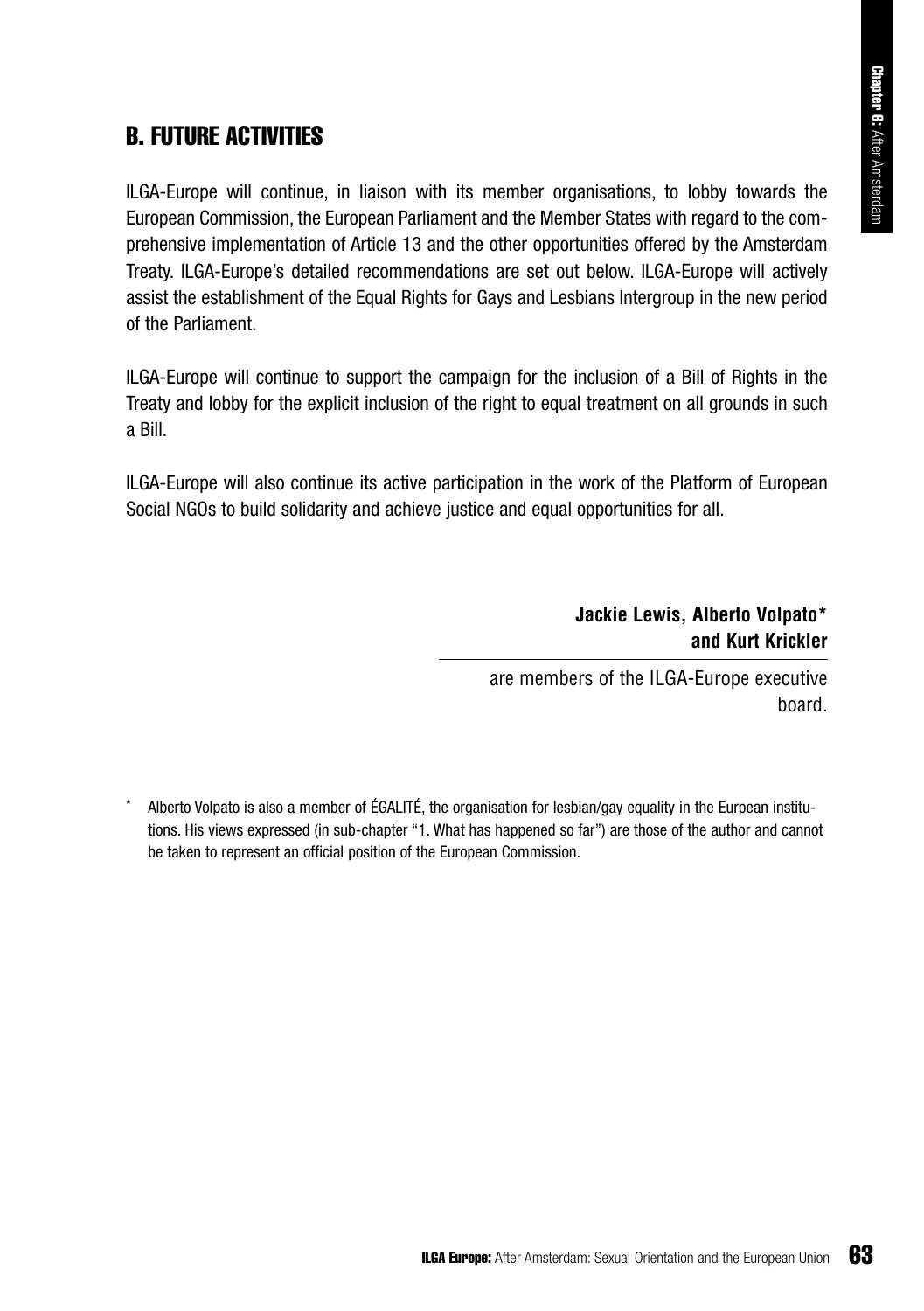# RECOMMENDATIONS

These recommendations are divided into those for action to be taken on the basis of the Treaty of Amsterdam, which is now in force, and those for action in the context of the next intergovernmental conference.

## 1. ACTIONS UNDER THE CURRENT TREATY PROVISIONS

### A. THE EUROPEAN COMMISSION

### **The European Commission should**

- adopt, by the end of 1999, proposals for legislative measures to prohibit discrimination based on all Article 13 grounds (unless already covered by existing EC legislation) in all areas of Community competence
- ensure that these proposals
	- cover both direct and indirect discrimination and harassment
	- require appropriate and effective procedures to be put in place to enable people who believe they have suffered discrimination to seek redress, including through the inversion of burden of proof, the appointment of national ombudspersons/authorities, measures to protect individuals from adverse treatment motivated by their complaint ("victimisation") and the possibility of collective complaints by associations
	- cover the prohibition of discrimination between different-sex and same-sex partners
- adopt a proposal, as already envisaged, for a multi-annual Programme to finance projects to combat discrimination based on all Article 13 grounds
- adopt an approach to all initiatives which promotes the principle of equal treatment for all including
	- the insertion of anti-discrimination clauses in EU legislative proposals and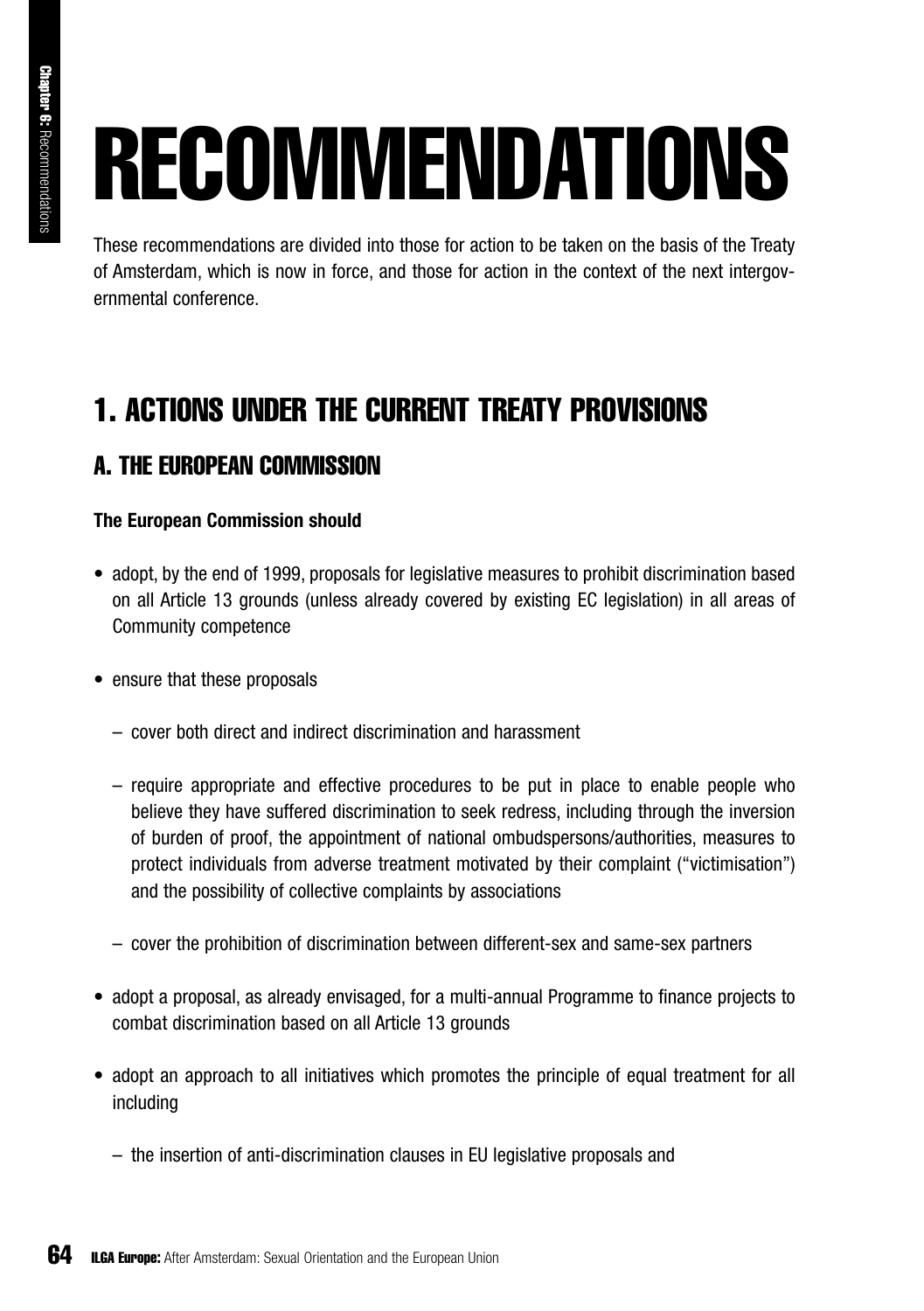- appropriate mechanisms to "mainstream", in all relevant Community programmes and initiatives, the fight against discrimination based on sexual orientation, race and ethnic origin, religion or belief, age and disability, as is already the case for discrimination based on sex
- integrate in its proposals the opinion of the European Parliament Committee on Employment and Social Affairs calling for national action plans and Commission reports on progress
- broaden the objectives of the "Equal Opportunities" pillar of the Employment Guidelines to include the promotion of equal opportunities and anti-discriminatory practices relating to all grounds in Article 13
- mainstream the combating of discrimination on all grounds across all other objectives of the Employment Guidelines
- broaden the mandate of the European Monitoring Centre on Racism and Xenophobia to include the monitoring of discrimination based on all Article 13 grounds
- seek the assistance of committees of representatives of Member States and committees of experts with respect to all grounds listed in Article 13
- ensure proper consultation of representative European non-governmental organisations (NGOs) active in all areas related to Article 13, and the Platform of European Social NGOs, throughout the phases of the implementation of Article 13, and, in this context, facilitate the exchange of views between NGOs and relevant Council and Member States committees and working groups Itream", in all relevant Community programmes and inition based on sexual orientation, race and ethnic origin, as is already the case for discrimination based on sexual orientation based on sexual orientation based on sexu
- recognise the need to support, through the provision of adequate levels of EU funding, the establishment and/or continued operation of European NGOs, federations and networks which are properly representative of particular groups directly affected by the forms of discrimination listed in Article 13.

### B. THE COUNCIL

**should adopt swiftly the measures.**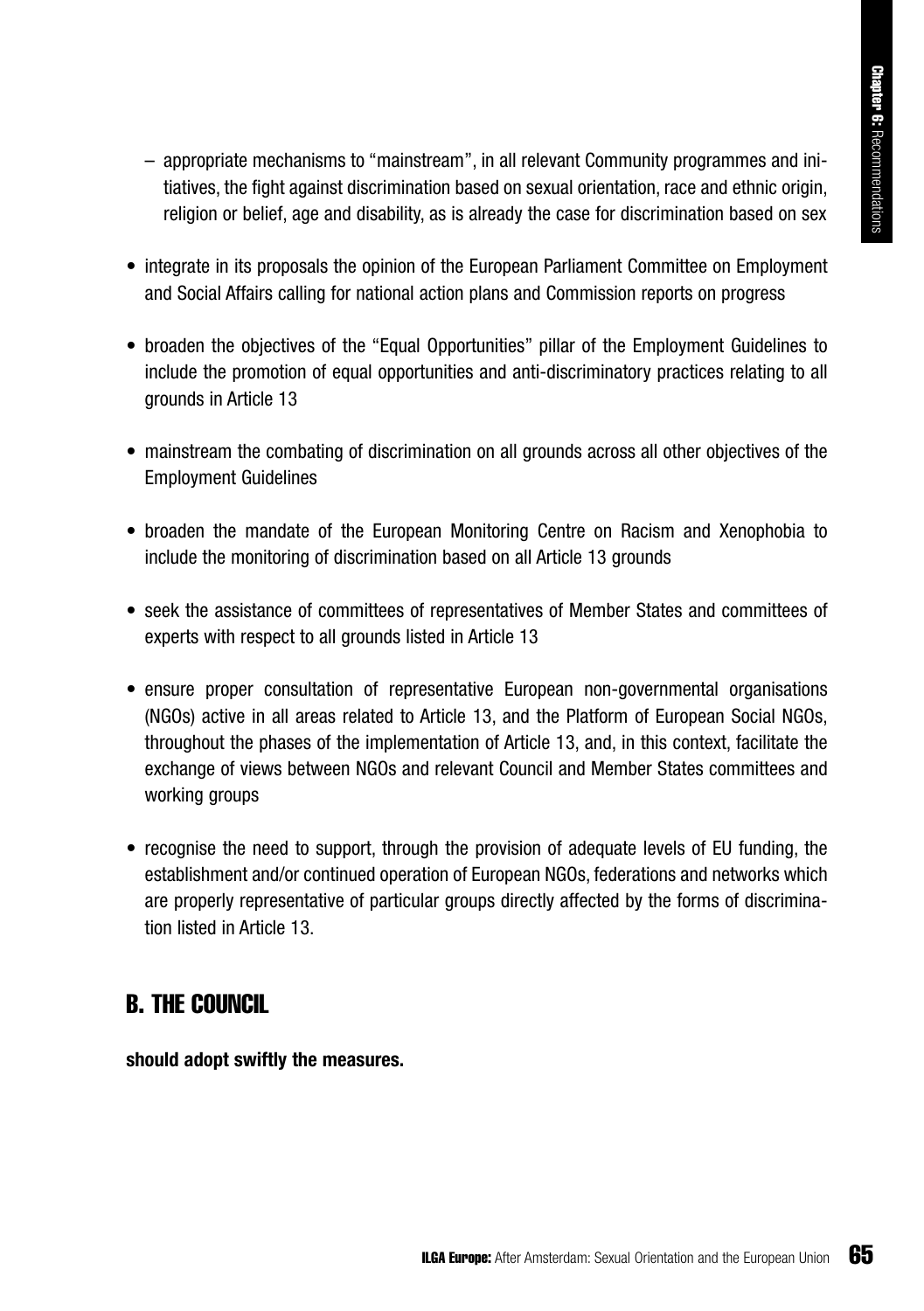### C. THE EUROPEAN PARLIAMENT

### **The European Parliament should**

- call upon the Commission, the Council and the Member States to take prompt and effective action for comprehensive implementation of Article 13
- give its support, when consulted by the Council on the above measures, and, if the measures proposed by the Commission are not comprehensive and/or do not cover sexual orientation and/or other grounds, propose amendments in order to respect the comprehensive aim and spirit of article 13 as an expression of the fundamental principle of equality.

### D. THE MEMBER STATES

### **The Member States should**

- adapt without delay their internal legislation, if needed, by repealing and amending any laws, regulations or administrative provisions that are contrary to the principle of equal treatment on all grounds stipulated in Article 13
- provide support and co-operation to projects and initiatives generating from the multi-annual Programme.

### E. THE SOCIAL PARTNERS

### **The social partners should**

- mainstream the promotion of equal treatment and the combating of all forms of discrimination across all areas within the social dialogue
- include anti-discrimination clauses (covering all grounds in Article 13) in collective agreements, including agreements concluded at Community level under Article 139 EC
- consider other initiatives to promote good practice and combat discrimination at workplace and institutional level.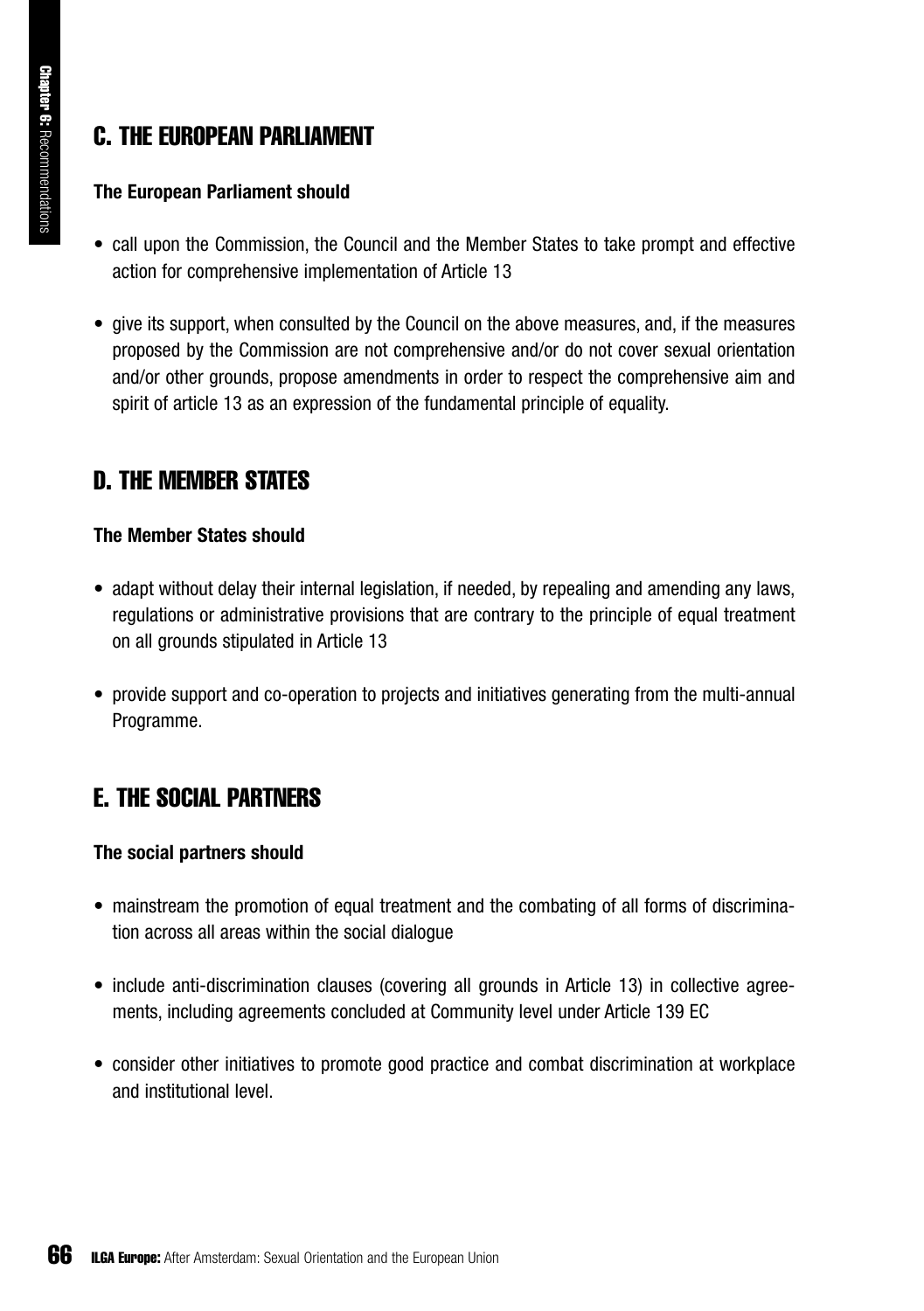## 2. THE NEXT INTERGOVERNMENTAL CONFERENCE

### **The next Intergovernmental Conference scheduled for the year 2000 to further revise the Treaties, should adopt amendments to the Treaties to:**

- make the promotion of equal treatment, on all grounds listed in Article 13, one of the specific tasks of the Union
- require that the promotion of equal treatment and the elimination of discrimination, on all the grounds listed in Article 13, is integrated into all Community policies
- strengthen Article 13 to give it direct effect and provide the positive right to equal treatment. to apply to all persons whether they are citizens of the EU or not
- strengthen the role of the European Parliament through the use of the codecision procedure for adopting legislation to implement anti-discriminatory measures
- allow the adoption of such measures through qualified majority vote in the Council
- include a Bill of Rights to guarantee civil, political, social, economic and cultural rights for all who live in the European Union IMENTAL CONFERENCE<br>
be scheduled for the year 2000 to further revise the<br>
the Treaties to:<br>
th, on all grounds listed in Article 13, one of the specifi-<br>
ratment and the elimination of discrimination, on all the<br>
eled into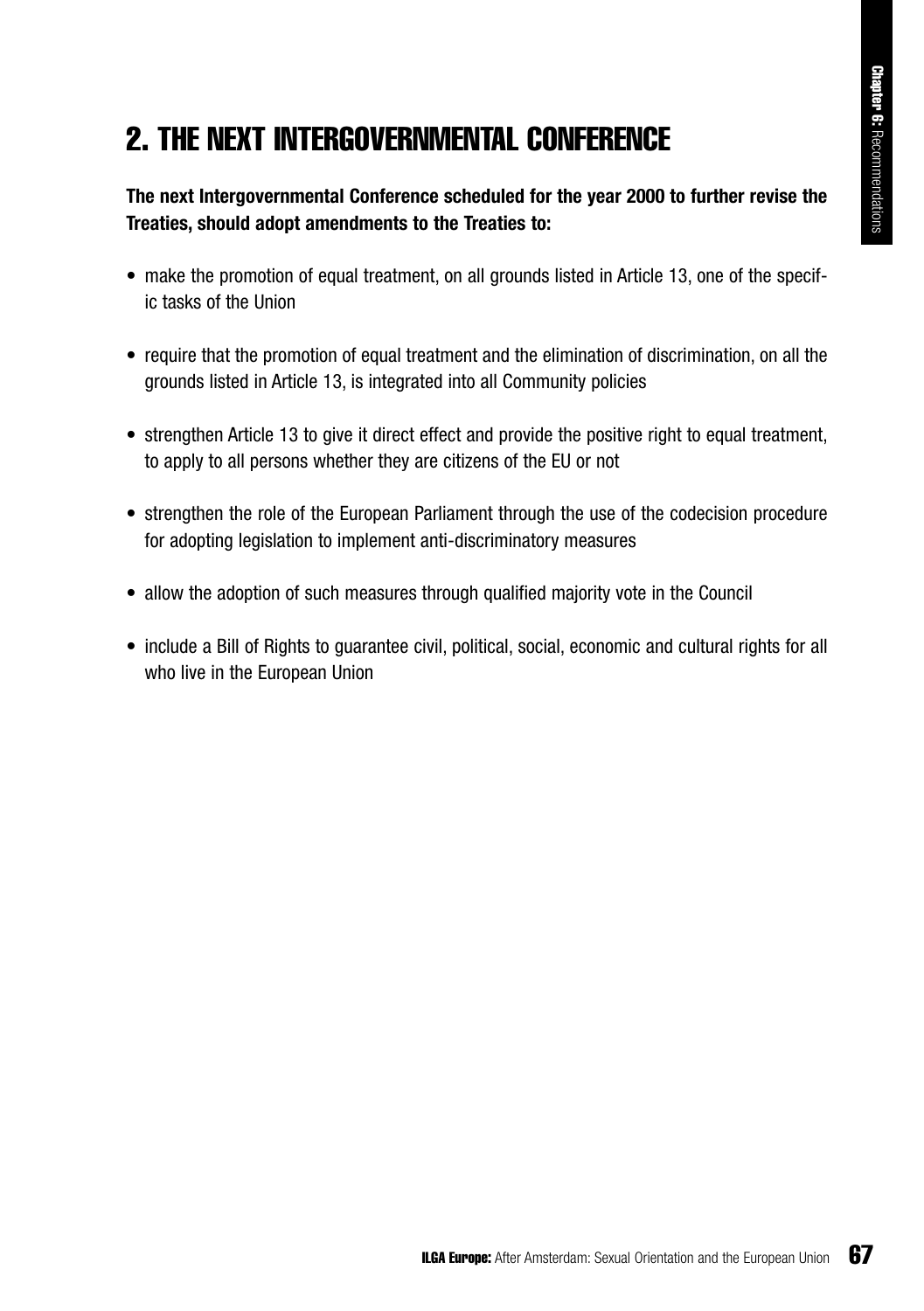## Appendix: More Information about the EU

### SOME IMPORTANT FOUNDING/TREATY DATES

1952: European Coal and Steel Community (ECSC) 1958: European Atomic Energy Community (Euratom) 1958: European Economic Community (EEC) – Treaty of Rome 1987: The Single European Act 1993: The European Union (EU) – Treaty of Maastricht 1999: Treaty of Amsterdam

The Treaty of Maastricht established the European Union. The Treaty of Amsterdam amended both the Treaty on European Union and the Treaty establishing the European Community.

### MEMBER STATES

15 Member States as of 1995:

1958: Belgium, France, Germany, Italy, Luxembourg, Netherlands 1973: Denmark, Ireland, United Kingdom 1981: Greece 1986: Portugal, Spain 1995: Austria, Finland, Sweden.

### THE THREE PILLARS

Since the Treaty of Maastricht, the Union is based on three "pillars":

**1st Pillar:** the European Community based on the Treaty of Rome and subsequent amendments, which provides for a common market based on the free movement of goods, persons, capitals and services, an economic and monetary union and common policies and activities.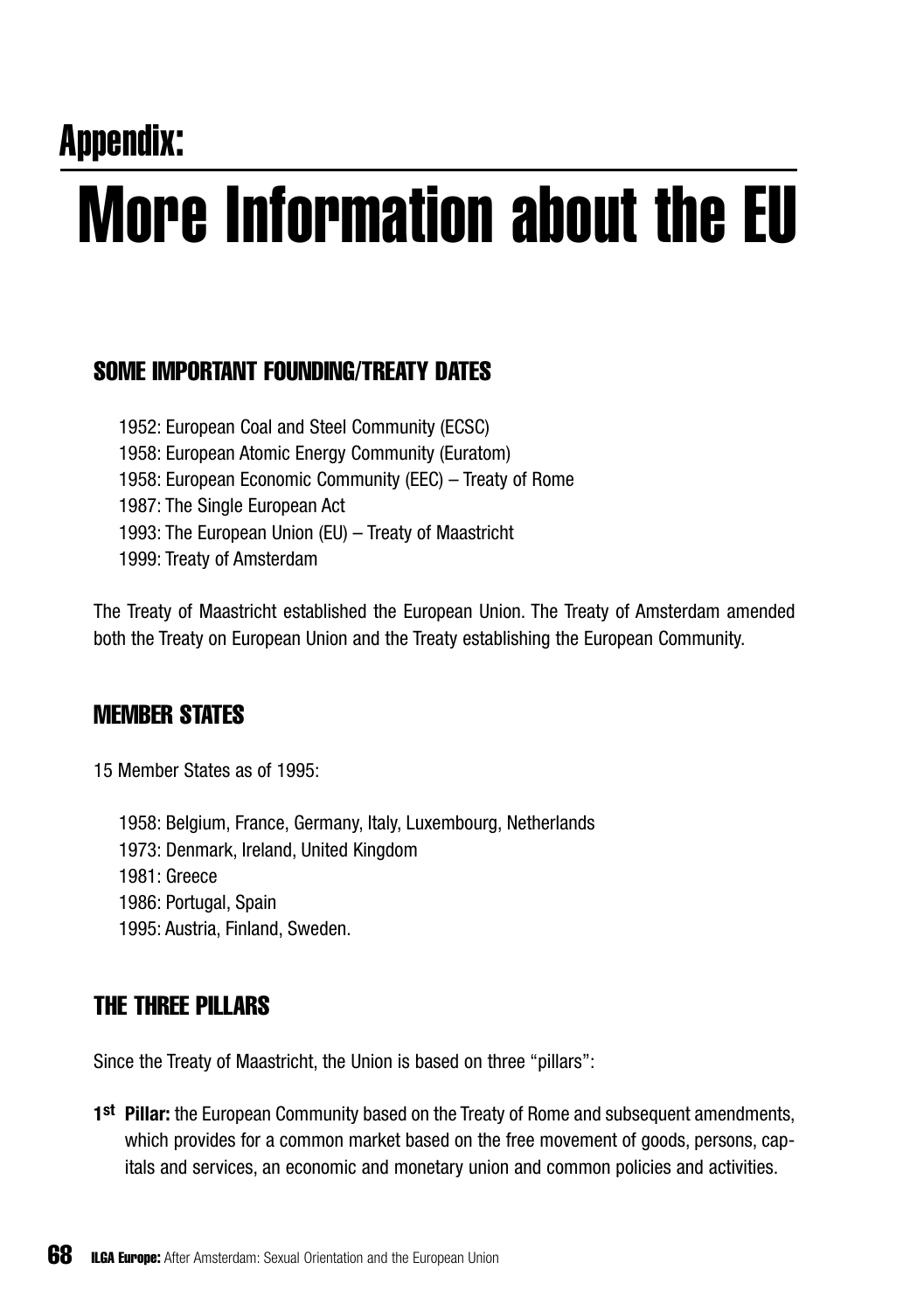Since the Treaty of Amsterdam it includes visas, asylum, immigration, judicial co-operation in civil matters.

- **2nd Pillar:** Common Foreign and Security Policy, based on the Treaty on European Union.
- **3rd Pillar:** Police and Judicial Co-operation in Criminal Matters, based on the Treaty on European Union.

### INSTITUTIONS (and their web-sites)

| [The European Council = heads of states and governments]      |  |
|---------------------------------------------------------------|--|
| The Council of the European Union  http://ue.eu.int/index.htm |  |
|                                                               |  |
| The European Parliament http://www.europarl.eu.int/           |  |
|                                                               |  |
|                                                               |  |
| The Economic and Social Committee  http://www.ces.eu.int/     |  |
|                                                               |  |
| The European Ombudsman http://www.euro-ombudsman.eu.int/      |  |

### EUROPEAN PARLIAMENT

The European Parliament is the assembly of the elected representatives of the 370 million Union citizens. There are 626 Members of the European Parliament (MEPs) distributed between Member States by reference to their population.

The Parliament's main functions are as follows:

- it considers the Commission's proposals and is associated with the Council in the legislative process by means of various procedures (co-decision, co-operation, consultation, etc.);
- it has the power of supervision over the Union's activities through its confirmation of the appointment of the Commission (and the right to censure it) and through the written and oral questions it can put to the Commission and the Council;
- it shares budgetary powers with the Council in voting on the annual budget and overseeing its implementation.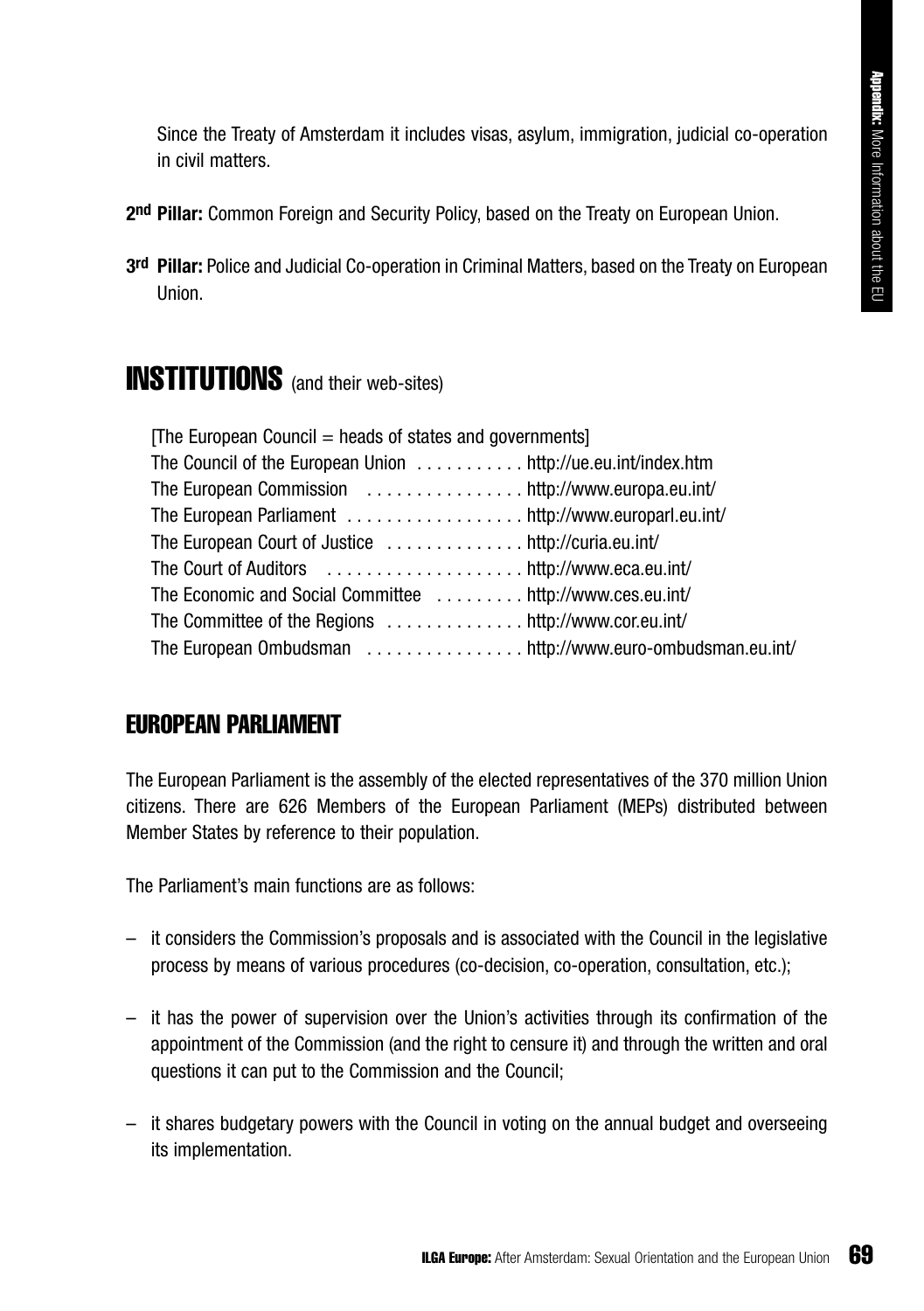Appendix: More Information about the EU More Information about the EU

It also appoints an Ombudsman empowered to receive complaints from Union citizens concerning mismanagement in the activities of the Community institutions or bodies. Finally, it can set up temporary committees of inquiry, whose powers are not confined to examining the actions of the Community institutions but may also relate to actions by Member States in implementing Community policies.

Much of the work of the Parliament is done in its committees, which prepare reports on legislative proposals from the Commission and present them for debate by the full Parliament. Committees can also draw up reports on their own initiative.

### COUNCIL OF THE EUROPEAN UNION

The Council of the Union (the Council, sometimes referred to as the Council of Ministers) is the Union's main decision-making institution. It consists of the ministers of the fifteen Member States responsible for the matters on the agenda: foreign affairs, agriculture, industry, transport or else. Despite the existence of these different ministerial compositions depending on the matter in hand, the Council is nonetheless a single institution.

Each country in the Union in turn holds the Presidency of the Council for six months. Decisions are prepared by the Committee of Permanent Representatives of the Member States (Coreper), assisted by working groups of national government officials. The Council is assisted by its General Secretariat.

### EUROPEAN COUNCIL

The European Council is the term used to describe the regular meetings of the Heads of State or Government of the Member States. It meets at least twice a year and the President of the European Commission attends as a full member. These meetings are sometimes referred to as European summits. The Treaty on European Union states that the Council "shall provide the Union with the necessary impetus for its development and shall define the political quidelines thereof" (Article 4).

### EUROPEAN COMMISSION

The Commission is the institution with the power of legislative initiative, implementation, management and control of the Community policies, programmes, and initiatives. It is the guardian of the Treaties.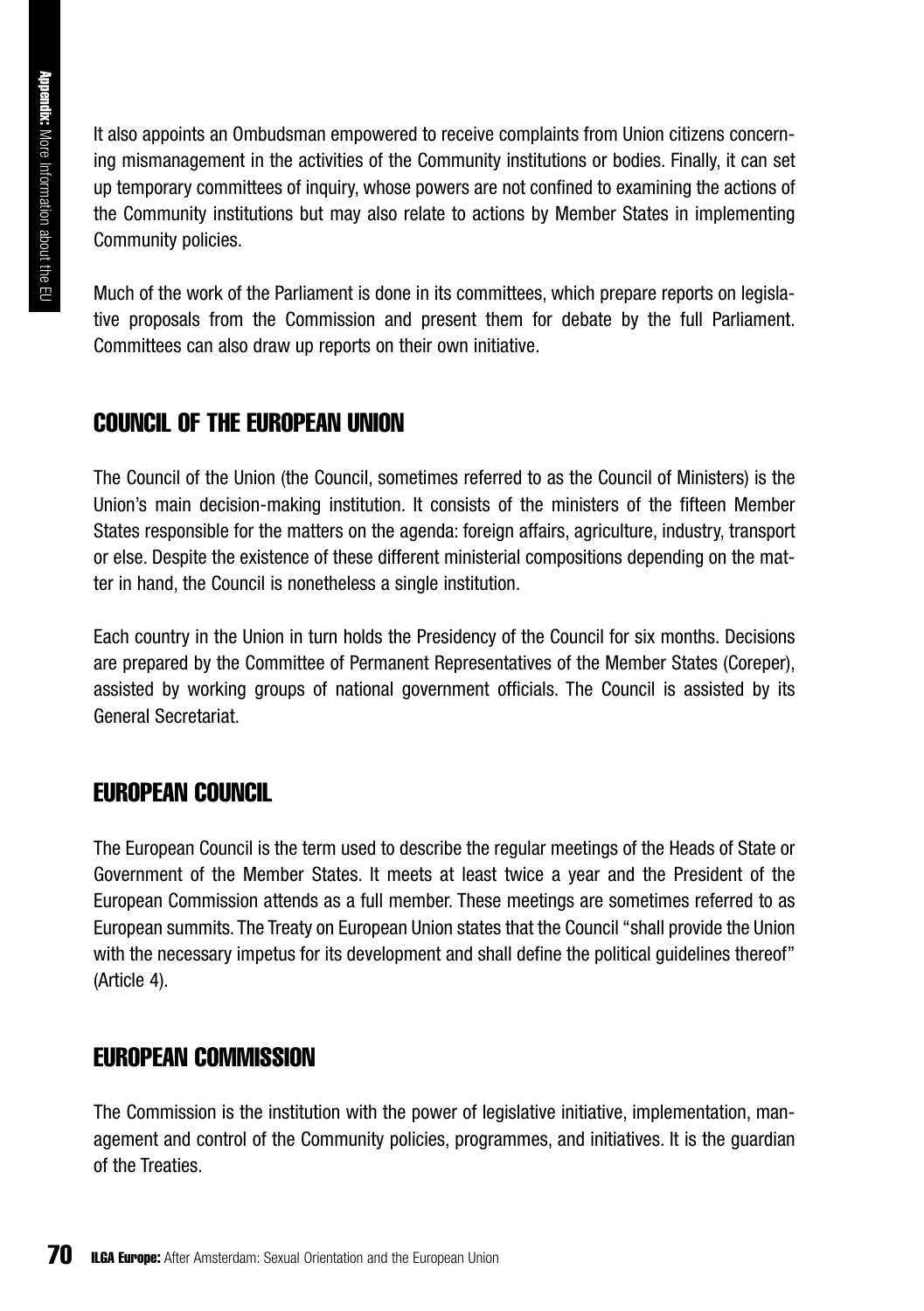There are twenty Commissioners (two each from France, Germany, Italy, Spain and the United Kingdom and one each from all the other countries) who undertake to act in the interests of the Community as a whole.

The Commission is appointed for a five-year term, by agreement among the Member States, and is subject to a vote of appointment by the Parliament, to which it is answerable, before it can be sworn in.

The Commissioners are assisted by an administration made up of directorates-general (DGs) and specialised departments with responsibility for specified areas of Community policy, located mainly in Brussels.

The Directorate-General for Employment, Industrial Relations and Social Affairs, DG V, has the prime responsibility for social policy. It prepares the Commission's Social Action Programmes and publishes action plans, with detailed work plans for the period ahead, on various aspects of policy.

### THE ECONOMIC AND SOCIAL COMMITTEE

The Economic and Social Committee (ESC) is a consultative assembly made up of representatives of three groups: employers, workers, and "various interests" (e. g., agriculture, consumer protection organisations, science and technology). Its members are appointed by the Council, from nominations by the governments of Member States, for a period of four years.

It must be consulted by the Commission on proposals on a wide range of Community policies. It can also draw up reports on its own initiative.

### COMMITTEE OF THE REGIONS

The Committee of the Regions is another consultative body to support the work of the Council and the Commission. It is composed by the representatives of regional and local bodies. They are unanimously appointed for a four-year term by the Council upon proposals of the Member States. They are completely independent in their activities.

### COURT OF JUSTICE

The Court of Justice of the European Communities is made up of fifteen judges assisted by nine advocates-general appointed for six years by agreement among the Member States. It has two principal functions: to check whether instruments of the European institutions and of govern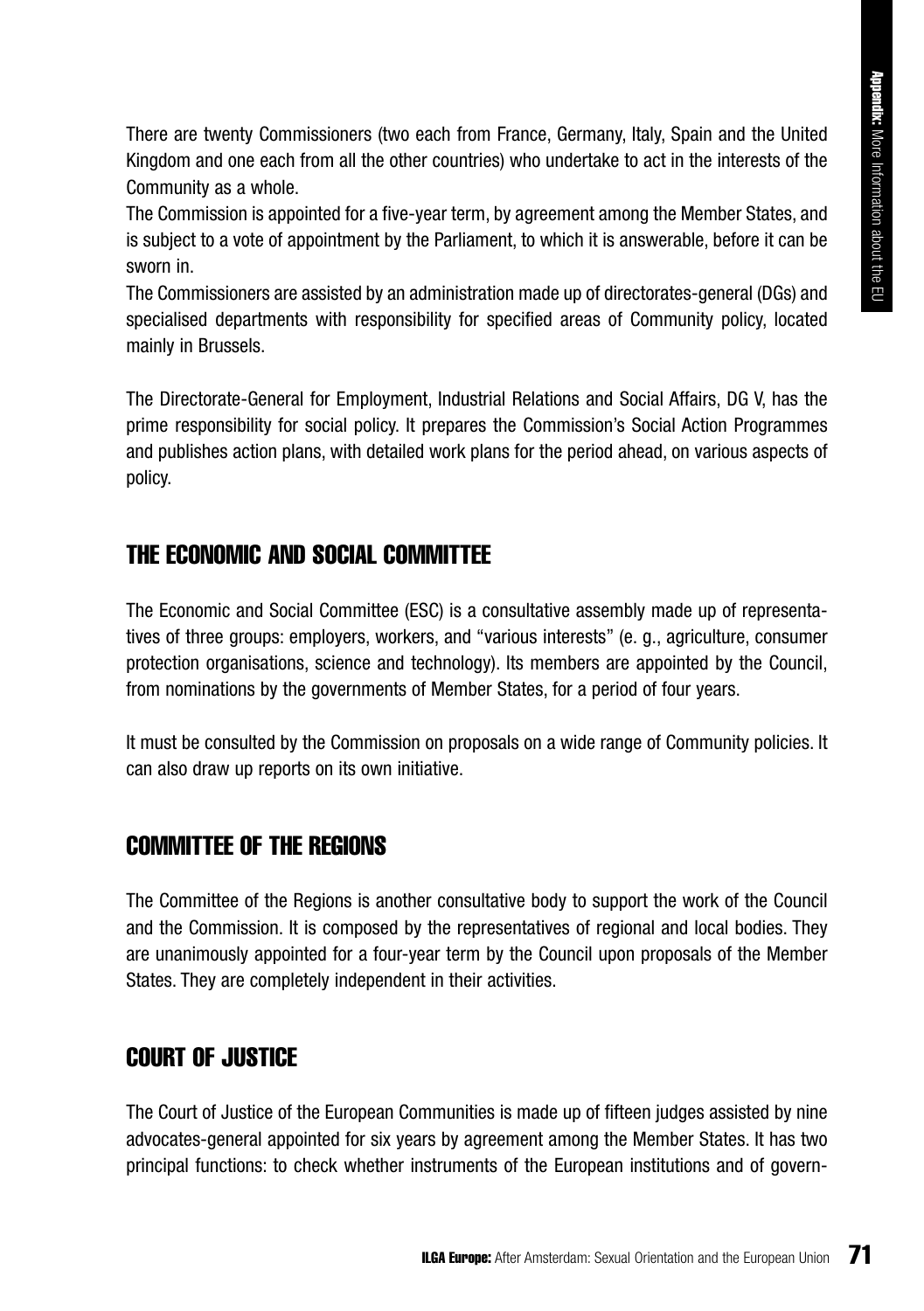ments are compatible with the Treaties, and, at the request of a national court, to pronounce on the interpretation or the validity of provisions contained in Community law.

The Court is assisted by a Court of First Instance, set up in 1989, which has special responsibility for dealing with administrative disputes in the European institutions and disputes arising from the Community competition rules.

## OTHER IMPORTANT FEATURES

### TYPES OF LEGISLATION

There are several types of binding legislation which can be adopted: Regulations, Directives, and Decisions. Regulations have direct effect, they apply in all Member States without the need for national legislation. Directives are binding on the Member States as to the results to be achieved, but leave the form and method to the discretion of the Member States. They must be implemented into national law in order to generate legal effect. Decisions are legally binding for those to whom they are addressed.

The Parliament, the Council and the Commission can also adopt recommendations and resolutions but these are not binding.

### CODECISION PROCEDURE

The codecision procedure (Article 251 EC) was introduced by the Treaty of Maastricht. It gives Parliament the power to adopt instruments jointly with the Council. In practice, it has strengthened Parliament's legislative powers in the following fields: the free movement of workers, right of establishment, services, the internal market, education (incentive measures), health (incentive measures), consumer policy, trans-European networks (guidelines), environment (general action programme), culture (incentive measures) and research (framework programme).

In its 1996 report on the scope of the codecision procedure, the Commission proposed that the procedure be extended to all Community legislative activity.

The Treaty of Amsterdam has simplified the codecision procedure and extended it to new areas such as social exclusion, public health and the fight against fraud.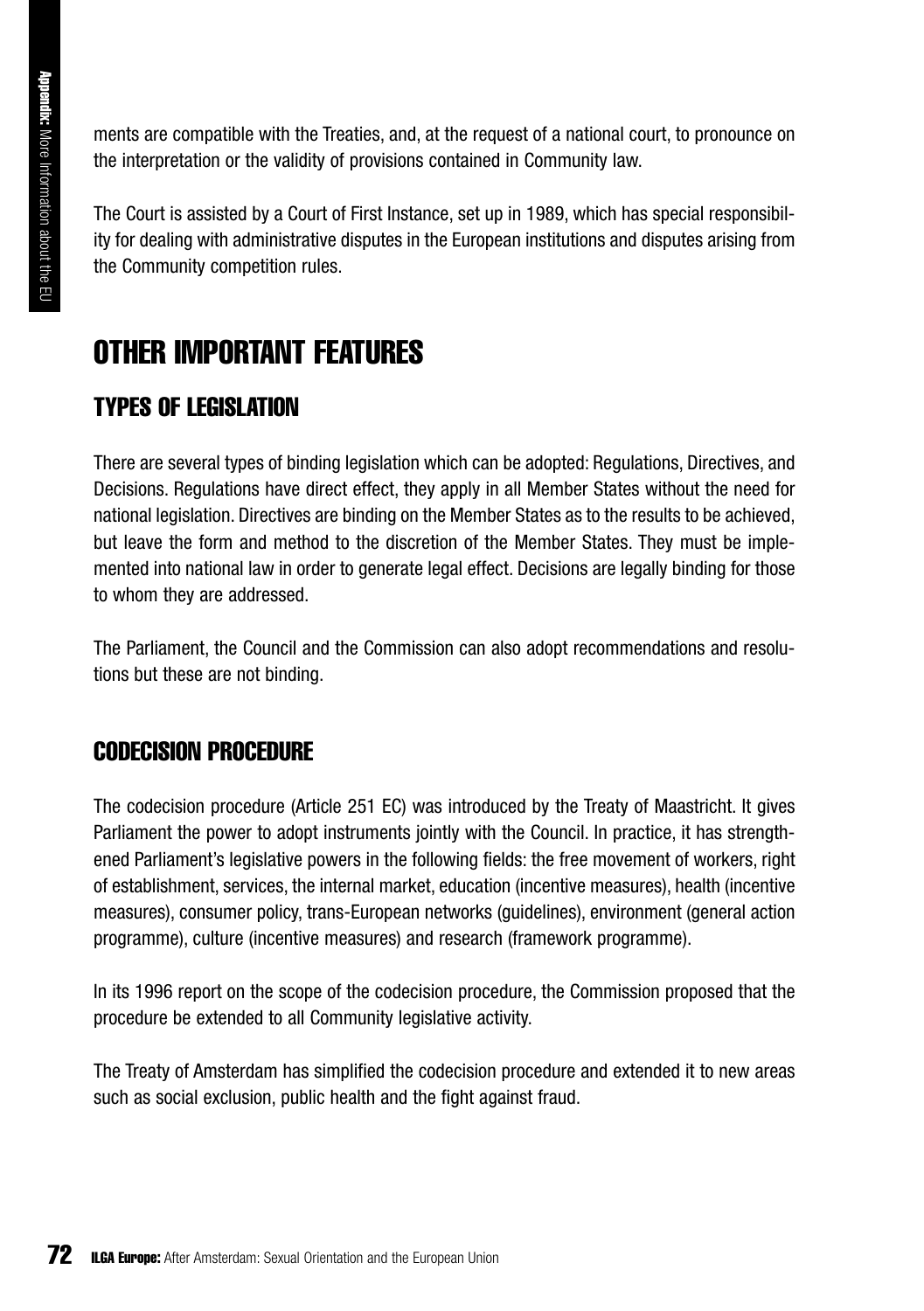### CONSULTATION PROCEDURE

Under this procedure the Council must consult the Parliament and take its views into account. However, it is not bound by Parliament's position but only by the obligation to consult it. This is the procedure that applies to measures based on Article 13.

### INTERGOVERNMENTAL CONFERENCE (IGC)

This is the term used to describe negotiations between the Member States' governments with a view to amending the Treaties. An IGC is of major importance as regards European integration, where changes in the institutional and legal structure  $-$  or simply in the content of the Treaties – have always been the outcome of intergovernmental conferences (e. g., Single European Act and Treaty on European Union).

The IGC which ended at the Amsterdam European Council on 16 and 17 June 1997 with the adoption of the Treaty of Amsterdam was the sixth in the history of the Community. The next is scheduled to start in early 2000.

### THE SOCIAL PARTNERS

The social partners are employers and trade unions. The general cross industry organisations recognised by the Commission for consultation within the social dialogue process are the ETUC for the trade unions, UNICE and CEEP respectively for the private and public sector employers.

### PLATFORM OF EUROPEAN SOCIAL NGOS

The Platform of European Social Non-Governmental Organisations, established in September 1995, now brings together 25 European NGOs, federations and networks, including ILGA-Europe. The Platform seeks to develop and strengthen a civil dialogue between European NGOs and the institutions of the EU.

Member organisations of the Platform work either to address specific social issues (such as social exclusion, poverty, public health or homelessness) or to address the needs of particular groups of people (e. g., disabled people, migrants, unemployed people, and women). They are all actively seeking to contribute towards the building of a stronger and more just society, both in Europe and around the world. Members of the Platform represent thousands of organisations engaged in a wide range of activities at local, regional, national and international level.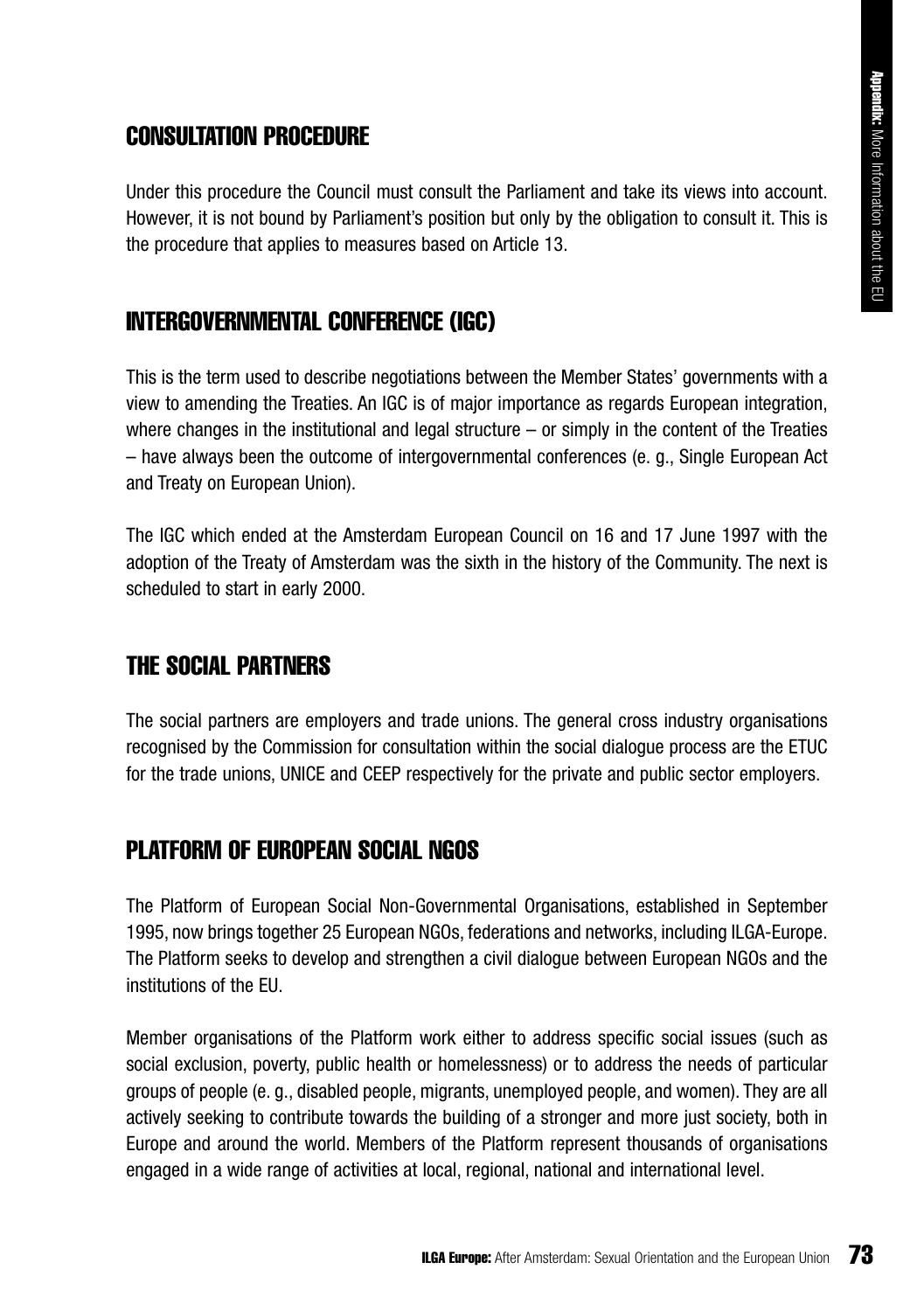## COUNCIL OF EUROPE

The European Union (or its European Council) should not be confused with the Council of Europe, an international organisation based in Strasbourg that comprises today 41 European member states. Its main role is to strengthen democracy, human rights and the rule of law throughout its member states. It is also active in enhancing Europe's cultural heritage in all its diversity, and acts as a forum for examining a whole range of social problems, such as social exclusion, intolerance, the integration of migrants, the threat to private life posed by new technology, and bioethical issues.

The Council of Europe has adopted a series of important conventions and charters, notably the European Convention on Human Rights and the European Social Charter, and established a range of authorities and institutional machinery, arising from its international treaties.

### EUROPEAN CONVENTION ON HUMAN RIGHTS

The European Convention on Human Rights signed in Rome on 4 November 1950 established, for the first time, a system of international protection for human rights. It entitles individuals to apply, for the enforcement of their rights, to the European Court of Human Rights based in Strasbourg. This Court should not be confused with the Court of Justice of the European Communities based in Luxembourg.

### **ABBREVIATIONS**

**CEEP**: European Centre of Public **Enterprises CMLR**: Common Market Law Review **DG**: Directorate-General **EC:** European Community **ECR**: European Court Reports **ECJ**: European Court of Justice (properly known as the Court of Justice of the European Communities) **EMU**: Economic and Monetary Union **EP**: European Parliament **ESC**: Economic and Social Committee, sometimes known as ECOSOC

**ETUC**: European Trade Union Confederation **EU**: European Union **IGC**: Intergovernmental Conference **MEP**: Member of the European Parliament **NGO**: Non-governmental organisation **OJ**: Official Journal of the European **Communities SAP**: Social Action Programme **UNICE**: Union of Industrial and Employers' Confederations of Europe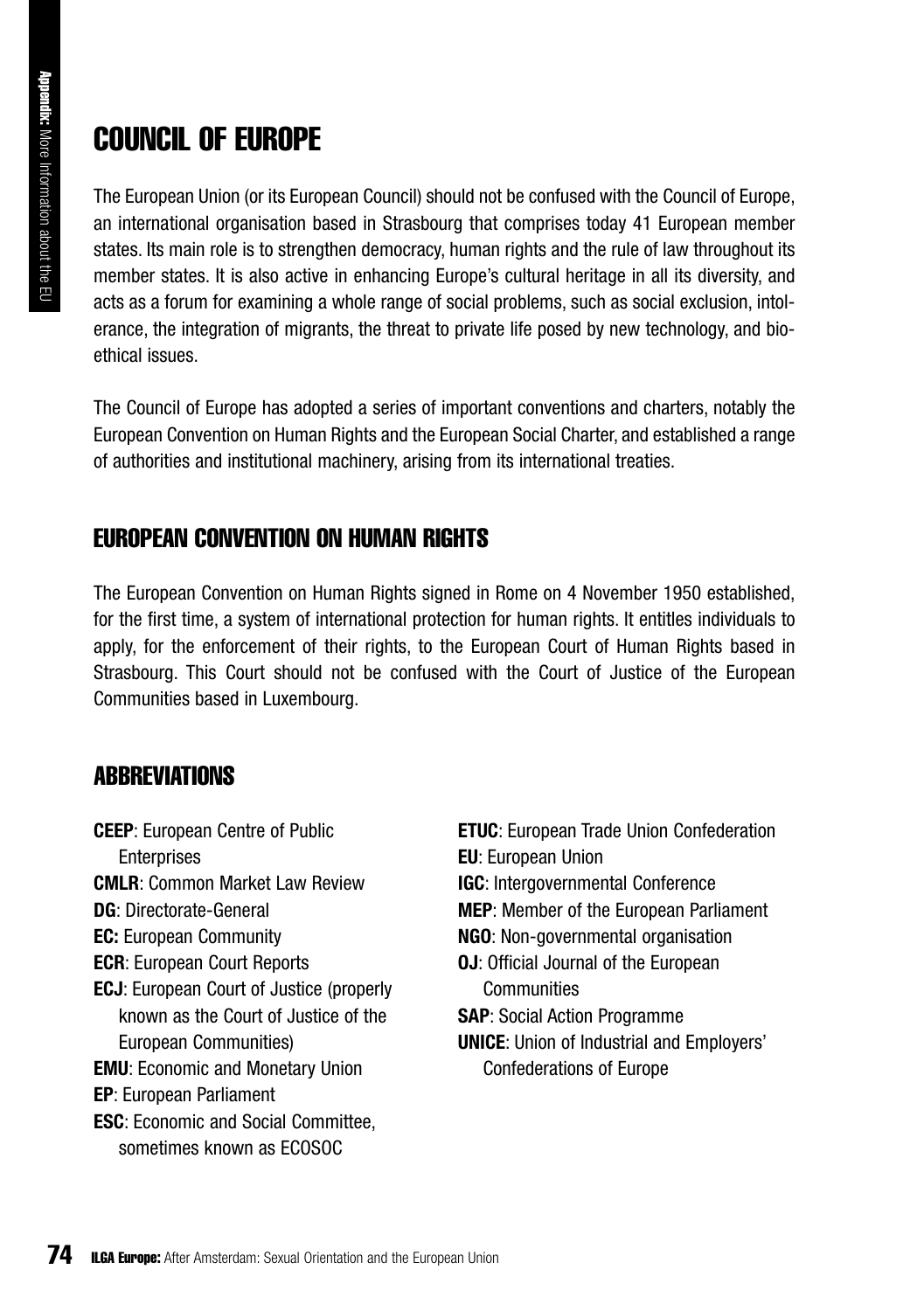

# **ILGA**-Europe

Inquiries to ILGA-Europe can be directed to the addresses given on page 2. More information on/from ILGA-Europe is also available at the following web-sites:

> http://www.steff.suite.dk/ilgaeur.htm http://www.steff.suite.dk/survey.htm http://www.steff.suite.dk/partner.htm

The *Euro-Letter*, a monthly newsletter published on behalf of ILGA-Europe, can be found as of issue # 30 at http://www.steff.suite.dk/eurolet.htm or: http://www.france.qrd.org/assocs/ilga/euroletter.html

ILGA-Europe is a non-profit organisation. Donations are very welcome and can be transferred to ILGA-Europe's bank account in Denmark:

Bank account number: 1199-1-671-0571, BGBank A/S, Girostrøget 1, DK-0800 Høje Tåstrup; SWIFT code: BIKU DK KK

ILGA-Europe also accepts payments by VISA, Euro/Master and JCB Cards.

This guide is published with the financial support of the Directorate-General X of the European Commission. Neither the European Commission nor any person acting on its behalf is liable for any use made of the information contained in this guide.